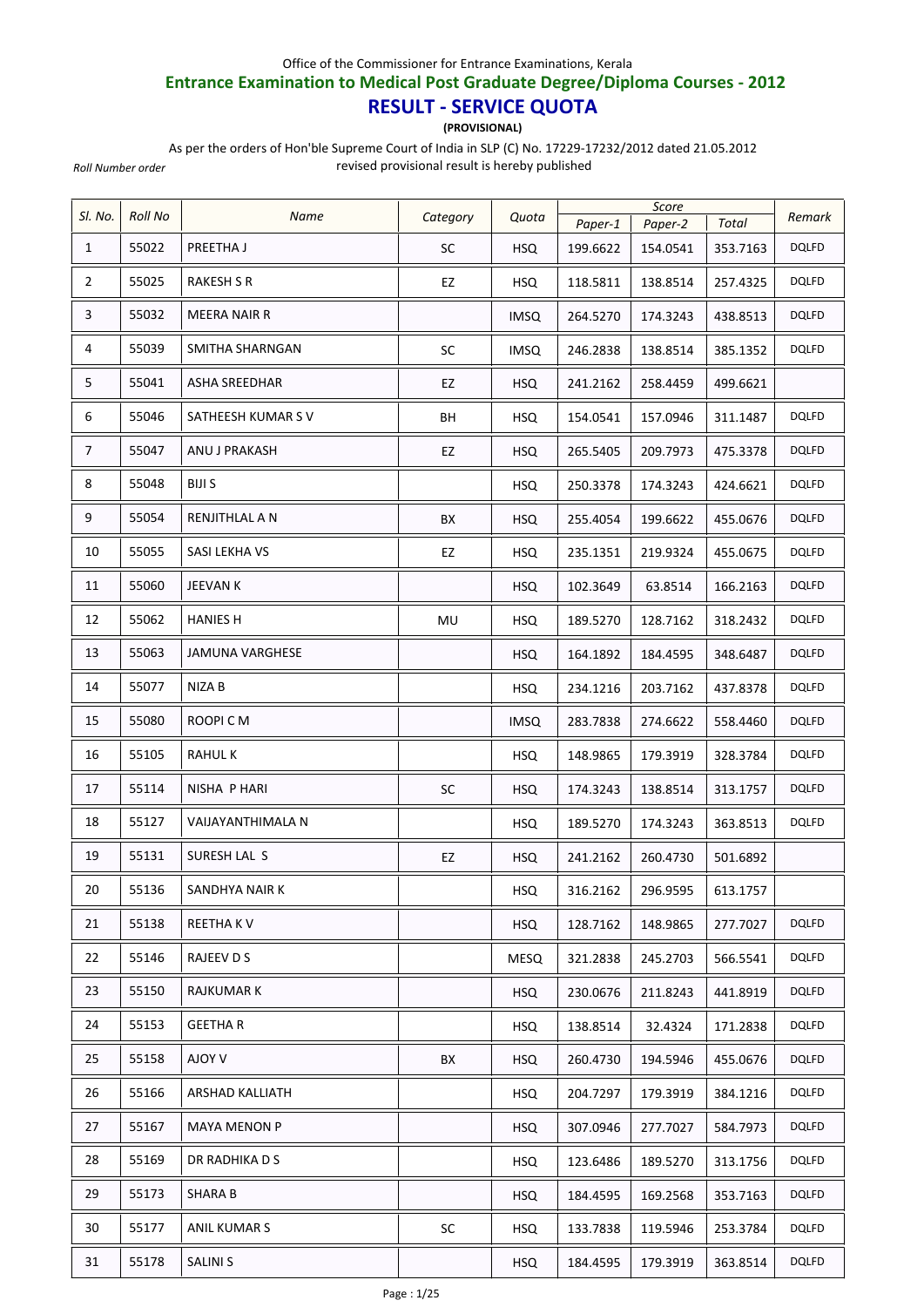| SI. No. | <b>Roll No</b> | Name              |           |             |          | Score    |          |              |
|---------|----------------|-------------------|-----------|-------------|----------|----------|----------|--------------|
|         |                |                   | Category  | Quota       | Paper-1  | Paper-2  | Total    | Remark       |
| 32      | 55187          | AMBILI A          | SC        | <b>HSQ</b>  | 250.3378 | 204.7297 | 455.0675 | <b>DQLFD</b> |
| 33      | 55204          | ANULEKSHMI C G    | BH        | <b>HSQ</b>  | 242.2297 | 243.2432 | 485.4729 |              |
| 34      | 55207          | SHERIN VIMAL      | ВX        | <b>HSQ</b>  | 274.6622 | 244.2568 | 518.9190 |              |
| 35      | 55213          | FATHIMA RASHEED   | MU        | <b>HSQ</b>  | 275.6757 | 260.4730 | 536.1487 |              |
| 36      | 55225          | SMITHA MADHAVAN P |           | <b>HSQ</b>  | 261.4865 | 260.4730 | 521.9595 | <b>DQLFD</b> |
| 37      | 55226          | JOBIN JOSEPH G    |           | <b>HSQ</b>  | 306.0811 | 199.6622 | 505.7433 | <b>DQLFD</b> |
| 38      | 55228          | <b>ANUPAMAS</b>   | SC        | <b>HSQ</b>  | 167.2297 | 189.5270 | 356.7567 | <b>DQLFD</b> |
| 39      | 55234          | ANU THOMAS        |           | <b>HSQ</b>  | 265.5405 | 194.5946 | 460.1351 | <b>DQLFD</b> |
| 40      | 55238          | NADEERA A         |           | <b>IMSQ</b> | 113.5135 | 73.9865  | 187.5000 | <b>DQLFD</b> |
| 41      | 55240          | VINEETHA K        |           | <b>HSQ</b>  | 316.2162 | 260.4730 | 576.6892 | <b>DQLFD</b> |
| 42      | 55252          | DEEPU SURENDRAN   |           | <b>HSQ</b>  | 113.5135 | 143.9189 | 257.4324 | <b>DQLFD</b> |
| 43      | 55253          | DEEPA V K         |           | <b>HSQ</b>  | 184.4595 | 281.7568 | 466.2163 | <b>DQLFD</b> |
| 44      | 55258          | AJEESH RAJ R      | BH        | <b>HSQ</b>  | 260.4730 | 230.0676 | 490.5406 |              |
| 45      | 55261          | SATHEESHKUMAR P K | SC        | <b>IMSQ</b> | 242.2297 | 202.7027 | 444.9324 | <b>DQLFD</b> |
| 46      | 55262          | SANITHA A         |           | <b>HSQ</b>  | 205.7432 | 189.5270 | 395.2702 | <b>DQLFD</b> |
| 47      | 55273          | BINDHU K B        | SC        | <b>HSQ</b>  | 148.9865 | 174.3243 | 323.3108 | <b>DQLFD</b> |
| 48      | 55294          | KANAKA KUMAR R    |           | <b>HSQ</b>  | 240.2027 | 218.9189 | 459.1216 | <b>DQLFD</b> |
| 49      | 55301          | ARUN M            | SC        | <b>HSQ</b>  | 143.9189 | 108.4459 | 252.3648 | <b>DQLFD</b> |
| 50      | 55312          | ATHMANANDAN G S   | BH        | <b>HSQ</b>  | 285.8108 | 240.2027 | 526.0135 |              |
| 51      | 55320          | <b>BIJUMON L</b>  |           | <b>IMSQ</b> | 230.0676 | 210.8108 | 440.8784 | <b>DQLFD</b> |
| 52      | 55323          | RUBAIDATH A K     |           | <b>HSQ</b>  | 137.8378 | 121.6216 | 259.4594 | <b>DQLFD</b> |
| 53      | 55330          | <b>VIJI MOHAN</b> | SC        | <b>HSQ</b>  | 142.9054 | 100.3378 | 243.2432 | <b>DQLFD</b> |
| 54      | 55347          | ATHUL VIJAYAN H   | <b>SC</b> | <b>HSQ</b>  | 311.1486 | 199.6622 | 510.8108 |              |
| 55      | 55351          | <b>MANJUR</b>     |           | <b>HSQ</b>  | 215.8784 | 225.0000 | 440.8784 | <b>DQLFD</b> |
| 56      | 55353          | ANEESH P          |           | <b>HSQ</b>  | 256.4189 | 292.9054 | 549.3243 | DQLFD        |
| 57      | 55357          | SOFIA A S         |           | <b>IMSQ</b> | 245.2703 | 240.2027 | 485.4730 | <b>DQLFD</b> |
| 58      | 55373          | SHEEJA P K        | SC        | <b>HSQ</b>  | 229.0541 | 175.3378 | 404.3919 | <b>DQLFD</b> |
| 59      | 55395          | <b>MAYA S</b>     | SC        | <b>HSQ</b>  | 214.8649 | 140.8784 | 355.7433 | <b>DQLFD</b> |
| 60      | 55396          | DIVYA JOHN        | ST        | <b>HSQ</b>  | 235.1351 | 230.0676 | 465.2027 | <b>DQLFD</b> |
| 61      | 55397          | <b>VINEETHATS</b> |           | <b>MESQ</b> | 202.7027 | 173.3108 | 376.0135 | <b>DQLFD</b> |
| 62      | 55398          | VIPIN K RAVI      |           | <b>HSQ</b>  | 312.1622 | 214.8649 | 527.0271 | DQLFD        |
| 63      | 55399          | RAJESH CHANDRAN R |           | <b>HSQ</b>  | 280.7432 | 250.3378 | 531.0810 | <b>DQLFD</b> |
| 64      | 55412          | SANTHOSH T        |           | <b>HSQ</b>  | 230.0676 | 199.6622 | 429.7298 | <b>DQLFD</b> |
| 65      | 55415          | ANISH N R K       |           | <b>HSQ</b>  | 194.5946 | 174.3243 | 368.9189 | <b>DQLFD</b> |
| 66      | 55421          | SIMI G N          |           | <b>IMSQ</b> | 251.3514 | 214.8649 | 466.2163 | <b>DQLFD</b> |
| 67      | 55429          | KIRAN CHANDRAN B  |           | <b>HSQ</b>  | 344.5946 | 254.3919 | 598.9865 | <b>DQLFD</b> |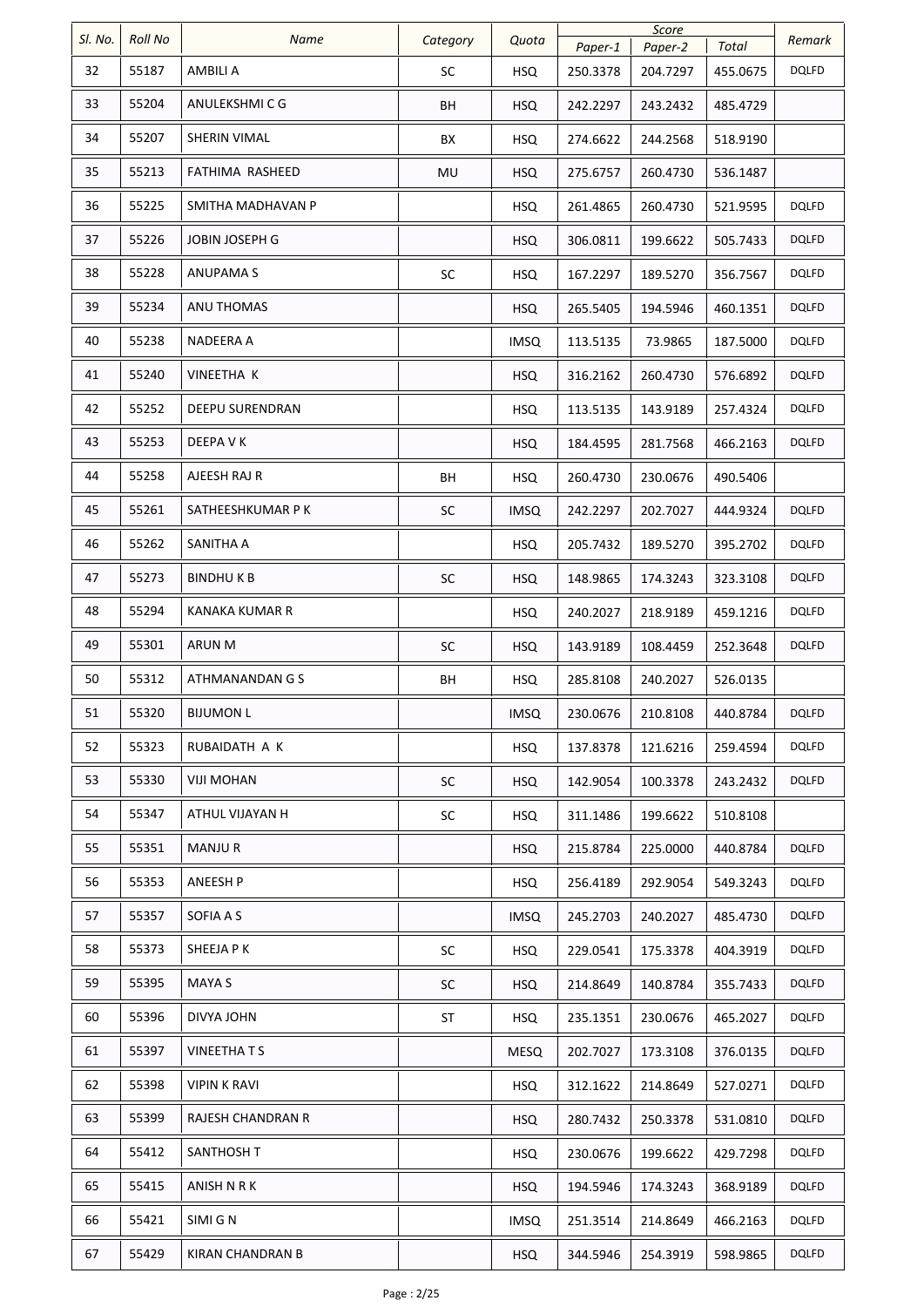| SI. No. | <b>Roll No</b> | Name                   | Category  | Quota       | Paper-1  | Score<br>Paper-2 | Total    | Remark       |
|---------|----------------|------------------------|-----------|-------------|----------|------------------|----------|--------------|
| 68      | 55430          | <b>JUSTIN JOSE S J</b> | BX        | <b>HSQ</b>  | 154.0541 | 166.2162         | 320.2703 | <b>DQLFD</b> |
| 69      | 55442          | JEEVAN KRISHNAN K      |           | <b>HSQ</b>  | 194.5946 | 219.9324         | 414.5270 | <b>DQLFD</b> |
| 70      | 55443          | PRADEEPKUMAR P B       |           | <b>HSQ</b>  | 290.8784 | 245.2703         | 536.1487 | <b>DQLFD</b> |
| 71      | 55445          | RENJI K RAJAN          |           | <b>HSQ</b>  | 332.4324 | 211.8243         | 544.2567 | DQLFD        |
| 72      | 55474          | SEEMA S                |           | <b>HSQ</b>  | 285.8108 | 230.0676         | 515.8784 | <b>DQLFD</b> |
| 73      | 55484          | DIVYA BALAKRISHNAN     | EZ        | <b>IMSQ</b> | 243.2432 | 233.1081         | 476.3513 | DQLFD        |
| 74      | 55495          | <b>SANTHOSH B</b>      |           | <b>HSQ</b>  | 189.5270 | 164.1892         | 353.7162 | DQLFD        |
| 75      | 55497          | DEEPAK NAIR            |           | <b>HSQ</b>  | 270.6081 | 179.3919         | 450.0000 | <b>DQLFD</b> |
| 76      | 55499          | AJITH ANAND            | EZ        | <b>HSQ</b>  | 280.7432 | 209.7973         | 490.5405 |              |
| 77      | 55503          | RACHNA CHIDAMBARAM     |           | <b>HSQ</b>  | 179.3919 | 114.5270         | 293.9189 | <b>DQLFD</b> |
| 78      | 55506          | SANDHYA S              |           | <b>HSQ</b>  | 305.0676 | 239.1892         | 544.2568 | DQLFD        |
| 79      | 55510          | <b>MANOJ S</b>         | <b>ST</b> | <b>HSQ</b>  | 154.0541 | 58.7838          | 212.8379 | <b>DQLFD</b> |
| 80      | 55513          | PRIYA K                |           | <b>IMSQ</b> | 221.9595 | 179.3919         | 401.3514 | <b>DQLFD</b> |
| 81      | 55518          | JAYALAL N G            |           | <b>HSQ</b>  | 214.8649 | 189.5270         | 404.3919 | <b>DQLFD</b> |
| 82      | 55522          | SHAJI B S              |           | <b>IMSQ</b> | 230.0676 | 174.3243         | 404.3919 | DQLFD        |
| 83      | 55525          | JAWAHAR I S            |           | <b>HSQ</b>  | 184.4595 | 154.0541         | 338.5136 | <b>DQLFD</b> |
| 84      | 55533          | NISHA FRANCIS          |           | <b>HSQ</b>  | 236.1486 | 201.6892         | 437.8378 | DQLFD        |
| 85      | 55534          | DHANYA DEV M           | EZ        | <b>HSQ</b>  | 143.9189 | 52.7027          | 196.6216 | <b>DQLFD</b> |
| 86      | 55546          | <b>RESMY TN</b>        | SC        | <b>HSQ</b>  | 199.6622 | 103.3784         | 303.0406 | DQLFD        |
| 87      | 55552          | ANILKUMAR M S          |           | <b>HSQ</b>  | 240.2027 | 240.2027         | 480.4054 | <b>DQLFD</b> |
| 88      | 55556          | RAJESH S               | BX        | <b>HSQ</b>  | 225.0000 | 170.2703         | 395.2703 | <b>DQLFD</b> |
| 89      | 55564          | ANGEL LUCY JAMES       |           | <b>HSQ</b>  | 256.4189 | 255.4054         | 511.8243 | <b>DQLFD</b> |
| 90      | 55572          | SMITHA P S             | SC        | <b>HSQ</b>  | 306.0811 | 184.4595         | 490.5406 |              |
| 91      | 55582          | HARISANKAR V H         | EZ        | <b>HSQ</b>  | 235.1351 | 164.1892         | 399.3243 | <b>DQLFD</b> |
| 92      | 55583          | SALILADEVI P R         |           | <b>HSQ</b>  | 209.7973 | 184.4595         | 394.2568 | DQLFD        |
| 93      | 55586          | <b>SUNIL R</b>         | EZ        | <b>HSQ</b>  | 154.0541 | 128.7162         | 282.7703 | <b>DQLFD</b> |
| 94      | 55588          | SAHNY M SOMAN          |           | HSQ         | 225.0000 | 103.3784         | 328.3784 | <b>DQLFD</b> |
| 95      | 55591          | SAJIKUMAR P N          | SC        | <b>HSQ</b>  | 195.6081 | 99.3243          | 294.9324 | <b>DQLFD</b> |
| 96      | 55598          | SIMI YOOSUF H          | MU        | <b>IMSQ</b> | 290.8784 | 290.8784         | 581.7568 |              |
| 97      | 55599          | SHINY G S              | BX        | <b>HSQ</b>  | 169.2568 | 128.7162         | 297.9730 | <b>DQLFD</b> |
| 98      | 55601          | <b>AMBILY B</b>        |           | <b>HSQ</b>  | 175.3378 | 210.8108         | 386.1486 | DQLFD        |
| 99      | 55602          | <b>VEENAR</b>          |           | <b>HSQ</b>  | 250.3378 | 235.1351         | 485.4729 | <b>DQLFD</b> |
| 100     | 55606          | SMITHA PIOUS FRANCIS   | LC        | <b>HSQ</b>  | 184.4595 | 113.5135         | 297.9730 | <b>DQLFD</b> |
| 101     | 55611          | SIVARANJINI K          | SC        | <b>HSQ</b>  | 270.6081 | 240.2027         | 510.8108 |              |
| 102     | 55617          | DEEPA R NAIR           |           | <b>HSQ</b>  | 230.0676 | 230.0676         | 460.1352 | <b>DQLFD</b> |
| 103     | 55618          | PRIYA G KRISHNAN       |           | <b>IMSQ</b> | 194.5946 | 204.7297         | 399.3243 | <b>DQLFD</b> |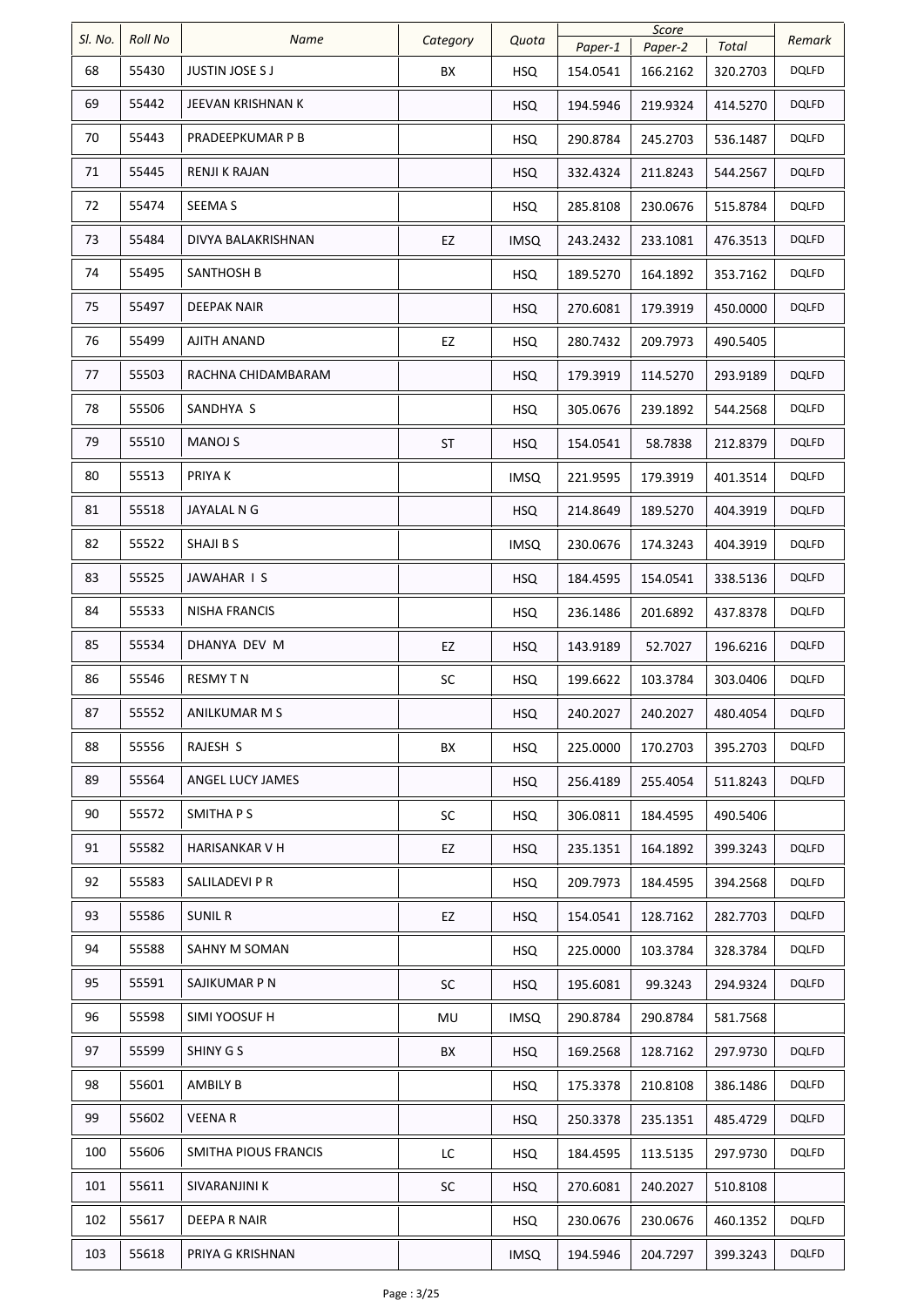| SI. No. | <b>Roll No</b> | <b>Name</b>                   |          | Quota       |          | Score    |          | Remark       |
|---------|----------------|-------------------------------|----------|-------------|----------|----------|----------|--------------|
|         |                |                               | Category |             | Paper-1  | Paper-2  | Total    |              |
| 104     | 55620          | NISHAD R                      | MU       | <b>HSQ</b>  | 250.3378 | 264.5270 | 514.8648 |              |
| 105     | 55621          | <b>MERCY WILLIAMS E</b>       |          | <b>HSQ</b>  | 235.1351 | 199.6622 | 434.7973 | <b>DQLFD</b> |
| 106     | 55623          | <b>SUNITHA S</b>              |          | <b>HSQ</b>  | 78.0405  | 123.6486 | 201.6891 | DQLFD        |
| 107     | 55650          | PRASANTH P S                  |          | <b>HSQ</b>  | 367.9054 | 334.4595 | 702.3649 |              |
| 108     | 55651          | RAFIK ANZAR A S               |          | <b>HSQ</b>  | 245.2703 | 194.5946 | 439.8649 | <b>DQLFD</b> |
| 109     | 55652          | <b>VINOD K</b>                | SC       | <b>HSQ</b>  | 129.7297 | 124.6622 | 254.3919 | DQLFD        |
| 110     | 55662          | SALEENA BEEVI A R             |          | <b>HSQ</b>  | 227.0270 | 235.1351 | 462.1621 | DQLFD        |
| 111     | 55664          | SUJITH KUMAR M S              | EZ       | <b>HSQ</b>  | 209.7973 | 214.8649 | 424.6622 | DQLFD        |
| 112     | 55667          | VIPIN J PRADEEPAM             | ВX       | <b>HSQ</b>  | 295.9459 | 199.6622 | 495.6081 |              |
| 113     | 55672          | <b>JOSENA JACOB</b>           | BX       | <b>HSQ</b>  | 185.4730 | 215.8784 | 401.3514 | DQLFD        |
| 114     | 55676          | <b>BEN ROY JOHN</b>           | ВX       | <b>HSQ</b>  | 174.3243 | 179.3919 | 353.7162 | DQLFD        |
| 115     | 55677          | SHIBI A F                     |          | <b>HSQ</b>  | 245.2703 | 189.5270 | 434.7973 | DQLFD        |
| 116     | 55679          | SANJU S                       |          | <b>IMSQ</b> | 275.6757 | 189.5270 | 465.2027 | <b>DQLFD</b> |
| 117     | 55683          | ASHA J BABU                   | SC       | <b>HSQ</b>  | 194.5946 | 184.4595 | 379.0541 | <b>DQLFD</b> |
| 118     | 55691          | <b>INDURM</b>                 |          | <b>HSQ</b>  | 263.5135 | 247.2973 | 510.8108 | <b>DQLFD</b> |
| 119     | 55698          | ASWATHY JAYAPAL               | EZ       | <b>HSQ</b>  | 232.0946 | 179.3919 | 411.4865 | <b>DQLFD</b> |
| 120     | 55707          | <b>KANNAN V A</b>             |          | <b>HSQ</b>  | 198.6486 | 159.1216 | 357.7702 | <b>DQLFD</b> |
| 121     | 55708          | SANAL KUMAR L T               |          | <b>HSQ</b>  | 98.3108  | 160.1351 | 258.4459 | DQLFD        |
| 122     | 55712          | BENZILAL WILLS SUNDAR SAHAYAM |          | <b>HSQ</b>  | 118.5811 | 72.9730  | 191.5541 | <b>DQLFD</b> |
| 123     | 55733          | ANITHA A                      |          | <b>HSQ</b>  | 306.0811 | 245.2703 | 551.3514 | <b>DQLFD</b> |
| 124     | 55734          | ZIYAD S                       |          | <b>HSQ</b>  | 300.0000 | 219.9324 | 519.9324 | <b>DQLFD</b> |
| 125     | 55758          | SUNIL KUMAR K G               |          | <b>HSQ</b>  | 169.2568 | 184.4595 | 353.7163 | <b>DQLFD</b> |
| 126     | 55760          | ANAND P M                     |          | <b>HSQ</b>  | 245.2703 | 189.5270 | 434.7973 | <b>DQLFD</b> |
| 127     | 55762          | <b>MAYA T K</b>               |          | <b>IMSQ</b> | 240.2027 | 185.4730 | 425.6757 | <b>DQLFD</b> |
| 128     | 55766          | RADHAKRISHNAN S               | SC       | <b>IMSQ</b> | 138.8514 | 154.0541 | 292.9055 | <b>DQLFD</b> |
| 129     | 55770          | <b>VARUN VENU</b>             |          | <b>HSQ</b>  | 182.4324 | 169.2568 | 351.6892 | DQLFD        |
| 130     | 55773          | ROMY R                        | EZ       | <b>HSQ</b>  | 271.6216 | 262.5000 | 534.1216 |              |
| 131     | 55777          | SAMITHA NAIR                  |          | <b>HSQ</b>  | 316.2162 | 250.3378 | 566.5540 | <b>DQLFD</b> |
| 132     | 55794          | JAYAKANTH R                   |          | <b>HSQ</b>  | 256.4189 | 258.4459 | 514.8648 | <b>DQLFD</b> |
| 133     | 55796          | <b>JUSTIN BAZEL T S</b>       |          | <b>HSQ</b>  | 203.7162 | 151.0135 | 354.7297 | <b>DQLFD</b> |
| 134     | 55797          | SHEEJA R K                    |          | <b>HSQ</b>  | 118.5811 | 67.9054  | 186.4865 | DQLFD        |
| 135     | 55799          | SHAHIR SHA R                  |          | <b>HSQ</b>  | 113.5135 | 123.6486 | 237.1621 | <b>DQLFD</b> |
| 136     | 55801          | MANOJ L                       |          | <b>HSQ</b>  | 189.5270 | 138.8514 | 328.3784 | <b>DQLFD</b> |
| 137     | 55807          | <b>BINUAV</b>                 | BH       | <b>HSQ</b>  | 296.9595 | 326.3514 | 623.3109 |              |
| 138     | 55813          | MARY SANSHYA P F              | LC       | <b>HSQ</b>  | 292.9054 | 240.2027 | 533.1081 |              |
| 139     | 55820          | <b>MAHESH NARAYAN S</b>       | ST       | <b>HSQ</b>  | 122.6351 | 163.1757 | 285.8108 | <b>DQLFD</b> |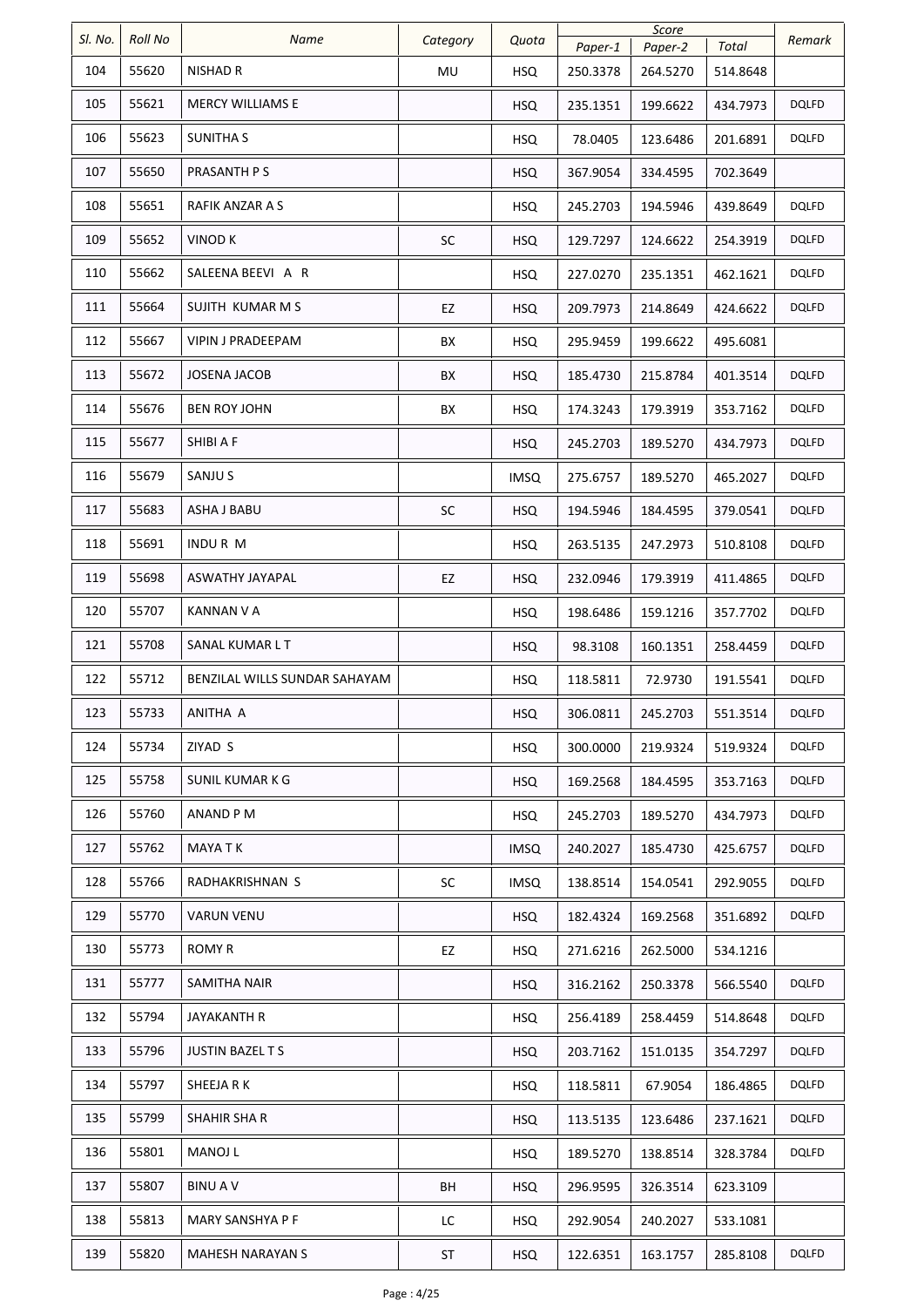| SI. No. | <b>Roll No</b> | Name                      |          |             |          | Score    |          |              |
|---------|----------------|---------------------------|----------|-------------|----------|----------|----------|--------------|
|         |                |                           | Category | Quota       | Paper-1  | Paper-2  | Total    | Remark       |
| 140     | 55828          | <b>CEENA V NETTO</b>      |          | <b>HSQ</b>  | 270.6081 | 255.4054 | 526.0135 | <b>DQLFD</b> |
| 141     | 55844          | DINESH R S                |          | <b>HSQ</b>  | 332.4324 | 288.8514 | 621.2838 |              |
| 142     | 55845          | SUNILKUMAR D              |          | <b>HSQ</b>  | 98.3108  | 138.8514 | 237.1622 | <b>DQLFD</b> |
| 143     | 55850          | SHEEJA M P                |          | <b>HSQ</b>  | 230.0676 | 159.1216 | 389.1892 | <b>DQLFD</b> |
| 144     | 55856          | <b>LESITHA T</b>          |          | <b>HSQ</b>  | 171.2838 | 165.2027 | 336.4865 | <b>DQLFD</b> |
| 145     | 55857          | PHILIP THOMAS VAIDYAN     |          | <b>HSQ</b>  | 113.5135 | 103.3784 | 216.8919 | DQLFD        |
| 146     | 55859          | <b>NANDINICS</b>          |          | <b>HSQ</b>  | 194.5946 | 129.7297 | 324.3243 | DQLFD        |
| 147     | 55861          | PAMEELA RANI T M          |          | <b>HSQ</b>  | 169.2568 | 169.2568 | 338.5136 | <b>DQLFD</b> |
| 148     | 55874          | SHREEKALA V               |          | <b>IMSQ</b> | 214.8649 | 164.1892 | 379.0541 | DQLFD        |
| 149     | 55877          | BABIDAA ALOYSIUS          |          | <b>HSQ</b>  | 316.2162 | 250.3378 | 566.5540 | DQLFD        |
| 150     | 55879          | SATHYAJITH THYAGU         |          | <b>HSQ</b>  | 214.8649 | 199.6622 | 414.5271 | DQLFD        |
| 151     | 55880          | DR REKHA TR               |          | <b>HSQ</b>  | 108.4459 | 94.2568  | 202.7027 | DQLFD        |
| 152     | 55884          | CHITRA K R                |          | <b>HSQ</b>  | 275.6757 | 204.7297 | 480.4054 | <b>DQLFD</b> |
| 153     | 55885          | AJIKUMAR PC               |          | <b>HSQ</b>  | 219.9324 | 184.4595 | 404.3919 | DQLFD        |
| 154     | 55888          | <b>CINY NV</b>            |          | <b>HSQ</b>  | 174.3243 | 169.2568 | 343.5811 | <b>DQLFD</b> |
| 155     | 55889          | MAYA RAGHAVAN             | SC       | <b>HSQ</b>  | 179.3919 | 113.5135 | 292.9054 | <b>DQLFD</b> |
| 156     | 55890          | <b>JAIN A</b>             |          | <b>HSQ</b>  | 88.1757  | 133.7838 | 221.9595 | DQLFD        |
| 157     | 55902          | SIJU N S                  |          | <b>MESQ</b> | 254.3919 | 278.7162 | 533.1081 | <b>DQLFD</b> |
| 158     | 55904          | LIJI MOL B                | BH       | <b>HSQ</b>  | 214.8649 | 156.0811 | 370.9460 | DQLFD        |
| 159     | 55923          | <b>SUDESH KUMAR</b>       | BН       | <b>HSQ</b>  | 265.5405 | 235.1351 | 500.6756 |              |
| 160     | 55925          | DIVYA SASI                |          | <b>HSQ</b>  | 145.9459 | 161.1486 | 307.0945 | <b>DQLFD</b> |
| 161     | 55928          | SAJILA S PILLAI           |          | <b>HSQ</b>  | 184.4595 | 123.6486 | 308.1081 | <b>DQLFD</b> |
| 162     | 55936          | FAIZAL ALI A A            | MU       | <b>MESQ</b> | 225.0000 | 260.4730 | 485.4730 |              |
| 163     | 55938          | LALU SUNDER S S           | LC       | <b>HSQ</b>  | 326.3514 | 250.3378 | 576.6892 |              |
| 164     | 55939          | MICHAEL THOMAS            |          | <b>HSQ</b>  | 301.0135 | 246.2838 | 547.2973 | <b>DQLFD</b> |
| 165     | 55943          | <b>SUDHARANI R</b>        | SC       | <b>HSQ</b>  | 88.1757  | 108.4459 | 196.6216 | DQLFD        |
| 166     | 55944          | SUNITHA<br>N              | MU       | <b>HSQ</b>  | 219.9324 | 118.5811 | 338.5135 | <b>DQLFD</b> |
| 167     | 55945          | DR ANITHA SATHISH         |          | <b>HSQ</b>  | 159.1216 | 179.3919 | 338.5135 | DQLFD        |
| 168     | 55955          | <b>ABRAHAM ASHOK Y</b>    | BX       | <b>HSQ</b>  | 242.2297 | 115.5405 | 357.7702 | DQLFD        |
| 169     | 55956          | SHEEBA S L                | SC       | <b>HSQ</b>  | 238.1757 | 201.6892 | 439.8649 | <b>DQLFD</b> |
| 170     | 55957          | ANOOP VS                  |          | <b>HSQ</b>  | 236.1486 | 241.2162 | 477.3648 | DQLFD        |
| 171     | 55966          | DR HAMLET A               | LC       | <b>HSQ</b>  | 98.3108  | 72.9730  | 171.2838 | <b>DQLFD</b> |
| 172     | 55967          | SHEEJA PHILIP             |          | <b>HSQ</b>  | 250.3378 | 169.2568 | 419.5946 | <b>DQLFD</b> |
| 173     | 55968          | <b>VIJAYAKRISHNAN G S</b> |          | <b>HSQ</b>  | 199.6622 | 204.7297 | 404.3919 | <b>DQLFD</b> |
| 174     | 55969          | ROY M                     |          | <b>HSQ</b>  | 189.5270 | 245.2703 | 434.7973 | <b>DQLFD</b> |
| 175     | 55971          | SARITHA KUMARI LT         |          | <b>HSQ</b>  | 219.9324 | 199.6622 | 419.5946 | <b>DQLFD</b> |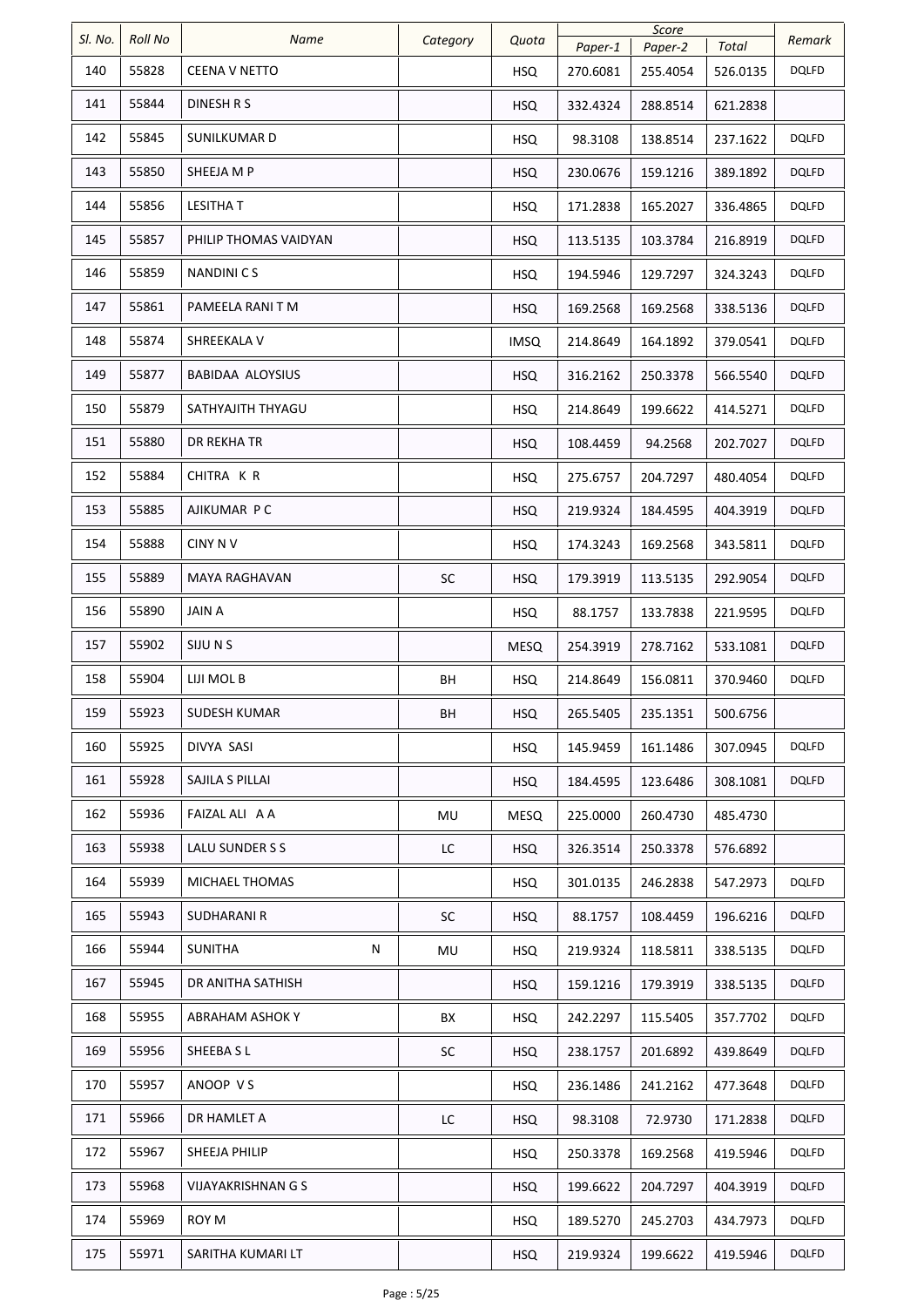| SI. No. | <b>Roll No</b> | Name                      | Category | Quota       | Paper-1  | Score<br>Paper-2 | Total    | Remark       |
|---------|----------------|---------------------------|----------|-------------|----------|------------------|----------|--------------|
| 176     | 55972          | DR MANOJ KUMAR R          |          | <b>HSQ</b>  | 169.2568 | 133.7838         | 303.0406 | <b>DQLFD</b> |
| 177     | 55975          | SHEENA G SOMAN            |          | <b>HSQ</b>  | 236.1486 | 251.3514         | 487.5000 | <b>DQLFD</b> |
| 178     | 55976          | <b>BINDUR</b>             |          | <b>HSQ</b>  | 150.0000 | 189.5270         | 339.5270 | <b>DQLFD</b> |
| 179     | 55977          | LISSA PRABHAKARAN         |          | <b>HSQ</b>  | 265.5405 | 219.9324         | 485.4729 | <b>DQLFD</b> |
| 180     | 56003          | <b>RAKHIP</b>             |          | <b>HSQ</b>  | 285.8108 | 301.0135         | 586.8243 | <b>DQLFD</b> |
| 181     | 56028          | SHILA RAJ L T             | BX       | <b>HSQ</b>  | 240.2027 | 140.8784         | 381.0811 | <b>DQLFD</b> |
| 182     | 56039          | SHIJA MS                  |          | <b>HSQ</b>  | 285.8108 | 257.4324         | 543.2432 | <b>DQLFD</b> |
| 183     | 56040          | DIPU S V                  |          | <b>IMSQ</b> | 214.8649 | 204.7297         | 419.5946 | <b>DQLFD</b> |
| 184     | 56054          | <b>THOMAS ALPHONSE</b>    |          | <b>HSQ</b>  | 230.0676 | 204.7297         | 434.7973 | <b>DQLFD</b> |
| 185     | 56062          | <b>JYOTHEENDRAN S</b>     |          | <b>HSQ</b>  | 245.2703 | 189.5270         | 434.7973 | <b>DQLFD</b> |
| 186     | 56063          | <b>VINOD P</b>            |          | <b>HSQ</b>  | 199.6622 | 200.6757         | 400.3379 | <b>DQLFD</b> |
| 187     | 56064          | SONIYA SL                 |          | <b>HSQ</b>  | 255.4054 | 285.8108         | 541.2162 | <b>DQLFD</b> |
| 188     | 56065          | STANLEY S                 |          | <b>HSQ</b>  | 159.1216 | 154.0541         | 313.1757 | <b>DQLFD</b> |
| 189     | 56068          | <b>NEBU JOHN VARGHESE</b> |          | <b>HSQ</b>  | 156.0811 | 175.3378         | 331.4189 | <b>DQLFD</b> |
| 190     | 56103          | PRAVEEN V                 |          | <b>IMSQ</b> | 285.8108 | 255.4054         | 541.2162 | <b>DQLFD</b> |
| 191     | 56104          | BINOD KUMAR M             |          | <b>HSQ</b>  | 179.3919 | 230.0676         | 409.4595 | <b>DQLFD</b> |
| 192     | 56116          | <b>JAITHRA NAIR G</b>     |          | <b>HSQ</b>  | 266.5541 | 226.0135         | 492.5676 | <b>DQLFD</b> |
| 193     | 56117          | CHRISTOPHER A             |          | <b>HSQ</b>  | 286.8243 | 300.0000         | 586.8243 | <b>DQLFD</b> |
| 194     | 56125          | AJITHA P                  | SC       | <b>HSQ</b>  | 118.5811 | 128.7162         | 247.2973 | <b>DQLFD</b> |
| 195     | 56142          | MARY CHRISTAL INFANT M    |          | <b>IMSQ</b> | 205.7432 | 185.4730         | 391.2162 | <b>DQLFD</b> |
| 196     | 56143          | DIJO SASIKUMAR            |          | <b>HSQ</b>  | 154.0541 | 118.5811         | 272.6352 | <b>DQLFD</b> |
| 197     | 56147          | SOJA STEPHEN              |          | <b>HSQ</b>  | 154.0541 | 184.4595         | 338.5136 | <b>DQLFD</b> |
| 198     | 56151          | MINI XAVIER               |          | <b>HSQ</b>  | 265.5405 | 187.5000         | 453.0405 | <b>DQLFD</b> |
| 199     | 56157          | DR JUNIZE K               |          | <b>HSQ</b>  | 148.9865 | 113.5135         | 262.5000 | <b>DQLFD</b> |
| 200     | 56184          | RIJU R                    |          | <b>HSQ</b>  | 207.7703 | 176.3514         | 384.1217 | <b>DQLFD</b> |
| 201     | 56188          | THANUJA S                 |          | <b>HSQ</b>  | 143.9189 | 115.5405         | 259.4594 | <b>DQLFD</b> |
| 202     | 56195          | <b>VISHNURI</b>           |          | <b>HSQ</b>  | 267.5676 | 248.3108         | 515.8784 | <b>DQLFD</b> |
| 203     | 56201          | ANILKUMAR P               |          | <b>HSQ</b>  | 199.6622 | 199.6622         | 399.3244 | <b>DQLFD</b> |
| 204     | 56205          | SHAMEJ PETER A S          | BX       | <b>HSQ</b>  | 219.9324 | 169.2568         | 389.1892 | <b>DQLFD</b> |
| 205     | 56208          | <b>SUNIMOLS</b>           | ST       | <b>HSQ</b>  | 98.3108  | 118.5811         | 216.8919 | <b>DQLFD</b> |
| 206     | 56209          | ASHA JOHN                 |          | <b>IMSQ</b> | 230.0676 | 219.9324         | 450.0000 | <b>DQLFD</b> |
| 207     | 56212          | SOBHA K                   |          | HSQ         | 214.8649 | 179.3919         | 394.2568 | <b>DQLFD</b> |
| 208     | 56217          | <b>GOPIKA PRASAD</b>      | EZ       | <b>HSQ</b>  | 235.1351 | 225.0000         | 460.1351 | <b>DQLFD</b> |
| 209     | 56220          | GEETHA CHERIAN            |          | <b>HSQ</b>  | 290.8784 | 265.5405         | 556.4189 | <b>DQLFD</b> |
| 210     | 56222          | SUJAYA K                  | SC       | <b>HSQ</b>  | 143.9189 | 204.7297         | 348.6486 | <b>DQLFD</b> |
| 211     | 56234          | <b>AJAY RAJAN</b>         |          | <b>HSQ</b>  | 290.8784 | 214.8649         | 505.7433 | <b>DQLFD</b> |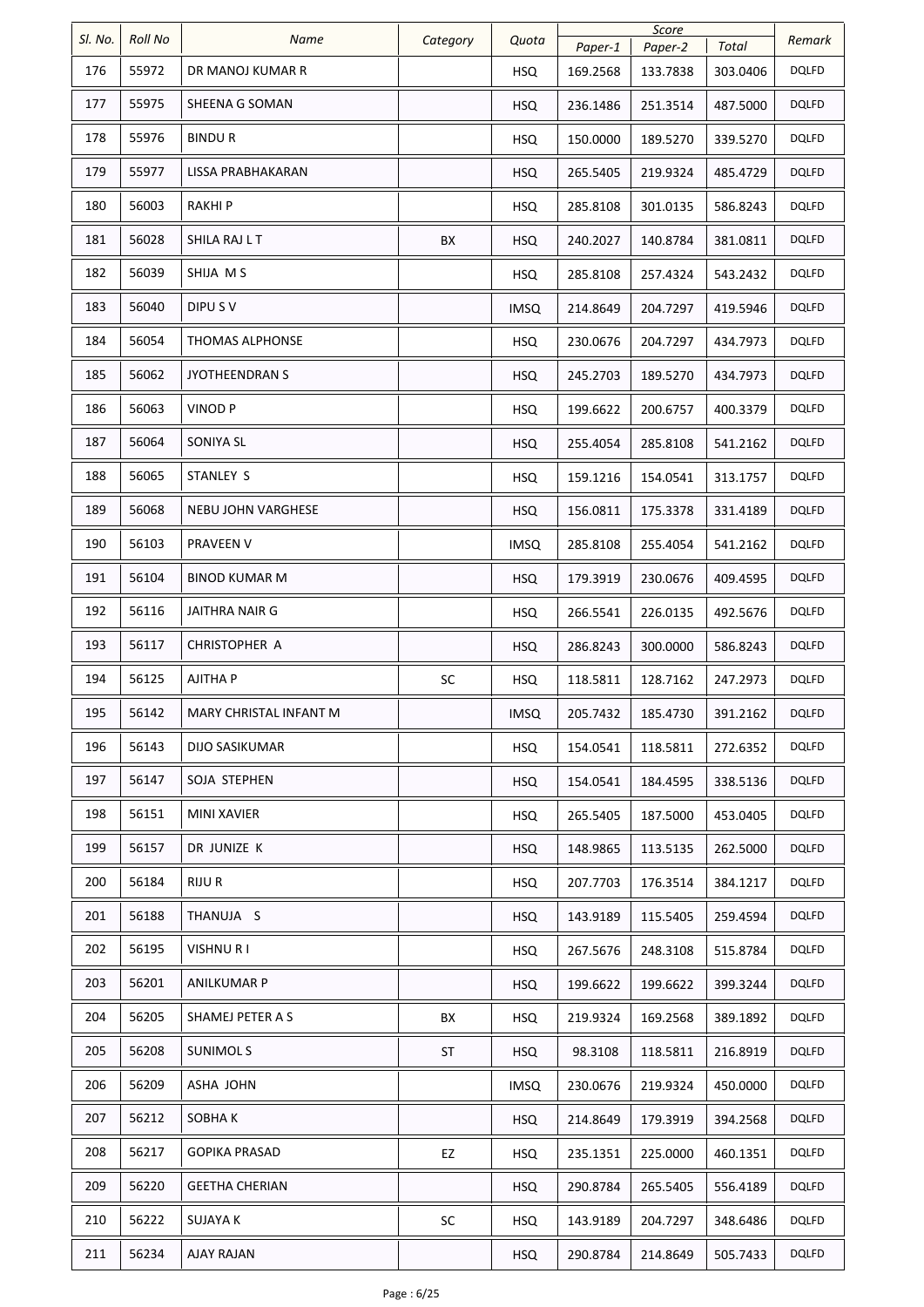| SI. No. | <b>Roll No</b> | Name                   | Category  | Quota       | Paper-1  | Score<br>Paper-2 | Total    | Remark       |
|---------|----------------|------------------------|-----------|-------------|----------|------------------|----------|--------------|
| 212     | 56240          | PRADEEP T T            | SC        | <b>HSQ</b>  | 148.9865 | 113.5135         | 262.5000 | DQLFD        |
| 213     | 56243          | ABDUL GAFOOR M         | MU        | <b>HSQ</b>  | 235.1351 | 230.0676         | 465.2027 | <b>DQLFD</b> |
| 214     | 56244          | <b>BIPIN K GOPAL</b>   |           | <b>HSQ</b>  | 108.4459 | 73.9865          | 182.4324 | DQLFD        |
| 215     | 56245          | DR UNNIKRISHNAN JP     |           | <b>HSQ</b>  | 189.5270 | 78.0405          | 267.5675 | <b>DQLFD</b> |
| 216     | 56259          | ABHILASH R J           | SC        | <b>HSQ</b>  | 225.0000 | 118.5811         | 343.5811 | <b>DQLFD</b> |
| 217     | 56270          | LIJA S L               |           | <b>HSQ</b>  | 118.5811 | 103.3784         | 221.9595 | <b>DQLFD</b> |
| 218     | 56271          | <b>DEEPAK S PILLAI</b> |           | <b>HSQ</b>  | 225.0000 | 219.9324         | 444.9324 | DQLFD        |
| 219     | 56272          | USHA N                 | SC        | <b>HSQ</b>  | 204.7297 | 190.5405         | 395.2702 | <b>DQLFD</b> |
| 220     | 56275          | HARIKUMAR G            | <b>SC</b> | <b>HSQ</b>  | 262.5000 | 185.4730         | 447.9730 | DQLFD        |
| 221     | 56283          | ANOOP G C              |           | <b>HSQ</b>  | 290.8784 | 275.6757         | 566.5541 | <b>DQLFD</b> |
| 222     | 56289          | <b>MANJUSHA S</b>      |           | <b>HSQ</b>  | 210.8108 | 216.8919         | 427.7027 | DQLFD        |
| 223     | 56296          | <b>REEMA KURIAN</b>    |           | <b>HSQ</b>  | 260.4730 | 219.9324         | 480.4054 | <b>DQLFD</b> |
| 224     | 56297          | <b>BINDUS</b>          | EZ        | <b>HSQ</b>  | 235.1351 | 190.5405         | 425.6756 | DQLFD        |
| 225     | 56312          | <b>DIVYA V S</b>       |           | <b>HSQ</b>  | 242.2297 | 273.6486         | 515.8783 | <b>DQLFD</b> |
| 226     | 56314          | SANDHYA T K            | SC        | <b>HSQ</b>  | 104.3919 | 164.1892         | 268.5811 | DQLFD        |
| 227     | 56321          | <b>RESMY RAJAN</b>     |           | <b>HSQ</b>  | 219.9324 | 184.4595         | 404.3919 | <b>DQLFD</b> |
| 228     | 56322          | <b>SUNILS</b>          | SC        | <b>HSQ</b>  | 184.4595 | 209.7973         | 394.2568 | DQLFD        |
| 229     | 56323          | DHANYA G KRISHNAN      | SC        | <b>HSQ</b>  | 154.0541 | 214.8649         | 368.9190 | <b>DQLFD</b> |
| 230     | 56324          | <b>LEENA A</b>         |           | HSQ.        | 200.6757 | 235.1351         | 435.8108 | DQLFD        |
| 231     | 56328          | ULSAH H                |           | <b>HSQ</b>  | 235.1351 | 199.6622         | 434.7973 | <b>DQLFD</b> |
| 232     | 56330          | BINILKUMAR K           | BX        | <b>IMSQ</b> | 123.6486 | 80.0676          | 203.7162 | <b>DQLFD</b> |
| 233     | 56349          | ANITHA KUMARY L        | <b>SC</b> | <b>HSQ</b>  | 179.3919 | 108.4459         | 287.8378 | <b>DQLFD</b> |
| 234     | 56356          | AJITH KUMAR V R        | <b>SC</b> | <b>MESQ</b> | 194.5946 | 148.9865         | 343.5811 | DQLFD        |
| 235     | 56358          | SUNIL R                |           | <b>HSQ</b>  | 270.6081 | 222.9730         | 493.5811 | <b>DQLFD</b> |
| 236     | 56360          | CHINTHA SALAM A        |           | MESQ        | 311.1486 | 260.4730         | 571.6216 | <b>DQLFD</b> |
| 237     | 56367          | SIVAPRASAD P S         |           | <b>HSQ</b>  | 275.6757 | 280.7432         | 556.4189 | DQLFD        |
| 238     | 56386          | JYOTHILEKSHMI K S      |           | <b>HSQ</b>  | 154.0541 | 148.9865         | 303.0406 | <b>DQLFD</b> |
| 239     | 56388          | <b>BINDU EARNEST</b>   |           | HSQ         | 214.8649 | 256.4189         | 471.2838 | DQLFD        |
| 240     | 56393          | RADHAKRISHNAPILLAI R   |           | HSQ         | 174.3243 | 184.4595         | 358.7838 | DQLFD        |
| 241     | 56395          | ANITHA BINU            | SC        | <b>HSQ</b>  | 218.9189 | 231.0811         | 450.0000 | <b>DQLFD</b> |
| 242     | 56398          | JOY S                  | BH        | <b>HSQ</b>  | 174.3243 | 93.2432          | 267.5675 | DQLFD        |
| 243     | 56404          | <b>BENNETXYLEM P</b>   |           | <b>HSQ</b>  | 204.7297 | 123.6486         | 328.3783 | <b>DQLFD</b> |
| 244     | 56406          | KRISHNA CHANDRAN K R   |           | <b>HSQ</b>  | 275.6757 | 250.3378         | 526.0135 | DQLFD        |
| 245     | 56421          | NIYATHI JUNIOR M C     | BH        | <b>HSQ</b>  | 143.9189 | 174.3243         | 318.2432 | <b>DQLFD</b> |
| 246     | 56429          | SIBU RAJ R A           |           | <b>HSQ</b>  | 275.6757 | 231.0811         | 506.7568 | <b>DQLFD</b> |
| 247     | 56445          | <b>MANOJ S L</b>       | BH        | <b>HSQ</b>  | 326.3514 | 246.2838         | 572.6352 |              |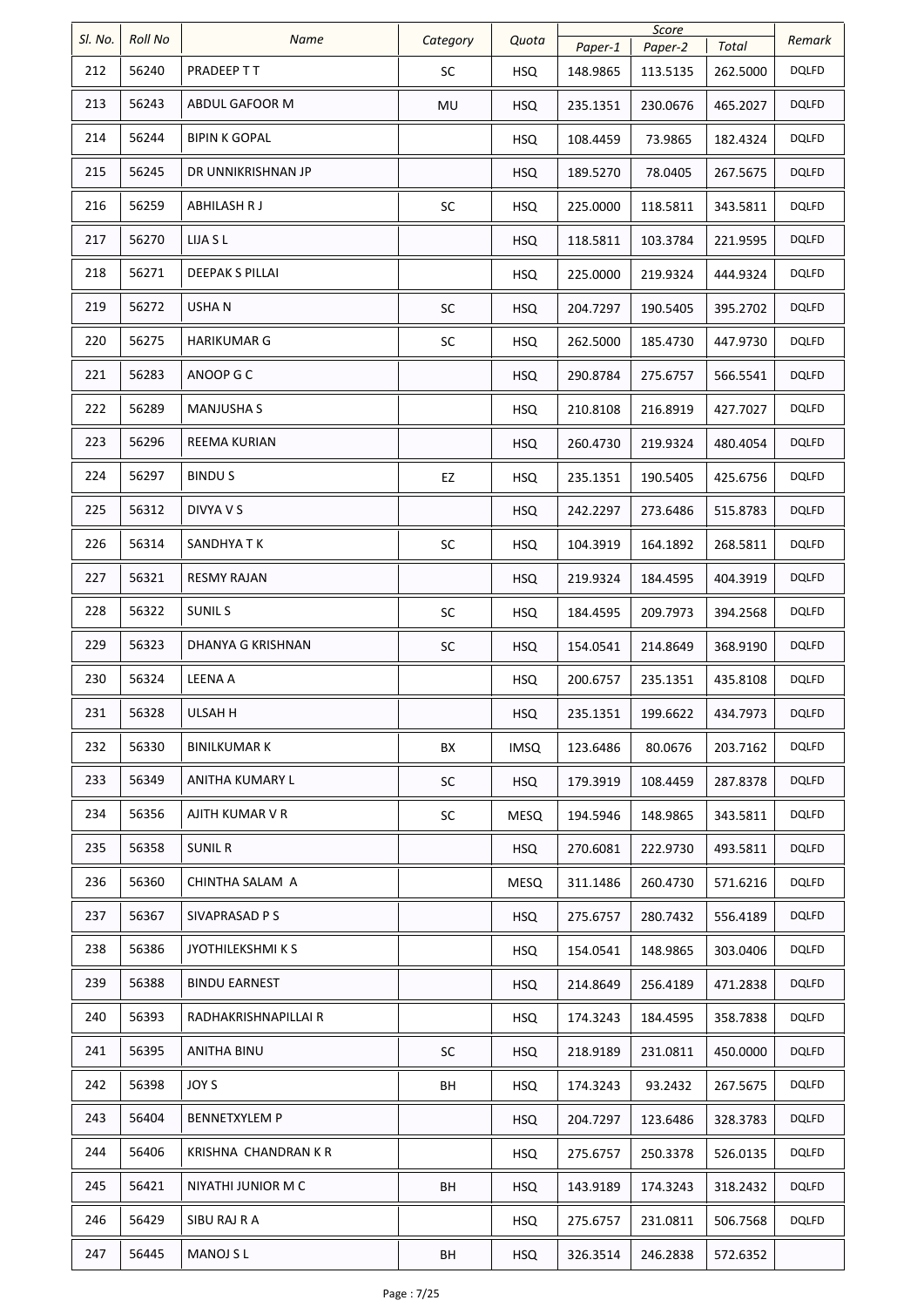| Sl. No. | <b>Roll No</b> | Name                   |           | Quota       |          | Score    |          | Remark       |
|---------|----------------|------------------------|-----------|-------------|----------|----------|----------|--------------|
|         |                |                        | Category  |             | Paper-1  | Paper-2  | Total    |              |
| 248     | 56453          | SHYJA J S              | EZ        | <b>HSQ</b>  | 199.6622 | 199.6622 | 399.3244 | <b>DQLFD</b> |
| 249     | 56457          | RAJEEV C               |           | <b>HSQ</b>  | 311.1486 | 235.1351 | 546.2837 | DQLFD        |
| 250     | 56460          | RONTGEN SAIGAL         | LC        | <b>HSQ</b>  | 138.8514 | 119.5946 | 258.4460 | DQLFD        |
| 251     | 56463          | LOVELY                 |           | <b>HSQ</b>  | 272.6351 | 205.7432 | 478.3783 | DQLFD        |
| 252     | 56467          | FEISAL ASSIM A S       | MU        | <b>HSQ</b>  | 270.6081 | 220.9459 | 491.5540 |              |
| 253     | 56471          | <b>BISHNU RAVI K</b>   |           | <b>HSQ</b>  | 265.5405 | 285.8108 | 551.3513 | <b>DQLFD</b> |
| 254     | 56478          | <b>SHAINY P</b>        | EZ        | <b>HSQ</b>  | 174.3243 | 214.8649 | 389.1892 | DQLFD        |
| 255     | 56485          | ARUN S V               | EZ        | <b>MSQ</b>  | 164.1892 | 103.3784 | 267.5676 | DQLFD        |
| 256     | 56487          | <b>VINOD CHERIAN</b>   |           | <b>HSQ</b>  | 275.6757 | 255.4054 | 531.0811 | DQLFD        |
| 257     | 56501          | CINI V A               |           | <b>HSQ</b>  | 209.7973 | 225.0000 | 434.7973 | <b>DQLFD</b> |
| 258     | 56502          | SAJEERA N              |           | <b>HSQ</b>  | 261.4865 | 225.0000 | 486.4865 | <b>DQLFD</b> |
| 259     | 56507          | REENA J SATHYAN        |           | <b>HSQ</b>  | 261.4865 | 225.0000 | 486.4865 | <b>DQLFD</b> |
| 260     | 56509          | CINE SUPRIYA V R       |           | <b>HSQ</b>  | 108.4459 | 118.5811 | 227.0270 | DQLFD        |
| 261     | 56525          | SANJAY SAHADEVAN       |           | <b>MESQ</b> | 185.4730 | 118.5811 | 304.0541 | DQLFD        |
| 262     | 56538          | <b>RENCY KOSHY</b>     |           | <b>HSQ</b>  | 270.6081 | 209.7973 | 480.4054 | DQLFD        |
| 263     | 56543          | BINOY D RAJ            |           | <b>HSQ</b>  | 235.1351 | 159.1216 | 394.2567 | <b>DQLFD</b> |
| 264     | 56547          | VINEETH RAJAGOPAL      | BH        | <b>HSQ</b>  | 264.5270 | 225.0000 | 489.5270 |              |
| 265     | 56549          | <b>JAYA MARY</b>       |           | <b>IMSQ</b> | 184.4595 | 169.2568 | 353.7163 | <b>DQLFD</b> |
| 266     | 56563          | <b>GANAMURALI S</b>    | SC        | <b>HSQ</b>  | 214.8649 | 204.7297 | 419.5946 | DQLFD        |
| 267     | 56564          | <b>BIJU BN</b>         |           | <b>HSQ</b>  | 94.2568  | 67.9054  | 162.1622 | <b>DQLFD</b> |
| 268     | 56566          | NIJU G                 |           | <b>HSQ</b>  | 240.2027 | 184.4595 | 424.6622 | <b>DQLFD</b> |
| 269     | 56567          | RAJI K L               | SC        | <b>IMSQ</b> | 260.4730 | 270.6081 | 531.0811 |              |
| 270     | 56586          | <b>BINDU G</b>         |           | <b>HSQ</b>  | 159.1216 | 164.1892 | 323.3108 | <b>DQLFD</b> |
| 271     | 56587          | RAJEEV S R             |           | <b>HSQ</b>  | 189.5270 | 159.1216 | 348.6486 | <b>DQLFD</b> |
| 272     | 56590          | MALINI B               | <b>SC</b> | <b>HSQ</b>  | 293.9189 | 184.4595 | 478.3784 | <b>DQLFD</b> |
| 273     | 56595          | SALEENA V              |           | <b>HSQ</b>  | 290.8784 | 280.7432 | 571.6216 | <b>DQLFD</b> |
| 274     | 56596          | NITHYA RAJ             |           | <b>HSQ</b>  | 250.3378 | 250.3378 | 500.6756 | DQLFD        |
| 275     | 56597          | SAGAR T                |           | Withheld    | Withheld | Withheld | Withheld |              |
| 276     | 56610          | SOONAM JOHN            |           | <b>MESQ</b> | 285.8108 | 169.2568 | 455.0676 | <b>DQLFD</b> |
| 277     | 56612          | RINCY M                | EZ        | <b>HSQ</b>  | 248.3108 | 243.2432 | 491.5540 |              |
| 278     | 56614          | ELIZABETH MATHAI       | ВX        | <b>MESQ</b> | 184.4595 | 159.1216 | 343.5811 | <b>DQLFD</b> |
| 279     | 56620          | <b>JIJITH S PRASAD</b> |           | <b>HSQ</b>  | 174.3243 | 134.7973 | 309.1216 | DQLFD        |
| 280     | 56621          | NIETZSCHE M            | LC        | <b>HSQ</b>  | 172.2973 | 209.7973 | 382.0946 | DQLFD        |
| 281     | 56624          | SMITHA NAIR P G        |           | <b>HSQ</b>  | 316.2162 | 250.3378 | 566.5540 | DQLFD        |
| 282     | 56640          | SAJU H                 |           | <b>HSQ</b>  | 270.6081 | 204.7297 | 475.3378 | DQLFD        |
| 283     | 56645          | VIMALA DEVI R S        |           | <b>IMSQ</b> | 215.8784 | 199.6622 | 415.5406 | <b>DQLFD</b> |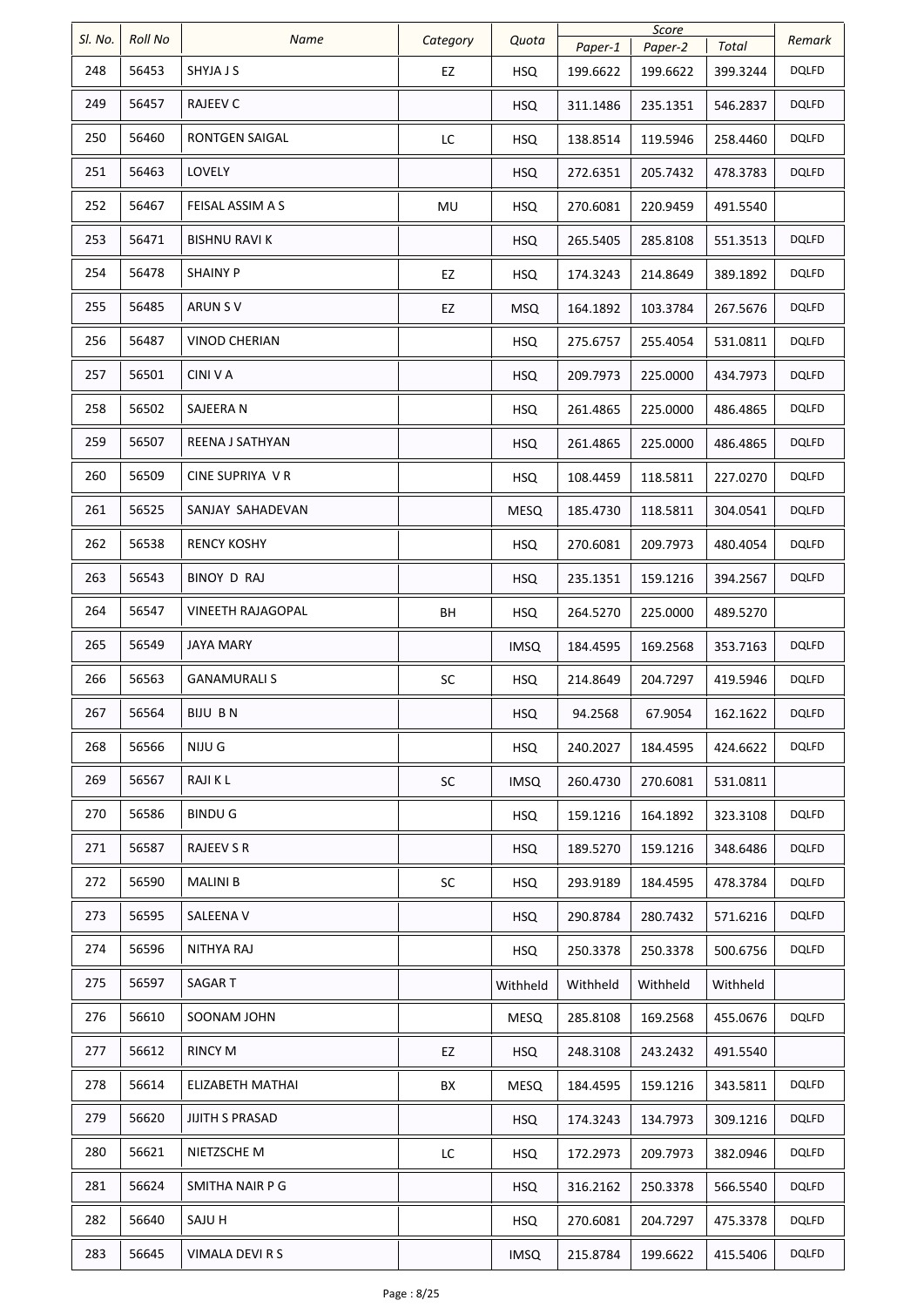| SI. No. | Roll No | Name                       | Category | Quota       |          | Score    |          | Remark       |
|---------|---------|----------------------------|----------|-------------|----------|----------|----------|--------------|
|         |         |                            |          |             | Paper-1  | Paper-2  | Total    |              |
| 284     | 56647   | <b>VRINDAKS</b>            |          | <b>HSQ</b>  | 225.0000 | 214.8649 | 439.8649 | DQLFD        |
| 285     | 56649   | BALAPRABHAN G              |          | <b>IMSQ</b> | 241.2162 | 219.9324 | 461.1486 | DQLFD        |
| 286     | 56650   | VALSALA L                  |          | <b>HSQ</b>  | 260.4730 | 265.5405 | 526.0135 | <b>DQLFD</b> |
| 287     | 56651   | DEEPU S                    |          | <b>HSQ</b>  | 250.3378 | 250.3378 | 500.6756 | <b>DQLFD</b> |
| 288     | 56654   | SHIBU S                    |          | <b>HSQ</b>  | 179.3919 | 154.0541 | 333.4460 | <b>DQLFD</b> |
| 289     | 56655   | <b>BINDUT</b>              |          | <b>HSQ</b>  | 143.9189 | 199.6622 | 343.5811 | <b>DQLFD</b> |
| 290     | 56659   | MANJU S                    |          | <b>HSQ</b>  | 301.0135 | 316.2162 | 617.2297 |              |
| 291     | 56668   | SANILKUMAR J G             |          | <b>HSQ</b>  | 245.2703 | 160.1351 | 405.4054 | DQLFD        |
| 292     | 56671   | NITIN DEVAPAL              |          | <b>HSQ</b>  | 179.3919 | 138.8514 | 318.2433 | <b>DQLFD</b> |
| 293     | 56673   | ANILA G                    |          | <b>HSQ</b>  | 148.9865 | 179.3919 | 328.3784 | <b>DQLFD</b> |
| 294     | 56674   | ANILKUMAR                  |          | <b>HSQ</b>  | 209.7973 | 199.6622 | 409.4595 | DQLFD        |
| 295     | 56680   | <b>SREEKUMAR S</b>         |          | <b>HSQ</b>  | 230.0676 | 245.2703 | 475.3379 | <b>DQLFD</b> |
| 296     | 56681   | AJI N BENNY                |          | <b>IMSQ</b> | 209.7973 | 235.1351 | 444.9324 | DQLFD        |
| 297     | 56683   | <b>BIJU CHAKRAPANY</b>     | EZ       | <b>HSQ</b>  | 250.3378 | 230.0676 | 480.4054 |              |
| 298     | 56685   | SASI M D                   |          | <b>HSQ</b>  | 204.7297 | 186.4865 | 391.2162 | DQLFD        |
| 299     | 56706   | SHERLY C M                 | LC       | <b>HSQ</b>  | 236.1486 | 214.8649 | 451.0135 | <b>DQLFD</b> |
| 300     | 56717   | BINOJ KUMAR K N            | SC       | <b>HSQ</b>  | 194.5946 | 148.9865 | 343.5811 | <b>DQLFD</b> |
| 301     | 56718   | KAVITHA MOLS               | ST       | <b>HSQ</b>  | 184.4595 | 183.4459 | 367.9054 | <b>DQLFD</b> |
| 302     | 56726   | MINIJA NAIR D              |          | <b>HSQ</b>  | 53.7162  | 52.7027  | 106.4189 | <b>DQLFD</b> |
| 303     | 56728   | DIVYA SADASIVAN            |          | <b>HSQ</b>  | 203.7162 | 189.5270 | 393.2432 | <b>DQLFD</b> |
| 304     | 56734   | RAJEEV K M                 |          | <b>HSQ</b>  | 200.6757 | 138.8514 | 339.5271 | DQLFD        |
| 305     | 56735   | RATHEESH KUMAR V R         |          | <b>HSQ</b>  | 280.7432 | 285.8108 | 566.5540 | <b>DQLFD</b> |
| 306     | 56736   | ANOOP O                    |          | <b>HSQ</b>  | 275.6757 | 169.2568 | 444.9325 | DQLFD        |
| 307     | 56737   | RADHAMONY K                |          | <b>IMSQ</b> | 203.7162 | 236.1486 | 439.8648 | DQLFD        |
| 308     | 56744   | JOHNY SIMON PERIERA        | LC       | <b>HSQ</b>  | 195.6081 | 123.6486 | 319.2567 | DQLFD        |
| 309     | 56750   | SHAJI E B                  | BX       | <b>HSQ</b>  | 143.9189 | 154.0541 | 297.9730 | DQLFD        |
| 310     | 56759   | BINDHU V                   |          | <b>HSQ</b>  | 290.8784 | 214.8649 | 505.7433 | DQLFD        |
| 311     | 56762   | AMBA U G                   |          | <b>HSQ</b>  | 225.0000 | 189.5270 | 414.5270 | <b>DQLFD</b> |
| 312     | 56769   | WILSON N D'CRUZ            |          | <b>HSQ</b>  | 180.4054 | 184.4595 | 364.8649 | <b>DQLFD</b> |
| 313     | 56811   | <b>JOBIN MATHEW</b>        |          | <b>HSQ</b>  | 285.8108 | 260.4730 | 546.2838 | <b>DQLFD</b> |
| 314     | 56820   | MADHUSUDANAN E S           | BH       | <b>MESQ</b> | 345.6081 | 291.8919 | 637.5000 |              |
| 315     | 56825   | <b>MANISH NAIR</b>         |          | <b>HSQ</b>  | 225.0000 | 250.3378 | 475.3378 | DQLFD        |
| 316     | 56828   | JIM JOSE                   |          | <b>HSQ</b>  | 204.7297 | 204.7297 | 409.4594 | DQLFD        |
| 317     | 56829   | SONALINE SUZATTE FERNANDEZ |          | <b>HSQ</b>  | 235.1351 | 235.1351 | 470.2702 | DQLFD        |
| 318     | 56831   | REKHA CHANDRAN             |          | <b>HSQ</b>  | 216.8919 | 256.4189 | 473.3108 | DQLFD        |
| 319     | 56834   | USHA KUMARY P R            | SC       | MESQ        | 58.7838  | 26.3514  | 85.1352  | <b>DQLFD</b> |
|         |         |                            |          |             |          |          |          |              |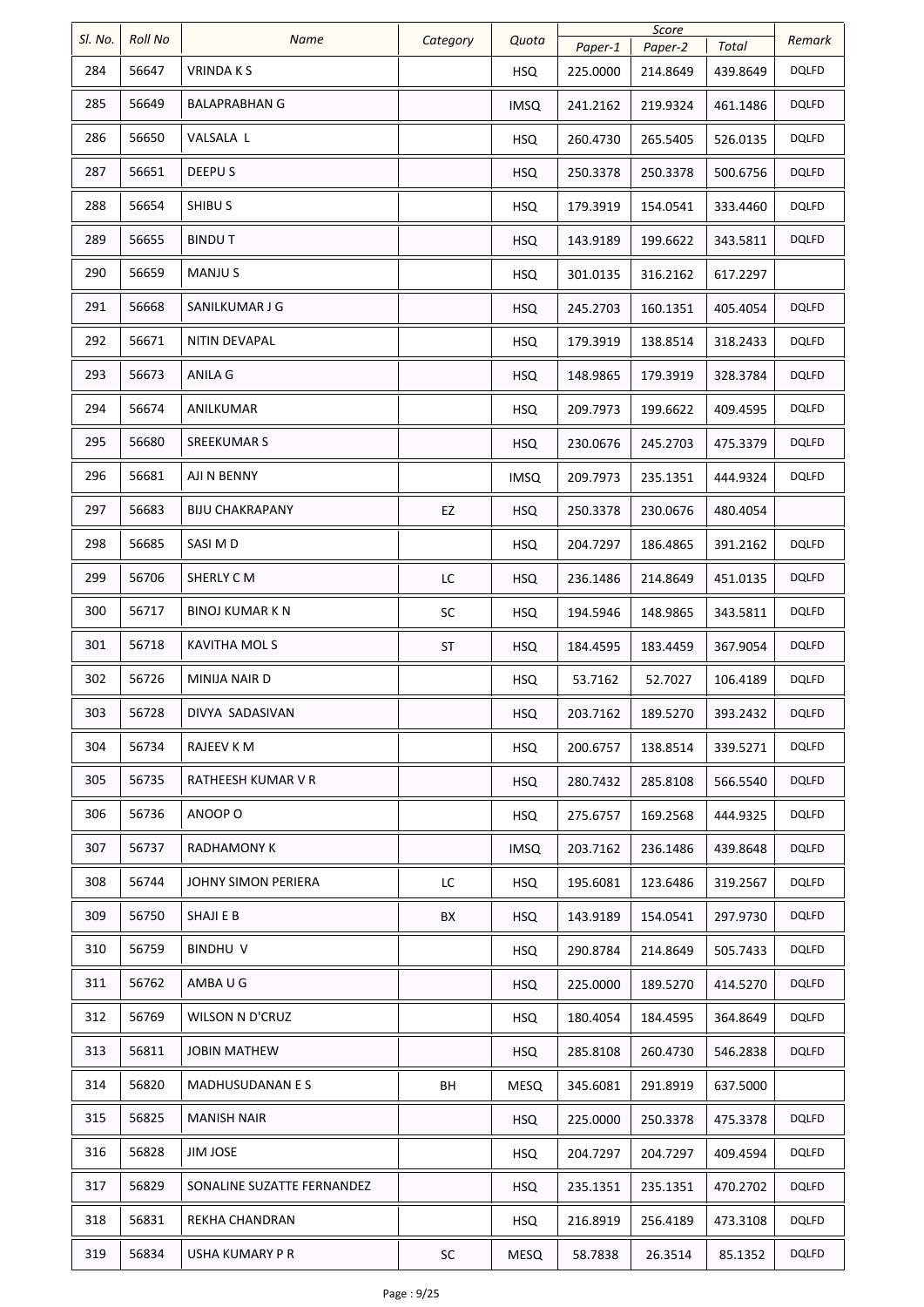| SI. No. | <b>Roll No</b> |                           |           |             |          | Score    |          |              |
|---------|----------------|---------------------------|-----------|-------------|----------|----------|----------|--------------|
|         |                | Name                      | Category  | Quota       | Paper-1  | Paper-2  | Total    | Remark       |
| 320     | 56855          | SHYLA SAM                 |           | <b>HSQ</b>  | 189.5270 | 103.3784 | 292.9054 | DQLFD        |
| 321     | 56857          | DALIYA BALAKRISHNAN       |           | <b>HSQ</b>  | 265.5405 | 216.8919 | 482.4324 | <b>DQLFD</b> |
| 322     | 56871          | <b>JYOTHI S R</b>         |           | <b>HSQ</b>  | 266.5541 | 216.8919 | 483.4460 | <b>DQLFD</b> |
| 323     | 56876          | SEEMA GANGADHARAN         |           | <b>HSQ</b>  | 290.8784 | 191.5541 | 482.4325 | <b>DQLFD</b> |
| 324     | 56877          | RUBY R                    |           | <b>HSQ</b>  | 214.8649 | 219.9324 | 434.7973 | DQLFD        |
| 325     | 56892          | <b>LYSON LONAPPAN</b>     |           | <b>IMSQ</b> | 209.7973 | 260.4730 | 470.2703 | DQLFD        |
| 326     | 56914          | <b>BEENAI</b>             |           | HSQ.        | 295.9459 | 225.0000 | 520.9459 | DQLFD        |
| 327     | 56927          | PREETHI CJ                |           | <b>HSQ</b>  | 231.0811 | 225.0000 | 456.0811 | <b>DQLFD</b> |
| 328     | 56936          | SUDHIR N                  |           | MESQ        | 290.8784 | 199.6622 | 490.5406 | DQLFD        |
| 329     | 56939          | <b>MAYA RAJAGOPAL</b>     |           | <b>HSQ</b>  | 235.1351 | 184.4595 | 419.5946 | DQLFD        |
| 330     | 56955          | <b>ASHISH ANAND</b>       |           | <b>HSQ</b>  | 214.8649 | 164.1892 | 379.0541 | DQLFD        |
| 331     | 56959          | DR MUHAMMAD GIGI TM       |           | <b>HSQ</b>  | 260.4730 | 174.3243 | 434.7973 | DQLFD        |
| 332     | 56961          | <b>VIMAL PRADEEP</b>      |           | MESQ        | 301.0135 | 235.1351 | 536.1486 | <b>DQLFD</b> |
| 333     | 56963          | DHANYA K V                | <b>SC</b> | <b>HSQ</b>  | 214.8649 | 133.7838 | 348.6487 | DQLFD        |
| 334     | 56968          | SONIYA MATHEW             |           | <b>HSQ</b>  | 219.9324 | 203.7162 | 423.6486 | <b>DQLFD</b> |
| 335     | 56981          | RUBIN JOSEPH PAKALOMATTOM |           | <b>HSQ</b>  | 301.0135 | 326.3514 | 627.3649 |              |
| 336     | 56982          | SEREENA KADER             |           | <b>IMSQ</b> | 164.1892 | 179.3919 | 343.5811 | DQLFD        |
| 337     | 56989          | RAMAN B V                 |           | <b>HSQ</b>  | 265.5405 | 235.1351 | 500.6756 | DQLFD        |
| 338     | 56991          | RESHMA MAMMEN             |           | <b>HSQ</b>  | 179.3919 | 164.1892 | 343.5811 | DQLFD        |
| 339     | 56992          | SWAPNA MANJARI            | <b>SC</b> | <b>HSQ</b>  | 164.1892 | 194.5946 | 358.7838 | <b>DQLFD</b> |
| 340     | 56994          | SOLY P MATHEW             |           | <b>HSQ</b>  | 277.7027 | 276.6892 | 554.3919 | <b>DQLFD</b> |
| 341     | 57004          | SITARA RAVINDRANATH       |           | <b>HSQ</b>  | 270.6081 | 302.0270 | 572.6351 | DQLFD        |
| 342     | 57031          | REKHA K KRISHNAN          | SC        | <b>HSQ</b>  | 275.6757 | 230.0676 | 505.7433 |              |
| 343     | 57042          | RASIM ABID ELAYEDATT      |           | <b>HSQ</b>  | 270.6081 | 174.3243 | 444.9324 | <b>DQLFD</b> |
| 344     | 57043          | DIVYA G                   |           | <b>HSQ</b>  | 328.3784 | 234.1216 | 562.5000 | <b>DQLFD</b> |
| 345     | 57049          | ASHA TERESA JOHN          |           | HSQ.        | 256.4189 | 199.6622 | 456.0811 | DQLFD        |
| 346     | 57055          | SHEELA VASU               |           | <b>HSQ</b>  | 187.5000 | 231.0811 | 418.5811 | DQLFD        |
| 347     | 57060          | <b>MANJUMOLS</b>          | <b>SC</b> | <b>HSQ</b>  | 240.2027 | 276.6892 | 516.8919 |              |
| 348     | 57067          | PRAVEEN KUMAR V K         | SC        | <b>HSQ</b>  | 251.3514 | 209.7973 | 461.1487 | DQLFD        |
| 349     | 57077          | JAYALEKSHMI O             |           | <b>HSQ</b>  | 252.3649 | 281.7568 | 534.1217 | <b>DQLFD</b> |
| 350     | 57088          | JEENA T X                 |           | HSQ         | 260.4730 | 251.3514 | 511.8244 | DQLFD        |
| 351     | 57093          | PRAMOD P V                |           | <b>HSQ</b>  | 214.8649 | 161.1486 | 376.0135 | <b>DQLFD</b> |
| 352     | 57121          | DR RAJAN K R              |           | <b>HSQ</b>  | 198.6486 | 169.2568 | 367.9054 | <b>DQLFD</b> |
| 353     | 57123          | SALEEM P K                |           | <b>HSQ</b>  | 179.3919 | 139.8649 | 319.2568 | <b>DQLFD</b> |
| 354     | 57179          | <b>JOWIN JOSE</b>         |           | <b>HSQ</b>  | 123.6486 | 174.3243 | 297.9729 | <b>DQLFD</b> |
| 355     | 57189          | <b>SUSHATS</b>            | EZ        | <b>HSQ</b>  | 268.5811 | 222.9730 | 491.5541 |              |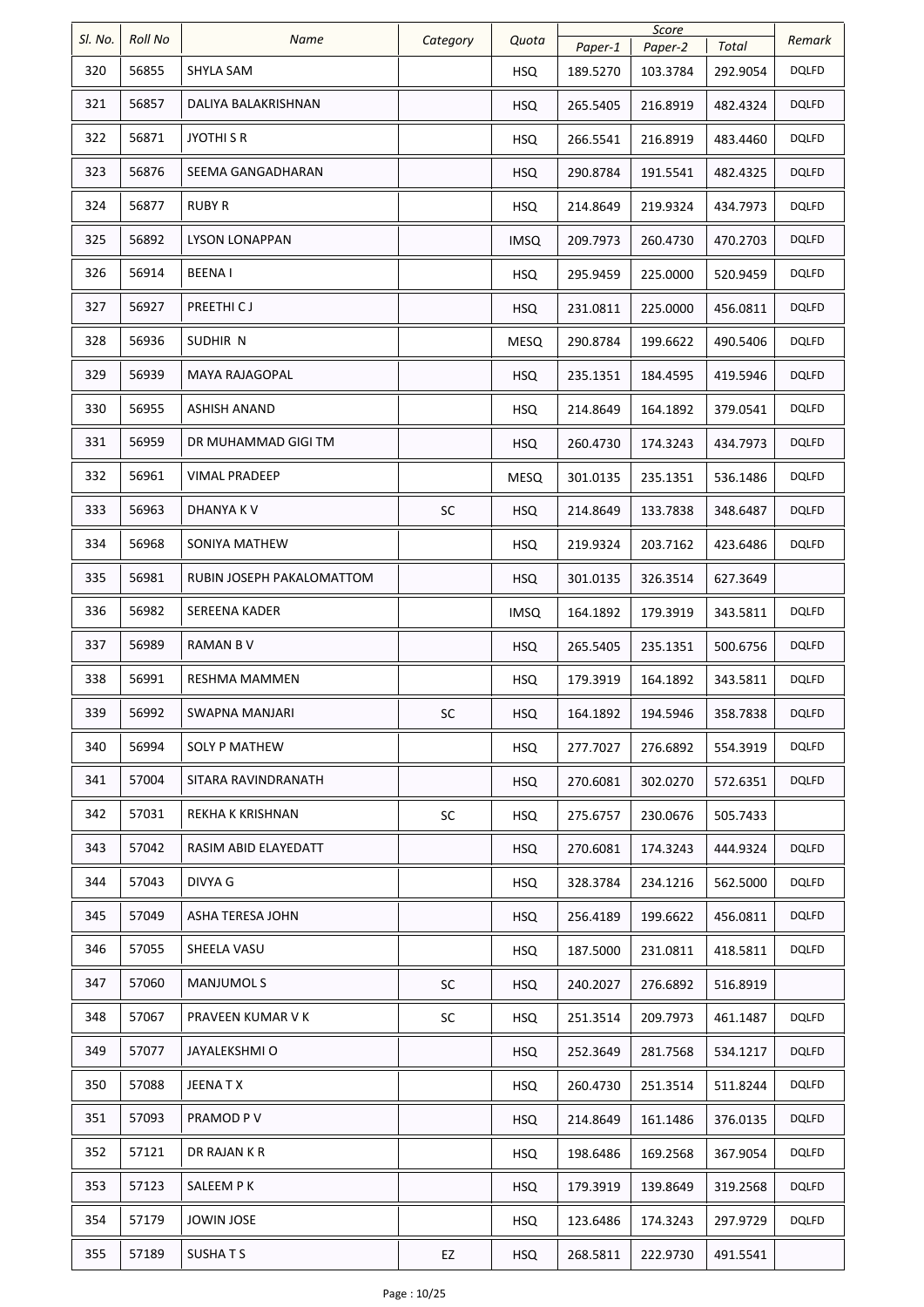| SI. No. | <b>Roll No</b> | Name                       | Category  | Quota       | Paper-1  | Score<br>Paper-2 | Total    | Remark       |
|---------|----------------|----------------------------|-----------|-------------|----------|------------------|----------|--------------|
| 356     | 57199          | <b>LINCY NINAN</b>         |           | <b>HSQ</b>  | 189.5270 | 184.4595         | 373.9865 | <b>DQLFD</b> |
| 357     | 57204          | RINSHI ABID ELAYEDATT      |           | <b>HSQ</b>  | 251.3514 | 241.2162         | 492.5676 | <b>DQLFD</b> |
| 358     | 57211          | DR BINDU BALAKRISHNAN      |           | <b>HSQ</b>  | 110.4730 | 188.5135         | 298.9865 | <b>DQLFD</b> |
| 359     | 57213          | RAJESH V S                 |           | <b>HSQ</b>  | 295.9459 | 250.3378         | 546.2837 | <b>DQLFD</b> |
| 360     | 57216          | REMZY MOHAMED R P          |           | <b>HSQ</b>  | 245.2703 | 225.0000         | 470.2703 | <b>DQLFD</b> |
| 361     | 57217          | <b>JISSY MATHEW</b>        |           | <b>HSQ</b>  | 245.2703 | 244.2568         | 489.5271 | DQLFD        |
| 362     | 57220          | ANISH N V                  |           | <b>HSQ</b>  | 194.5946 | 176.3514         | 370.9460 | DQLFD        |
| 363     | 57240          | SANKAR R N K               |           | MESQ        | 159.1216 | 128.7162         | 287.8378 | DQLFD        |
| 364     | 57243          | BIJY K P                   |           | <b>HSQ</b>  | 179.3919 | 138.8514         | 318.2433 | DQLFD        |
| 365     | 57271          | HITHA SABU                 | LC        | <b>HSQ</b>  | 293.9189 | 232.0946         | 526.0135 |              |
| 366     | 57288          | ANISH P JOSE               | ST        | <b>IMSQ</b> | 235.1351 | 214.8649         | 450.0000 | DQLFD        |
| 367     | 57295          | JAYASREE S                 |           | <b>HSQ</b>  | 295.9459 | 245.2703         | 541.2162 | <b>DQLFD</b> |
| 368     | 57296          | OMANA K K                  |           | <b>HSQ</b>  | 219.9324 | 184.4595         | 404.3919 | <b>DQLFD</b> |
| 369     | 57300          | <b>MRIDULAL A</b>          | <b>SC</b> | <b>HSQ</b>  | 189.5270 | 189.5270         | 379.0540 | DQLFD        |
| 370     | 57310          | SHALOS NOVA B V            | BH        | <b>HSQ</b>  | 276.6892 | 232.0946         | 508.7838 |              |
| 371     | 57323          | <b>SUNIL R</b>             |           | <b>HSQ</b>  | 240.2027 | 189.5270         | 429.7297 | DQLFD        |
| 372     | 57325          | CHRISTINA JOSEPH MALIYAKAL |           | <b>HSQ</b>  | 174.3243 | 159.1216         | 333.4459 | DQLFD        |
| 373     | 57329          | <b>BHAVAN SANKAR P S</b>   |           | <b>HSQ</b>  | 194.5946 | 174.3243         | 368.9189 | <b>DQLFD</b> |
| 374     | 57334          | SANDEEP R                  |           | <b>HSQ</b>  | 211.8243 | 226.0135         | 437.8378 | DQLFD        |
| 375     | 57335          | SREEJA P K                 |           | <b>HSQ</b>  | 219.9324 | 169.2568         | 389.1892 | <b>DQLFD</b> |
| 376     | 57338          | <b>REJEESH S R</b>         | EZ        | <b>HSQ</b>  | 179.3919 | 159.1216         | 338.5135 | <b>DQLFD</b> |
| 377     | 57341          | <b>CHINTHAKP</b>           |           | <b>HSQ</b>  | 204.7297 | 164.1892         | 368.9189 | <b>DQLFD</b> |
| 378     | 57350          | PHILOMINA ALOYSIOUS        | LC        | <b>HSQ</b>  | 169.2568 | 93.2432          | 262.5000 | <b>DQLFD</b> |
| 379     | 57354          | DEEPAK G                   |           | <b>HSQ</b>  | 279.7297 | 267.5676         | 547.2973 | <b>DQLFD</b> |
| 380     | 57358          | CATHERINE SUSHEEL PETER    |           | <b>HSQ</b>  | 123.6486 | 88.1757          | 211.8243 | <b>DQLFD</b> |
| 381     | 57371          | SREEKANTH P                |           | <b>HSQ</b>  | 254.3919 | 294.9324         | 549.3243 | DQLFD        |
| 382     | 57384          | SHINTO RAJAPPAN P          | EZ        | HSQ         | 306.0811 | 259.4595         | 565.5406 |              |
| 383     | 57395          | <b>BINSU VIJAYAN</b>       | ST        | <b>HSQ</b>  | 169.2568 | 103.3784         | 272.6352 | <b>DQLFD</b> |
| 384     | 57402          | LEKHA R                    |           | <b>HSQ</b>  | 265.5405 | 209.7973         | 475.3378 | DQLFD        |
| 385     | 57404          | SURESH KUMAR V             |           | <b>HSQ</b>  | 133.7838 | 88.1757          | 221.9595 | DQLFD        |
| 386     | 57407          | <b>AMIT RAWAT</b>          | EZ        | <b>HSQ</b>  | 194.5946 | 108.4459         | 303.0405 | DQLFD        |
| 387     | 57412          | ASHA ABRAHAM               |           | <b>HSQ</b>  | 246.2838 | 312.1622         | 558.4460 | <b>DQLFD</b> |
| 388     | 57417          | RACHEL K SAMUEL            | <b>ST</b> | <b>HSQ</b>  | 245.2703 | 245.2703         | 490.5406 |              |
| 389     | 57438          | YAMI A K                   | SC        | <b>HSQ</b>  | 238.1757 | 217.9054         | 456.0811 | <b>DQLFD</b> |
| 390     | 57442          | <b>JANCY JOSEPH</b>        |           | <b>HSQ</b>  | 209.7973 | 189.5270         | 399.3243 | <b>DQLFD</b> |
| 391     | 57443          | <b>GEORGE KA</b>           |           | <b>HSQ</b>  | 232.0946 | 189.5270         | 421.6216 | <b>DQLFD</b> |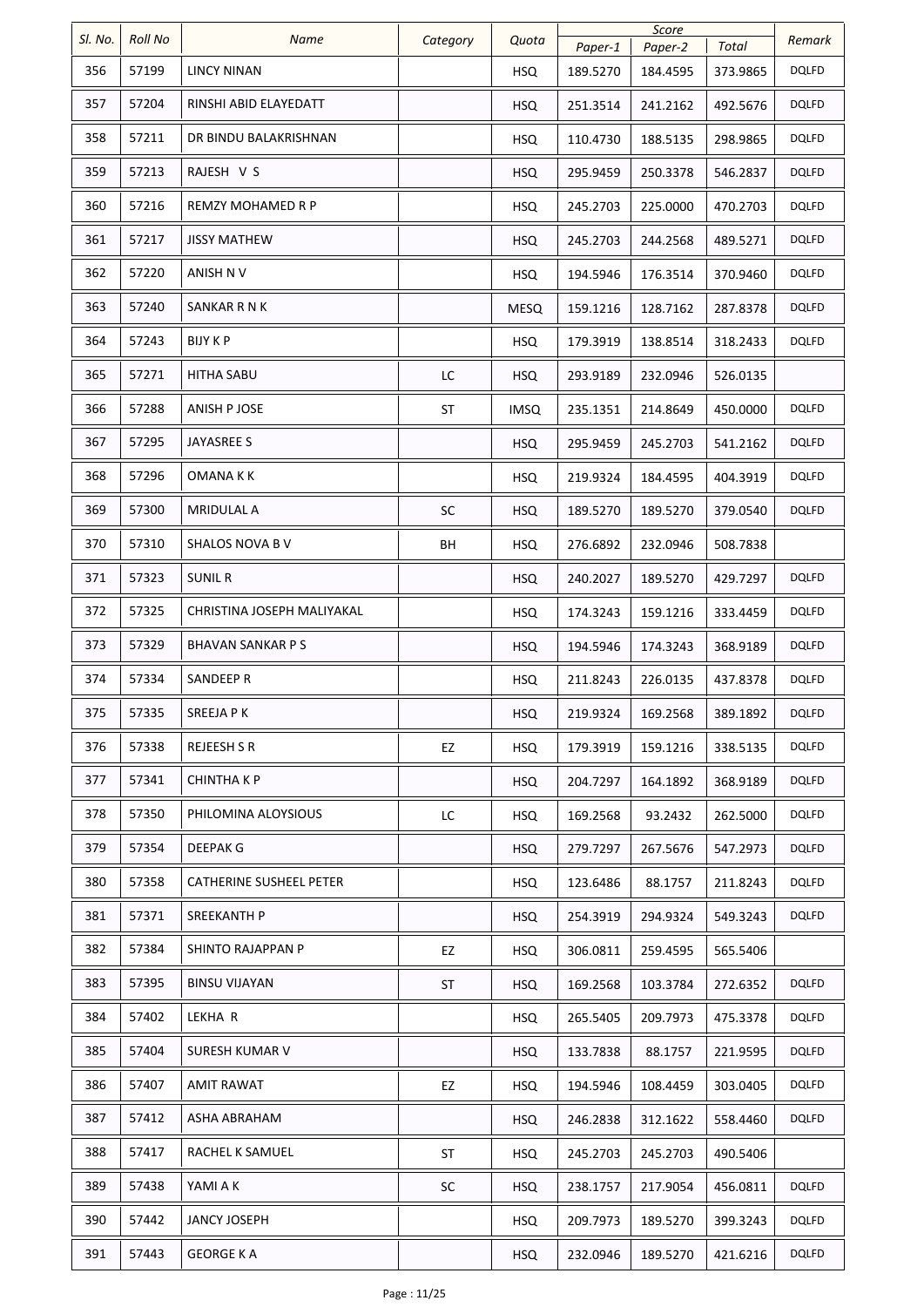| SI. No. | <b>Roll No</b> | Name                    | Category  | Quota       |                     | Score               |                   | Remark       |
|---------|----------------|-------------------------|-----------|-------------|---------------------|---------------------|-------------------|--------------|
| 392     | 57444          | MADHU V                 |           | <b>HSQ</b>  | Paper-1<br>226.0135 | Paper-2<br>220.9459 | Total<br>446.9594 | DQLFD        |
| 393     | 57456          | ASLAM FAROOK Z A        | MU        | HSQ         | 306.0811            | 219.9324            | 526.0135          |              |
| 394     | 57461          | SIYA BACKER K           |           | <b>HSQ</b>  | 230.0676            | 240.2027            | 470.2703          | <b>DQLFD</b> |
| 395     | 57464          | SIMON T CHUNGATH        |           | <b>HSQ</b>  | 230.0676            | 240.2027            | 470.2703          | <b>DQLFD</b> |
| 396     | 57471          | SMIJI GEORGE CHIRAMAL   |           | <b>HSQ</b>  | 270.6081            | 270.6081            | 541.2162          | <b>DQLFD</b> |
| 397     | 57472          | JISHA GANGADHARAN       |           | <b>HSQ</b>  | 275.6757            | 245.2703            | 520.9460          | <b>DQLFD</b> |
| 398     | 57516          | ANIL DEVIS ANTONY       |           | <b>HSQ</b>  | 343.5811            | 236.1486            | 579.7297          | DQLFD        |
| 399     | 57520          | ANIL KUMAR S            | EZ        | <b>IMSQ</b> | 260.4730            | 245.2703            | 505.7433          |              |
| 400     | 57523          | <b>HARINR</b>           | SC        | <b>HSQ</b>  | 322.2973            | 272.6351            | 594.9324          |              |
| 401     | 57525          | SOPHIAMMA JOSEPH        |           | <b>MESQ</b> | 295.9459            | 265.5405            | 561.4864          | <b>DQLFD</b> |
| 402     | 57526          | JOY CJ                  |           | <b>HSQ</b>  | 312.1622            | 247.2973            | 559.4595          | DQLFD        |
| 403     | 57528          | RAGHUNATH B             |           | <b>HSQ</b>  | 250.3378            | 237.1622            | 487.5000          | <b>DQLFD</b> |
| 404     | 57548          | SUBHA LIZA JOSEPH       |           | <b>HSQ</b>  | 322.2973            | 281.7568            | 604.0541          |              |
| 405     | 57549          | <b>GEETHAKV</b>         | <b>SC</b> | <b>HSQ</b>  | 254.3919            | 159.1216            | 413.5135          | <b>DQLFD</b> |
| 406     | 57550          | <b>FRIDGY JACOB</b>     |           | <b>HSQ</b>  | 215.8784            | 200.6757            | 416.5541          | <b>DQLFD</b> |
| 407     | 57563          | PREETHI PT              |           | <b>HSQ</b>  | 277.7027            | 230.0676            | 507.7703          | <b>DQLFD</b> |
| 408     | 57570          | <b>LIGIMON G</b>        | BH        | <b>HSQ</b>  | 204.7297            | 219.9324            | 424.6621          | DQLFD        |
| 409     | 57580          | <b>GLENSON K JOSEPH</b> |           | <b>HSQ</b>  | 209.7973            | 199.6622            | 409.4595          | <b>DQLFD</b> |
| 410     | 57581          | TAJ PAUL PANAKKAL       |           | <b>HSQ</b>  | 108.4459            | 62.8378             | 171.2837          | <b>DQLFD</b> |
| 411     | 57585          | AUGUSTUS MORRIS A       |           | <b>HSQ</b>  | 204.7297            | 150.0000            | 354.7297          | <b>DQLFD</b> |
| 412     | 57586          | SHAHUL KB               | BH        | <b>HSQ</b>  | 169.2568            | 179.3919            | 348.6487          | <b>DQLFD</b> |
| 413     | 57592          | <b>SHAJI S</b>          |           | <b>HSQ</b>  | 195.6081            | 191.5541            | 387.1622          | <b>DQLFD</b> |
| 414     | 57647          | DR MOHAMED RIAZ KM      |           | <b>IMSQ</b> | 227.0270            | 197.6351            | 424.6621          | <b>DQLFD</b> |
| 415     | 57655          | MOHANDAS T K            |           | <b>HSQ</b>  | 143.9189            | 143.9189            | 287.8378          | <b>DQLFD</b> |
| 416     | 57662          | SAJEEV C K              | SC        | <b>HSQ</b>  | 115.5405            | 180.4054            | 295.9459          | DQLFD        |
| 417     | 57663          | SWAPNA M S              |           | <b>HSQ</b>  | 209.7973            | 255.4054            | 465.2027          | <b>DQLFD</b> |
| 418     | 57667          | SEENA M R               | SC        | <b>HSQ</b>  | 260.4730            | 200.6757            | 461.1487          | <b>DQLFD</b> |
| 419     | 57668          | NIMIVIJU                |           | <b>HSQ</b>  | 204.7297            | 164.1892            | 368.9189          | <b>DQLFD</b> |
| 420     | 57669          | MRIDULA RAVUNNY         | EZ        | <b>HSQ</b>  | 228.0405            | 235.1351            | 463.1756          | DQLFD        |
| 421     | 57671          | KAJAL ABID P A          |           | <b>HSQ</b>  | 257.4324            | 250.3378            | 507.7702          | <b>DQLFD</b> |
| 422     | 57672          | DEEPA KH                |           | <b>HSQ</b>  | 285.8108            | 230.0676            | 515.8784          | <b>DQLFD</b> |
| 423     | 57676          | <b>ANITHA A</b>         |           | <b>HSQ</b>  | 251.3514            | 194.5946            | 445.9460          | <b>DQLFD</b> |
| 424     | 57684          | JOSE C V                |           | <b>HSQ</b>  | 184.4595            | 209.7973            | 394.2568          | <b>DQLFD</b> |
| 425     | 57686          | JAYESH K THAMPI         | SC        | <b>HSQ</b>  | 271.6216            | 234.1216            | 505.7432          |              |
| 426     | 57687          | THARA M A               | ВH        | <b>HSQ</b>  | 236.1486            | 167.2297            | 403.3783          | <b>DQLFD</b> |
| 427     | 57689          | SALIM K B               | BH        | <b>HSQ</b>  | 160.1351            | 123.6486            | 283.7837          | <b>DQLFD</b> |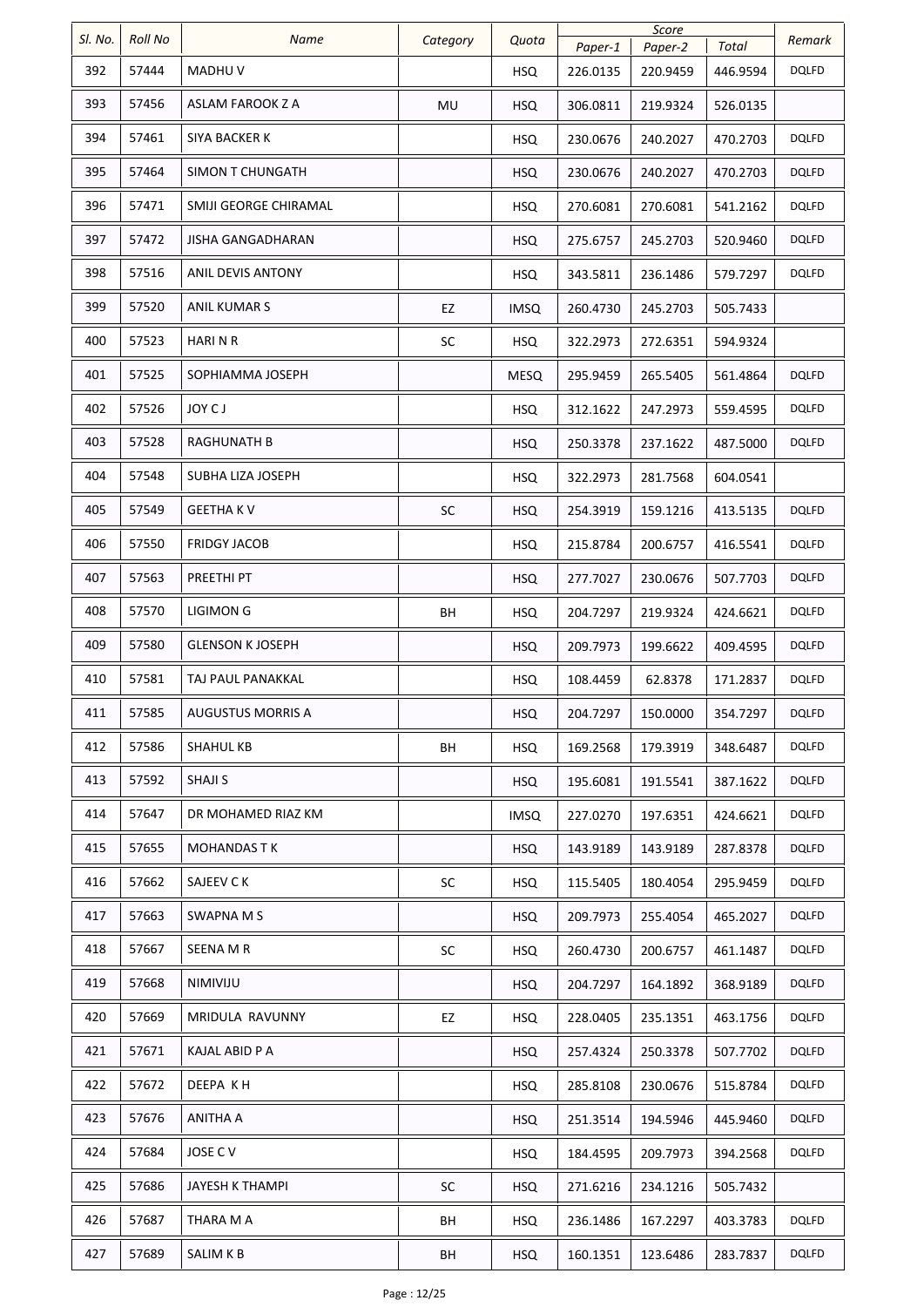|         |                |                         |           |             |          | Score    |          |              |
|---------|----------------|-------------------------|-----------|-------------|----------|----------|----------|--------------|
| SI. No. | <b>Roll No</b> | Name                    | Category  | Quota       | Paper-1  | Paper-2  | Total    | Remark       |
| 428     | 57702          | ANOOP NARENDRAN NAIR    |           | <b>HSQ</b>  | 214.8649 | 302.0270 | 516.8919 | <b>DQLFD</b> |
| 429     | 57704          | <b>TEENA JOSEPH</b>     |           | <b>IMSQ</b> | 230.0676 | 225.0000 | 455.0676 | <b>DQLFD</b> |
| 430     | 57705          | DR SHEEJA N A           | SC        | <b>HSQ</b>  | 113.5135 | 148.9865 | 262.5000 | <b>DQLFD</b> |
| 431     | 57707          | SANTHINI KURIAKOSE      |           | <b>HSQ</b>  | 209.7973 | 199.6622 | 409.4595 | <b>DQLFD</b> |
| 432     | 57731          | ANISH S K               |           | <b>HSQ</b>  | 260.4730 | 235.1351 | 495.6081 | <b>DQLFD</b> |
| 433     | 57745          | SHEEBA S K              | SC        | <b>HSQ</b>  | 184.4595 | 209.7973 | 394.2568 | <b>DQLFD</b> |
| 434     | 57771          | <b>ABEY MATHEW</b>      |           | IMSQ        | 220.9459 | 232.0946 | 453.0405 | DQLFD        |
| 435     | 57774          | MOHANADAS C G           | BH        | <b>HSQ</b>  | 265.5405 | 260.4730 | 526.0135 |              |
| 436     | 57775          | ANILKUMAR N             | <b>SC</b> | <b>HSQ</b>  | 174.3243 | 205.7432 | 380.0675 | <b>DQLFD</b> |
| 437     | 57780          | <b>DEEPAK MENON</b>     |           | <b>HSQ</b>  | 194.5946 | 209.7973 | 404.3919 | <b>DQLFD</b> |
| 438     | 57790          | <b>ANASUYA CS</b>       |           | <b>HSQ</b>  | 331.4189 | 295.9459 | 627.3648 |              |
| 439     | 57797          | LIJI P L                | EZ        | <b>HSQ</b>  | 173.3108 | 143.9189 | 317.2297 | <b>DQLFD</b> |
| 440     | 57799          | <b>HARIKRISHNAN K R</b> | SC        | <b>HSQ</b>  | 238.1757 | 225.0000 | 463.1757 | <b>DQLFD</b> |
| 441     | 57804          | SETHU MADHAVAN K R      |           | <b>HSQ</b>  | 179.3919 | 139.8649 | 319.2568 | <b>DQLFD</b> |
| 442     | 57808          | KAMALAKSHI S            | <b>ST</b> | <b>HSQ</b>  | 155.0676 | 154.0541 | 309.1217 | <b>DQLFD</b> |
| 443     | 57815          | SATHEESAN TV            |           | <b>HSQ</b>  | 245.2703 | 240.2027 | 485.4730 | <b>DQLFD</b> |
| 444     | 57817          | ANSAR SUHAD SAIT A S    |           | <b>HSQ</b>  | 199.6622 | 194.5946 | 394.2568 | <b>DQLFD</b> |
| 445     | 57822          | <b>BINU CJOHN</b>       |           | <b>HSQ</b>  | 189.5270 | 113.5135 | 303.0405 | <b>DQLFD</b> |
| 446     | 57835          | <b>SMITHA MURALI</b>    | SC        | <b>HSQ</b>  | 282.7703 | 281.7568 | 564.5271 |              |
| 447     | 57880          | JAYANTHY T K            |           | <b>HSQ</b>  | 249.3243 | 231.0811 | 480.4054 | <b>DQLFD</b> |
| 448     | 57893          | SANTHOSH V              |           | <b>HSQ</b>  | 255.4054 | 270.6081 | 526.0135 | <b>DQLFD</b> |
| 449     | 57895          | SINU SANKAR M           |           | <b>HSQ</b>  | 225.0000 | 245.2703 | 470.2703 | <b>DQLFD</b> |
| 450     | 57896          | NIKHITHA MS             |           | <b>HSQ</b>  | 316.2162 | 267.5676 | 583.7838 | <b>DQLFD</b> |
| 451     | 57907          | <b>JISS FRANCIS</b>     |           | <b>HSQ</b>  | 179.3919 | 184.4595 | 363.8514 | <b>DQLFD</b> |
| 452     | 57909          | REENA MATHEW M          |           | <b>HSQ</b>  | 310.1351 | 244.2568 | 554.3919 | <b>DQLFD</b> |
| 453     | 57917          | <b>JAYARAJ R</b>        |           | <b>IMSQ</b> | 208.7838 | 225.0000 | 433.7838 | <b>DQLFD</b> |
| 454     | 57919          | LEKHACS                 |           | <b>HSQ</b>  | 209.7973 | 204.7297 | 414.5270 | <b>DQLFD</b> |
| 455     | 57926          | <b>BETTY ANTONY</b>     |           | <b>HSQ</b>  | 148.9865 | 179.3919 | 328.3784 | <b>DQLFD</b> |
| 456     | 57928          | DEEPTHI K K             |           | <b>HSQ</b>  | 265.5405 | 195.6081 | 461.1486 | <b>DQLFD</b> |
| 457     | 57987          | ANEESH PARAMESWARAN     | SC        | <b>HSQ</b>  | 145.9459 | 114.5270 | 260.4729 | <b>DQLFD</b> |
| 458     | 57992          | SAJEEVAN K M            | EZ        | HSQ         | 275.6757 | 311.1486 | 586.8243 |              |
| 459     | 57999          | SANGEETHA ROSLIND       |           | <b>IMSQ</b> | 316.2162 | 211.8243 | 528.0405 | <b>DQLFD</b> |
| 460     | 58000          | SEENA M ISMAIL          |           | <b>HSQ</b>  | 211.8243 | 115.5405 | 327.3648 | <b>DQLFD</b> |
| 461     | 58001          | RADHIKA N               |           | <b>HSQ</b>  | 238.1757 | 241.2162 | 479.3919 | <b>DQLFD</b> |
| 462     | 58002          | SHEEBA A                |           | <b>HSQ</b>  | 296.9595 | 277.7027 | 574.6622 | <b>DQLFD</b> |
| 463     | 58003          | SARMARJ                 |           | <b>HSQ</b>  | 270.6081 | 225.0000 | 495.6081 | <b>DQLFD</b> |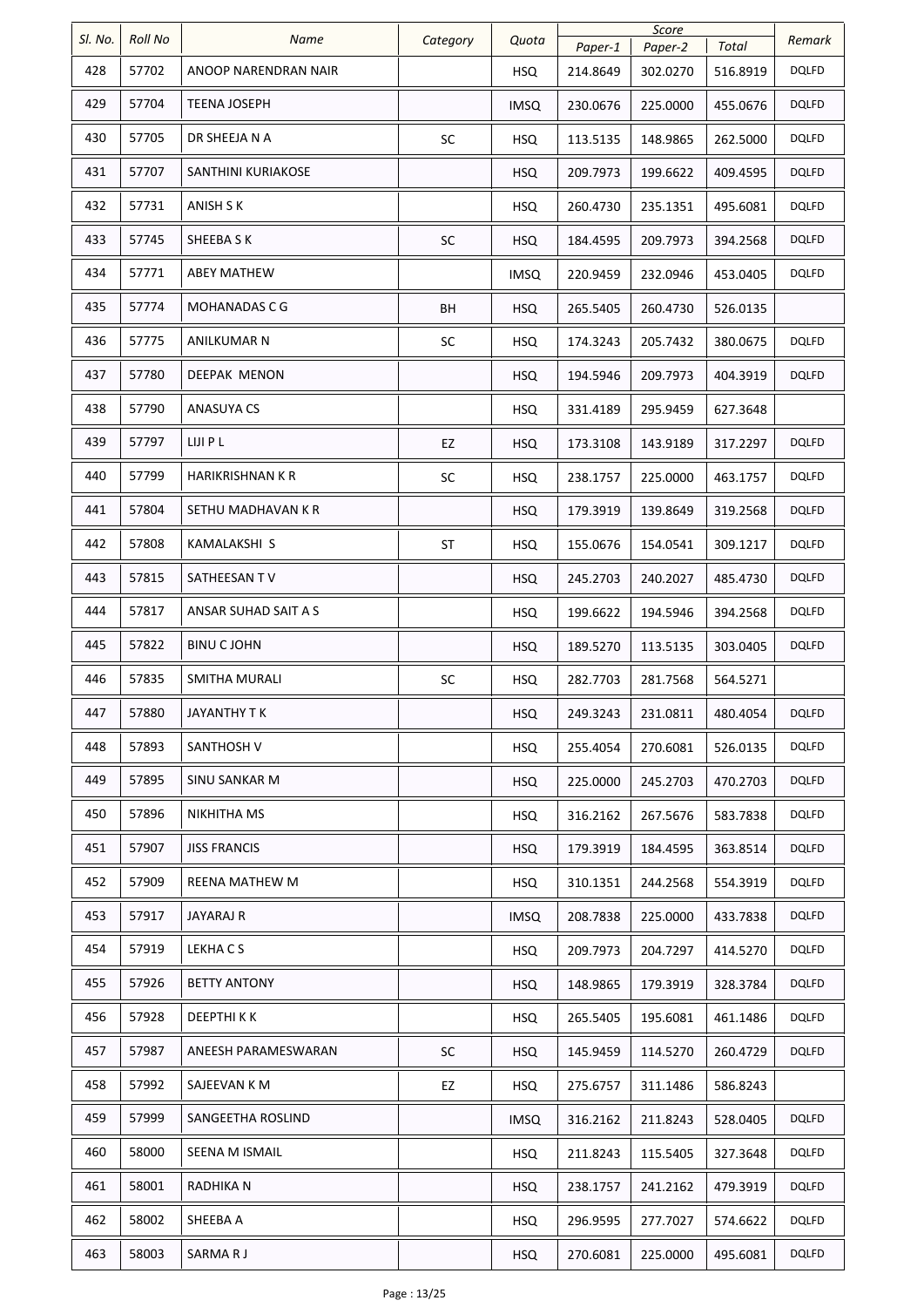| SI. No. | Roll No | Name                          | Category | Quota      | Paper-1  | Score<br>Paper-2 | Total    | Remark       |
|---------|---------|-------------------------------|----------|------------|----------|------------------|----------|--------------|
| 464     | 58006   | <b>JOSEPH DICKSON OLIVERO</b> |          | MESQ       | 285.8108 | 230.0676         | 515.8784 | <b>DQLFD</b> |
| 465     | 58010   | SUNIL R                       |          | <b>HSQ</b> | 285.8108 | 240.2027         | 526.0135 | <b>DQLFD</b> |
| 466     | 58013   | ASHA P                        |          | <b>HSQ</b> | 275.6757 | 214.8649         | 490.5406 | <b>DQLFD</b> |
| 467     | 58022   | <b>DALI ZACHARIAS</b>         |          | <b>HSQ</b> | 275.6757 | 199.6622         | 475.3379 | <b>DQLFD</b> |
| 468     | 58027   | REETHA K P                    |          | <b>HSQ</b> | 170.2703 | 181.4189         | 351.6892 | <b>DQLFD</b> |
| 469     | 58032   | NAZEEMA HAMZA                 |          | <b>HSQ</b> | 175.3378 | 167.2297         | 342.5675 | <b>DQLFD</b> |
| 470     | 58035   | PRASANNA KUMARI K             | SC       | <b>HSQ</b> | 271.6216 | 164.1892         | 435.8108 | <b>DQLFD</b> |
| 471     | 58036   | ANIL V                        |          | <b>HSQ</b> | 204.7297 | 179.3919         | 384.1216 | <b>DQLFD</b> |
| 472     | 58040   | BIJU K R                      | EZ       | <b>HSQ</b> | 160.1351 | 181.4189         | 341.5540 | DQLFD        |
| 473     | 58048   | <b>FLEMY JOSE</b>             |          | <b>HSQ</b> | 255.4054 | 222.9730         | 478.3784 | <b>DQLFD</b> |
| 474     | 58051   | CHERIYAN VITHAYATHIL J        |          | HSQ        | 240.2027 | 165.2027         | 405.4054 | DQLFD        |
| 475     | 58066   | SAJI S                        | EZ       | <b>HSQ</b> | 219.9324 | 219.9324         | 439.8648 | <b>DQLFD</b> |
| 476     | 58083   | <b>JERRY THOMAS</b>           |          | <b>HSQ</b> | 295.9459 | 292.9054         | 588.8513 | <b>DQLFD</b> |
| 477     | 58108   | <b>JOVITHA PUTHUR</b>         |          | <b>HSQ</b> | 165.2027 | 143.9189         | 309.1216 | <b>DQLFD</b> |
| 478     | 58119   | NAUSHAD M S                   |          | <b>HSQ</b> | 280.7432 | 103.3784         | 384.1216 | <b>DQLFD</b> |
| 479     | 58133   | ABHILASH KRISHNAN             | SC       | <b>HSQ</b> | 209.7973 | 150.0000         | 359.7973 | <b>DQLFD</b> |
| 480     | 58134   | SHEENA MOL TK                 | EZ       | <b>HSQ</b> | 133.7838 | 159.1216         | 292.9054 | <b>DQLFD</b> |
| 481     | 58136   | SEENA N S                     |          | <b>HSQ</b> | 281.7568 | 280.7432         | 562.5000 | <b>DQLFD</b> |
| 482     | 58138   | <b>VINOD PAULOSE</b>          |          | <b>HSQ</b> | 199.6622 | 194.5946         | 394.2568 | <b>DQLFD</b> |
| 483     | 58143   | <b>JOSHY K</b>                | EZ       | <b>HSQ</b> | 245.2703 | 174.3243         | 419.5946 | <b>DQLFD</b> |
| 484     | 58147   | SATISH KN                     |          | <b>HSQ</b> | 204.7297 | 280.7432         | 485.4729 | <b>DQLFD</b> |
| 485     | 58163   | SADATH M P                    | MU       | <b>HSQ</b> | 175.3378 | 184.4595         | 359.7973 | <b>DQLFD</b> |
| 486     | 58166   | JOSEPH V D                    | ST       | <b>HSQ</b> | 84.1216  | 121.6216         | 205.7432 | <b>DQLFD</b> |
| 487     | 58179   | SITHARA MATHEW                | BX       | <b>HSQ</b> | 336.4865 | 245.2703         | 581.7568 |              |
| 488     | 58182   | MANJU K S                     | EZ       | HSQ        | 221.9595 | 171.2838         | 393.2433 | <b>DQLFD</b> |
| 489     | 58202   | VIPIN MOHAN T M               | SC       | <b>HSQ</b> | 209.7973 | 235.1351         | 444.9324 | <b>DQLFD</b> |
| 490     | 58232   | <b>ASHOK KUMAR G</b>          |          | <b>HSQ</b> | 180.4054 | 259.4595         | 439.8649 | <b>DQLFD</b> |
| 491     | 58240   | RACHEL JOHNY C                |          | <b>HSQ</b> | 301.0135 | 218.9189         | 519.9324 | <b>DQLFD</b> |
| 492     | 58245   | MAJIDA THAJUDDIN              |          | <b>HSQ</b> | 254.3919 | 226.0135         | 480.4054 | <b>DQLFD</b> |
| 493     | 58247   | SUBAIR M K                    | MU       | <b>HSQ</b> | 273.6486 | 292.9054         | 566.5540 |              |
| 494     | 58251   | SULEKHA RANI R                | EZ       | <b>HSQ</b> | 260.4730 | 240.2027         | 500.6757 |              |
| 495     | 58259   | SUSAN ABRAHAM                 |          | <b>HSQ</b> | 279.7297 | 248.3108         | 528.0405 | <b>DQLFD</b> |
| 496     | 58261   | MEREENA PAUL                  |          | <b>HSQ</b> | 252.3649 | 232.0946         | 484.4595 | <b>DQLFD</b> |
| 497     | 58270   | ANOOP GEORGE                  | EZ       | <b>HSQ</b> | 174.3243 | 164.1892         | 338.5135 | <b>DQLFD</b> |
| 498     | 58272   | <b>ASHA P NAIR</b>            |          | <b>HSQ</b> | 109.4595 | 154.0541         | 263.5136 | <b>DQLFD</b> |
| 499     | 58273   | <b>BINOJ GEORGE MATHEW</b>    |          | <b>HSQ</b> | 148.9865 | 184.4595         | 333.4460 | <b>DQLFD</b> |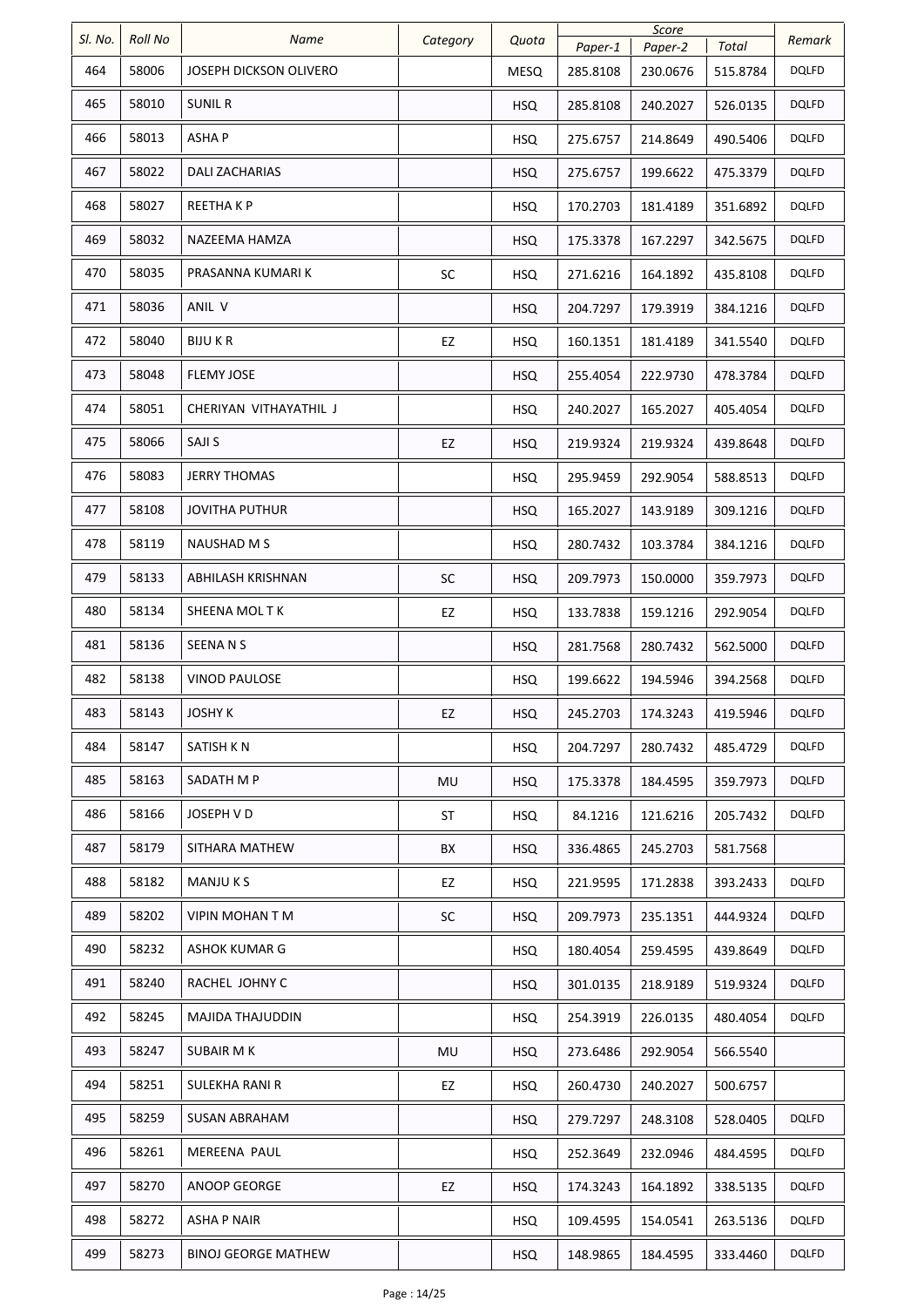| SI. No. | Roll No | Name                   | Category | Quota       | Paper-1  | Score<br>Paper-2 | Total    | Remark       |
|---------|---------|------------------------|----------|-------------|----------|------------------|----------|--------------|
| 500     | 58279   | <b>TONY JOSEPH</b>     |          | <b>HSQ</b>  | 219.9324 | 184.4595         | 404.3919 | <b>DQLFD</b> |
| 501     | 58282   | <b>VENUGOPAL K</b>     |          | <b>HSQ</b>  | 138.8514 | 194.5946         | 333.4460 | <b>DQLFD</b> |
| 502     | 58294   | <b>FINIX BABY</b>      |          | <b>HSQ</b>  | 316.2162 | 280.7432         | 596.9594 | <b>DQLFD</b> |
| 503     | 58338   | REMYA GOPINATH         |          | <b>HSQ</b>  | 301.0135 | 230.0676         | 531.0811 | <b>DQLFD</b> |
| 504     | 58345   | <b>BIJUAP</b>          | SC       | <b>HSQ</b>  | 230.0676 | 225.0000         | 455.0676 | <b>DQLFD</b> |
| 505     | 58346   | ASWANI KUMAR B         |          | <b>HSQ</b>  | 275.6757 | 164.1892         | 439.8649 | <b>DQLFD</b> |
| 506     | 58355   | SHALIN JOSEPH T        |          | <b>HSQ</b>  | 285.8108 | 217.9054         | 503.7162 | <b>DQLFD</b> |
| 507     | 58374   | <b>MERISH DAVID</b>    | ST       | <b>HSQ</b>  | 245.2703 | 230.0676         | 475.3379 | <b>DQLFD</b> |
| 508     | 58376   | ANIL VINCENT           | LC       | <b>HSQ</b>  | 209.7973 | 128.7162         | 338.5135 | <b>DQLFD</b> |
| 509     | 58377   | SNEHAJA K              |          | <b>HSQ</b>  | 240.2027 | 204.7297         | 444.9324 | <b>DQLFD</b> |
| 510     | 58378   | SHERLY GEORGE P        |          | <b>HSQ</b>  | 103.3784 | 52.7027          | 156.0811 | <b>DQLFD</b> |
| 511     | 58385   | DR ARUN P R            |          | <b>IMSQ</b> | 265.5405 | 201.6892         | 467.2297 | <b>DQLFD</b> |
| 512     | 58389   | SUMATHI JAYARAJAN      |          | <b>HSQ</b>  | 83.1081  | 89.1892          | 172.2973 | <b>DQLFD</b> |
| 513     | 58394   | REMYA R                |          | <b>HSQ</b>  | 189.5270 | 199.6622         | 389.1892 | <b>DQLFD</b> |
| 514     | 58395   | <b>SREEKUMARI B S</b>  |          | <b>HSQ</b>  | 225.0000 | 204.7297         | 429.7297 | <b>DQLFD</b> |
| 515     | 58408   | SREERAM SANKAR P       |          | <b>HSQ</b>  | 290.8784 | 251.3514         | 542.2298 | <b>DQLFD</b> |
| 516     | 58436   | NISHAD T G             | BH       | <b>HSQ</b>  | 276.6892 | 280.7432         | 557.4324 |              |
| 517     | 58444   | PRADEEP VARGHESE KOSHY |          | <b>HSQ</b>  | 238.1757 | 214.8649         | 453.0406 | <b>DQLFD</b> |
| 518     | 58451   | RAJESH KUMAR P         |          | HSQ         | 230.0676 | 184.4595         | 414.5271 | <b>DQLFD</b> |
| 519     | 58460   | <b>BIJU ANTONY</b>     |          | <b>IMSQ</b> | 214.8649 | 225.0000         | 439.8649 | <b>DQLFD</b> |
| 520     | 58462   | SOORYA S               | BH       | <b>HSQ</b>  | 245.2703 | 225.0000         | 470.2703 | <b>DQLFD</b> |
| 521     | 58463   | SITHARA CJ             |          | <b>HSQ</b>  | 225.0000 | 159.1216         | 384.1216 | <b>DQLFD</b> |
| 522     | 58465   | LISSIEUX SEBASTIAN     |          | <b>HSQ</b>  | 235.1351 | 143.9189         | 379.0540 | <b>DQLFD</b> |
| 523     | 58469   | SINI JOSEPH C          |          | <b>HSQ</b>  | 222.9730 | 214.8649         | 437.8379 | <b>DQLFD</b> |
| 524     | 58479   | DR SUMAN KARTHIK E     |          | <b>HSQ</b>  | 282.7703 | 290.8784         | 573.6487 | <b>DQLFD</b> |
| 525     | 58480   | BINDHUMOL V R          |          | <b>HSQ</b>  | 251.3514 | 217.9054         | 469.2568 | <b>DQLFD</b> |
| 526     | 58482   | BIMAL BABU             | EZ       | <b>HSQ</b>  | 278.7162 | 303.0405         | 581.7567 |              |
| 527     | 58489   | MANOJ K A              |          | <b>HSQ</b>  | 143.9189 | 113.5135         | 257.4324 | <b>DQLFD</b> |
| 528     | 58505   | LUBIN B                |          | <b>HSQ</b>  | 245.2703 | 220.9459         | 466.2162 | <b>DQLFD</b> |
| 529     | 58506   | SURESH VARGHESE S      |          | <b>HSQ</b>  | 68.9189  | 113.5135         | 182.4324 | <b>DQLFD</b> |
| 530     | 58512   | SUJATHA P P            |          | <b>HSQ</b>  | 128.7162 | 129.7297         | 258.4459 | DQLFD        |
| 531     | 58542   | CHITHRA MOL C          |          | HSQ         | 313.1757 | 300.0000         | 613.1757 |              |
| 532     | 58544   | <b>MELCY CLEETUS</b>   | LC       | <b>HSQ</b>  | 341.5541 | 240.2027         | 581.7568 |              |
| 533     | 58549   | ANJANA MENON P         |          | <b>HSQ</b>  | 260.4730 | 245.2703         | 505.7433 | <b>DQLFD</b> |
| 534     | 58562   | ELEZABETH P ABRAHAM    | ST       | <b>IMSQ</b> | 186.4865 | 115.5405         | 302.0270 | <b>DQLFD</b> |
| 535     | 58569   | VINU PRASAD L          |          | <b>HSQ</b>  | 225.0000 | 169.2568         | 394.2568 | <b>DQLFD</b> |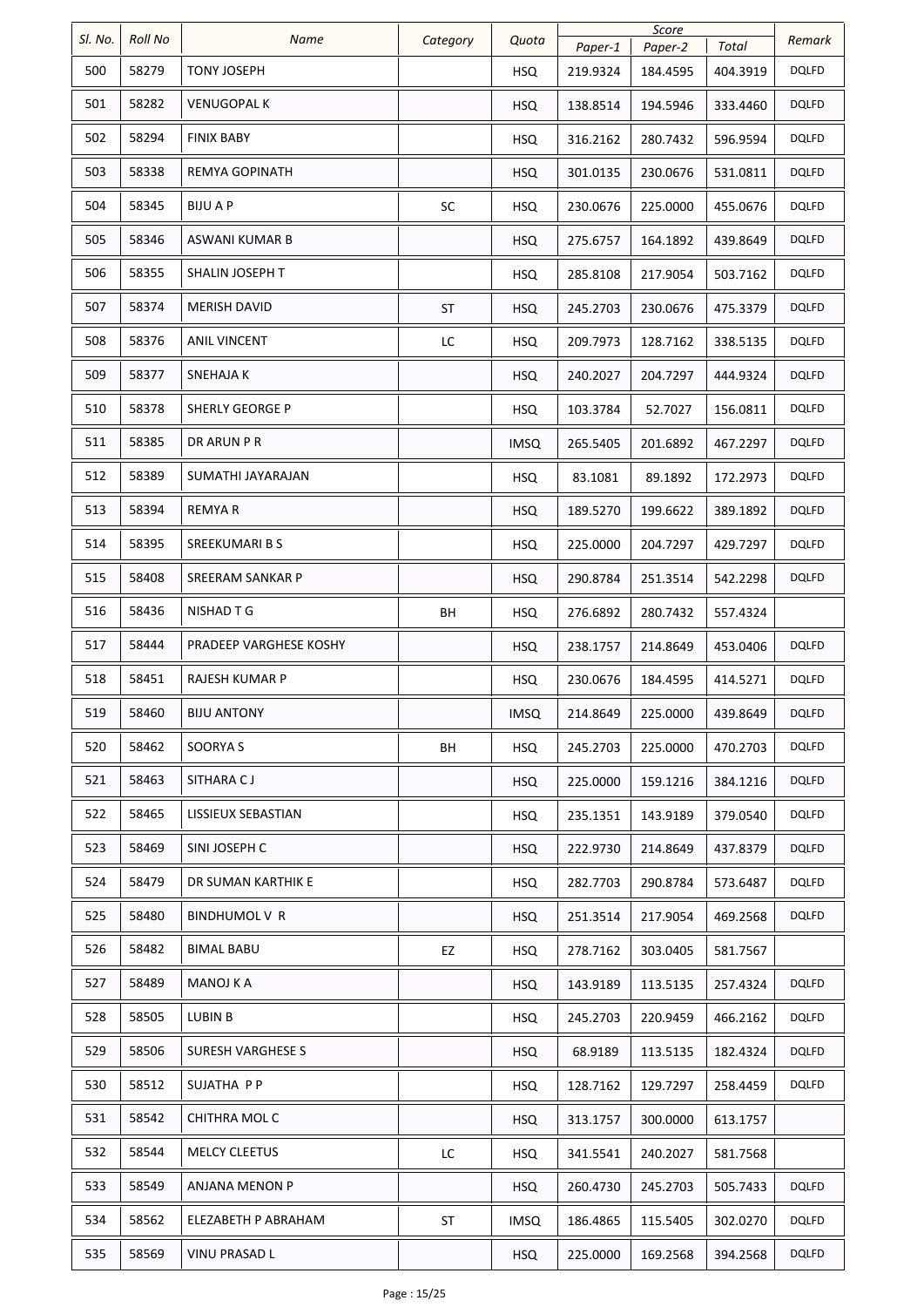| SI. No. | <b>Roll No</b> | Name                         | Category  | Quota       |          | Score    |          | Remark       |
|---------|----------------|------------------------------|-----------|-------------|----------|----------|----------|--------------|
|         |                |                              |           |             | Paper-1  | Paper-2  | Total    |              |
| 536     | 58574          | VINITHA T V                  | <b>SC</b> | <b>HSQ</b>  | 255.4054 | 204.7297 | 460.1351 | DQLFD        |
| 537     | 58576          | RAJMOHAN N T                 |           | <b>HSQ</b>  | 235.1351 | 214.8649 | 450.0000 | <b>DQLFD</b> |
| 538     | 58582          | <b>OSWIN CLEMENT</b>         |           | <b>HSQ</b>  | 220.9459 | 128.7162 | 349.6621 | DQLFD        |
| 539     | 58585          | SOWMYA K S                   | SC        | <b>HSQ</b>  | 206.7568 | 181.4189 | 388.1757 | <b>DQLFD</b> |
| 540     | 58592          | SEBASTIAN E M                |           | <b>HSQ</b>  | 214.8649 | 154.0541 | 368.9190 | <b>DQLFD</b> |
| 541     | 58598          | THOMAS JOSEPH                |           | <b>HSQ</b>  | 256.4189 | 239.1892 | 495.6081 | <b>DQLFD</b> |
| 542     | 58601          | SUNIL KUMAR A P              |           | <b>HSQ</b>  | 189.5270 | 164.1892 | 353.7162 | DQLFD        |
| 543     | 58606          | DR RENU M                    |           | <b>HSQ</b>  | 192.5676 | 153.0405 | 345.6081 | <b>DQLFD</b> |
| 544     | 58609          | MINI ABRAHAM                 |           | <b>HSQ</b>  | 164.1892 | 154.0541 | 318.2433 | <b>DQLFD</b> |
| 545     | 58619          | <b>BLESSY PAUL</b>           |           | <b>HSQ</b>  | 204.7297 | 159.1216 | 363.8513 | <b>DQLFD</b> |
| 546     | 58627          | PREBHUDAS R                  |           | <b>HSQ</b>  | 225.0000 | 123.6486 | 348.6486 | DQLFD        |
| 547     | 58645          | LINTO LAZAR                  |           | <b>HSQ</b>  | 179.3919 | 181.4189 | 360.8108 | <b>DQLFD</b> |
| 548     | 58666          | <b>RENJINI V</b>             |           | <b>HSQ</b>  | 331.4189 | 260.4730 | 591.8919 | DQLFD        |
| 549     | 58667          | LISY S                       | <b>SC</b> | <b>HSQ</b>  | 250.3378 | 189.5270 | 439.8648 | <b>DQLFD</b> |
| 550     | 58668          | NEETHU GEORGE E              | LC        | <b>HSQ</b>  | 341.5541 | 290.8784 | 632.4325 |              |
| 551     | 58669          | PRECELINE GEORGE             | LC        | <b>HSQ</b>  | 123.6486 | 133.7838 | 257.4324 | <b>DQLFD</b> |
| 552     | 58683          | CAROL PINHEIRO               |           | <b>MESQ</b> | 285.8108 | 270.6081 | 556.4189 | DQLFD        |
| 553     | 58688          | SURESHKUMAR TV               |           | <b>HSQ</b>  | 198.6486 | 280.7432 | 479.3918 | <b>DQLFD</b> |
| 554     | 58691          | LEMNA JACOB                  | LC        | <b>HSQ</b>  | 352.7027 | 251.3514 | 604.0541 |              |
| 555     | 58692          | SINDHU M D                   |           | <b>HSQ</b>  | 321.2838 | 282.7703 | 604.0541 |              |
| 556     | 58700          | <b>GERALD GORKING MATHEW</b> | BX        | <b>HSQ</b>  | 128.7162 | 113.5135 | 242.2297 | DQLFD        |
| 557     | 58713          | <b>BRIJESH SAVIDHAN</b>      |           | <b>HSQ</b>  | 245.2703 | 204.7297 | 450.0000 | <b>DQLFD</b> |
| 558     | 58722          | SOBHA P                      |           | <b>HSQ</b>  | 204.7297 | 204.7297 | 409.4594 | <b>DQLFD</b> |
| 559     | 58723          | ARUN S                       | EZ        | <b>MESQ</b> | 306.0811 | 316.2162 | 622.2973 |              |
| 560     | 58725          | REMYA GEORGE                 |           | <b>HSQ</b>  | 223.9865 | 240.2027 | 464.1892 | <b>DQLFD</b> |
| 561     | 58731          | DHANYA R THANKAM             |           | <b>HSQ</b>  | 179.3919 | 214.8649 | 394.2568 | <b>DQLFD</b> |
| 562     | 58735          | MINI P                       |           | <b>HSQ</b>  | 194.5946 | 214.8649 | 409.4595 | DQLFD        |
| 563     | 58739          | RAJU FRANCIS                 |           | <b>HSQ</b>  | 226.0135 | 230.0676 | 456.0811 | <b>DQLFD</b> |
| 564     | 58742          | <b>SHERLY MATHEW</b>         |           | <b>HSQ</b>  | 189.5270 | 159.1216 | 348.6486 | <b>DQLFD</b> |
| 565     | 58745          | RAJESH A                     |           | <b>HSQ</b>  | 273.6486 | 207.7703 | 481.4189 | DQLFD        |
| 566     | 58770          | TEJI MATHEWS JOSE            |           | <b>HSQ</b>  | 214.8649 | 118.5811 | 333.4460 | DQLFD        |
| 567     | 58784          | MANJU RAJAGOPAL              |           | <b>HSQ</b>  | 300.0000 | 223.9865 | 523.9865 | DQLFD        |
| 568     | 58785          | DIVYA M T                    |           | <b>HSQ</b>  | 245.2703 | 204.7297 | 450.0000 | <b>DQLFD</b> |
| 569     | 58804          | ROSILIN M S                  | BX        | <b>HSQ</b>  | 225.0000 | 219.9324 | 444.9324 | DQLFD        |
| 570     | 58821          | ABHILASH PURUSHOTHAMAN       | BH        | <b>HSQ</b>  | 255.4054 | 260.4730 | 515.8784 |              |
| 571     | 58823          | VIJU V KUTTICKAL             |           | <b>HSQ</b>  | 189.5270 | 179.3919 | 368.9189 | <b>DQLFD</b> |
|         |                |                              |           |             |          |          |          |              |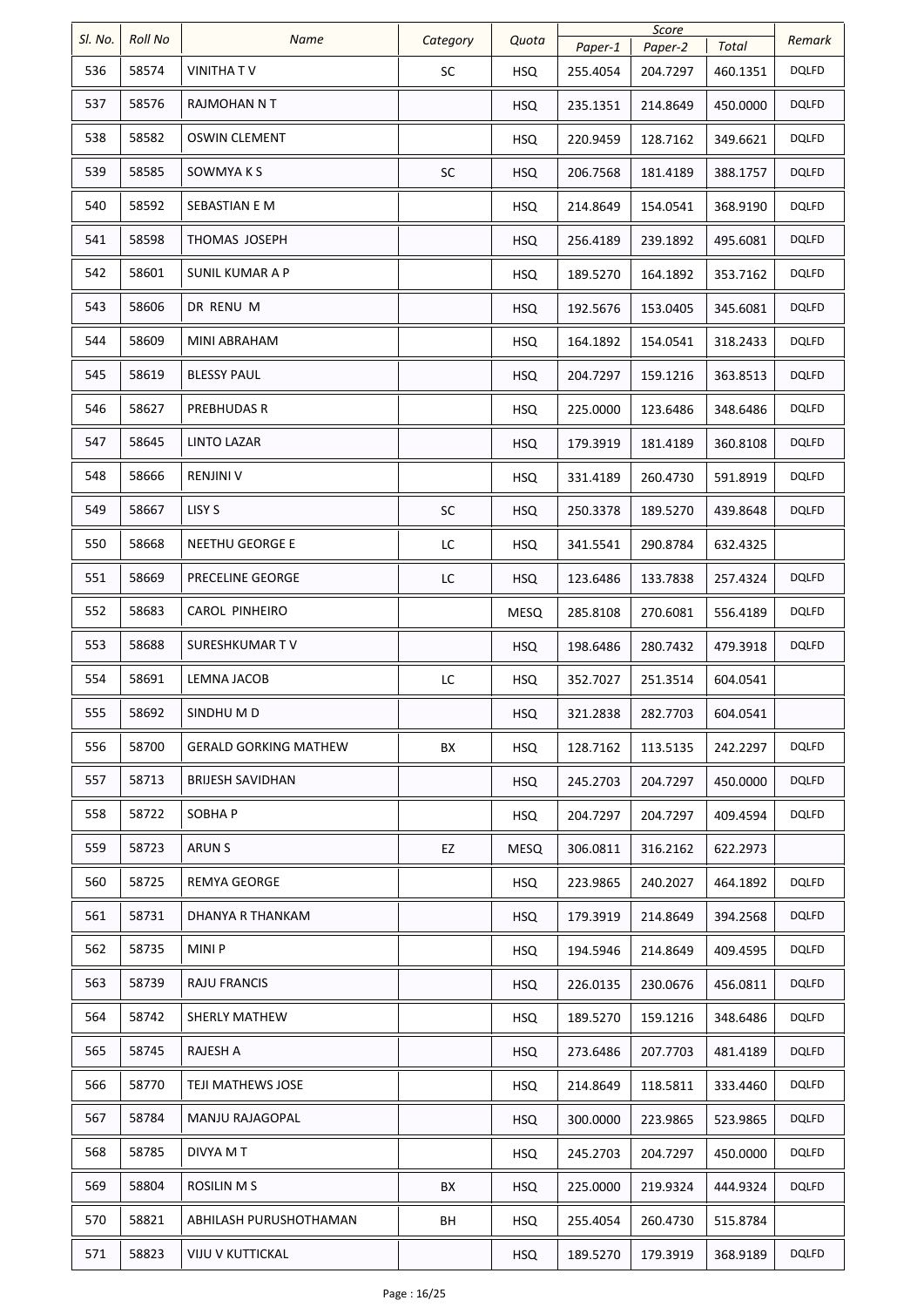| SI. No. | <b>Roll No</b> | Name                    |            |             | Score    |          |          |              |
|---------|----------------|-------------------------|------------|-------------|----------|----------|----------|--------------|
|         |                |                         | Category   | Quota       | Paper-1  | Paper-2  | Total    | Remark       |
| 572     | 58826          | SMITHA K K              | SC         | <b>HSQ</b>  | 229.0541 | 213.8514 | 442.9055 | <b>DQLFD</b> |
| 573     | 58827          | AYSHA K M               |            | <b>HSQ</b>  | 309.1216 | 296.9595 | 606.0811 |              |
| 574     | 58834          | <b>BREEZE THOMAS</b>    |            | <b>HSQ</b>  | 180.4054 | 209.7973 | 390.2027 | <b>DQLFD</b> |
| 575     | 58835          | KAVYA KARUNAKARAN       | ВH         | <b>HSQ</b>  | 266.5541 | 250.3378 | 516.8919 |              |
| 576     | 58846          | SUBODH VS               | EZ PD      | <b>HSQ</b>  | 215.8784 | 207.7703 | 423.6487 | <b>DQLFD</b> |
| 577     | 58847          | ANU VARGHESE            |            | <b>HSQ</b>  | 247.2973 | 223.9865 | 471.2838 | <b>DQLFD</b> |
| 578     | 58848          | SREEKALA K R            |            | HSQ.        | 156.0811 | 143.9189 | 300.0000 | <b>DQLFD</b> |
| 579     | 58864          | PRASANTH V              | LC         | <b>HSQ</b>  | 184.4595 | 128.7162 | 313.1757 | <b>DQLFD</b> |
| 580     | 58884          | DR MANOJ K PRABHA       | ВH         | <b>HSQ</b>  | 199.6622 | 184.4595 | 384.1217 | DQLFD        |
| 581     | 58902          | SILBY PY                | LC         | <b>HSQ</b>  | 302.0270 | 251.3514 | 553.3784 |              |
| 582     | 58907          | PRASANTH L R            |            | <b>HSQ</b>  | 280.7432 | 235.1351 | 515.8783 | <b>DQLFD</b> |
| 583     | 58908          | <b>CIJU THOMAS JOHN</b> |            | <b>HSQ</b>  | 199.6622 | 154.0541 | 353.7163 | <b>DQLFD</b> |
| 584     | 58912          | GOPAKUMAR K             | BH         | <b>HSQ</b>  | 234.1216 | 200.6757 | 434.7973 | <b>DQLFD</b> |
| 585     | 58913          | TAJAN P J               |            | <b>HSQ</b>  | 280.7432 | 225.0000 | 505.7432 | <b>DQLFD</b> |
| 586     | 58918          | SHIJOY KS               |            | <b>IMSQ</b> | 174.3243 | 219.9324 | 394.2567 | <b>DQLFD</b> |
| 587     | 58924          | LEENA J                 |            | <b>IMSQ</b> | 230.0676 | 184.4595 | 414.5271 | <b>DQLFD</b> |
| 588     | 58938          | SOBHAKURUNNAN           |            | <b>HSQ</b>  | 290.8784 | 219.9324 | 510.8108 | DQLFD        |
| 589     | 58942          | <b>SUNIL KUMAR PK</b>   | ${\sf SC}$ | <b>HSQ</b>  | 225.0000 | 251.3514 | 476.3514 | <b>DQLFD</b> |
| 590     | 58943          | SONIA JOSEPH            |            | <b>HSQ</b>  | 227.0270 | 250.3378 | 477.3648 | DQLFD        |
| 591     | 58945          | PRIYA PANAKKAL          |            | <b>HSQ</b>  | 297.9730 | 275.6757 | 573.6487 | <b>DQLFD</b> |
| 592     | 58947          | NAVYA AMBOOKEN          |            | <b>HSQ</b>  | 306.0811 | 280.7432 | 586.8243 | <b>DQLFD</b> |
| 593     | 58951          | ANISH BABY              |            | <b>HSQ</b>  | 174.3243 | 138.8514 | 313.1757 | <b>DQLFD</b> |
| 594     | 58952          | ANCY SAMUEL             | <b>ST</b>  | <b>HSQ</b>  | 154.0541 | 148.9865 | 303.0406 | <b>DQLFD</b> |
| 595     | 58958          | LATHA V A               |            | <b>HSQ</b>  | 261.4865 | 230.0676 | 491.5541 | <b>DQLFD</b> |
| 596     | 58965          | SMITHA MOL M S          | ST         | <b>HSQ</b>  | 189.5270 | 174.3243 | 363.8513 | <b>DQLFD</b> |
| 597     | 58967          | <b>CHITHRAKB</b>        |            | HSQ         | 131.7568 | 93.2432  | 225.0000 | <b>DQLFD</b> |
| 598     | 58969          | SMITHA M S              | SC         | <b>HSQ</b>  | 148.9865 | 98.3108  | 247.2973 | <b>DQLFD</b> |
| 599     | 58970          | <b>ROSHNIMT</b>         |            | <b>HSQ</b>  | 179.3919 | 180.4054 | 359.7973 | <b>DQLFD</b> |
| 600     | 58999          | GIRISH FRANCIS          |            | <b>HSQ</b>  | 290.8784 | 245.2703 | 536.1487 | <b>DQLFD</b> |
| 601     | 59023          | <b>ANILKUMAR S</b>      |            | <b>HSQ</b>  | 285.8108 | 184.4595 | 470.2703 | <b>DQLFD</b> |
| 602     | 59024          | ANJANA M A              | SC         | HSQ         | 196.6216 | 171.2838 | 367.9054 | DQLFD        |
| 603     | 59030          | ANITA ABRAHAM           |            | <b>HSQ</b>  | 316.2162 | 273.6486 | 589.8648 | <b>DQLFD</b> |
| 604     | 59033          | BABY ZEENA S            | MU         | <b>HSQ</b>  | 275.6757 | 265.5405 | 541.2162 |              |
| 605     | 59034          | <b>SUDHEER S</b>        | MU         | <b>HSQ</b>  | 280.7432 | 295.9459 | 576.6891 |              |
| 606     | 59037          | SAJISH E K              | BH         | <b>HSQ</b>  | 292.9054 | 214.8649 | 507.7703 |              |
| 607     | 59045          | SHERIN C P              | ST         | <b>HSQ</b>  | 128.7162 | 143.9189 | 272.6351 | <b>DQLFD</b> |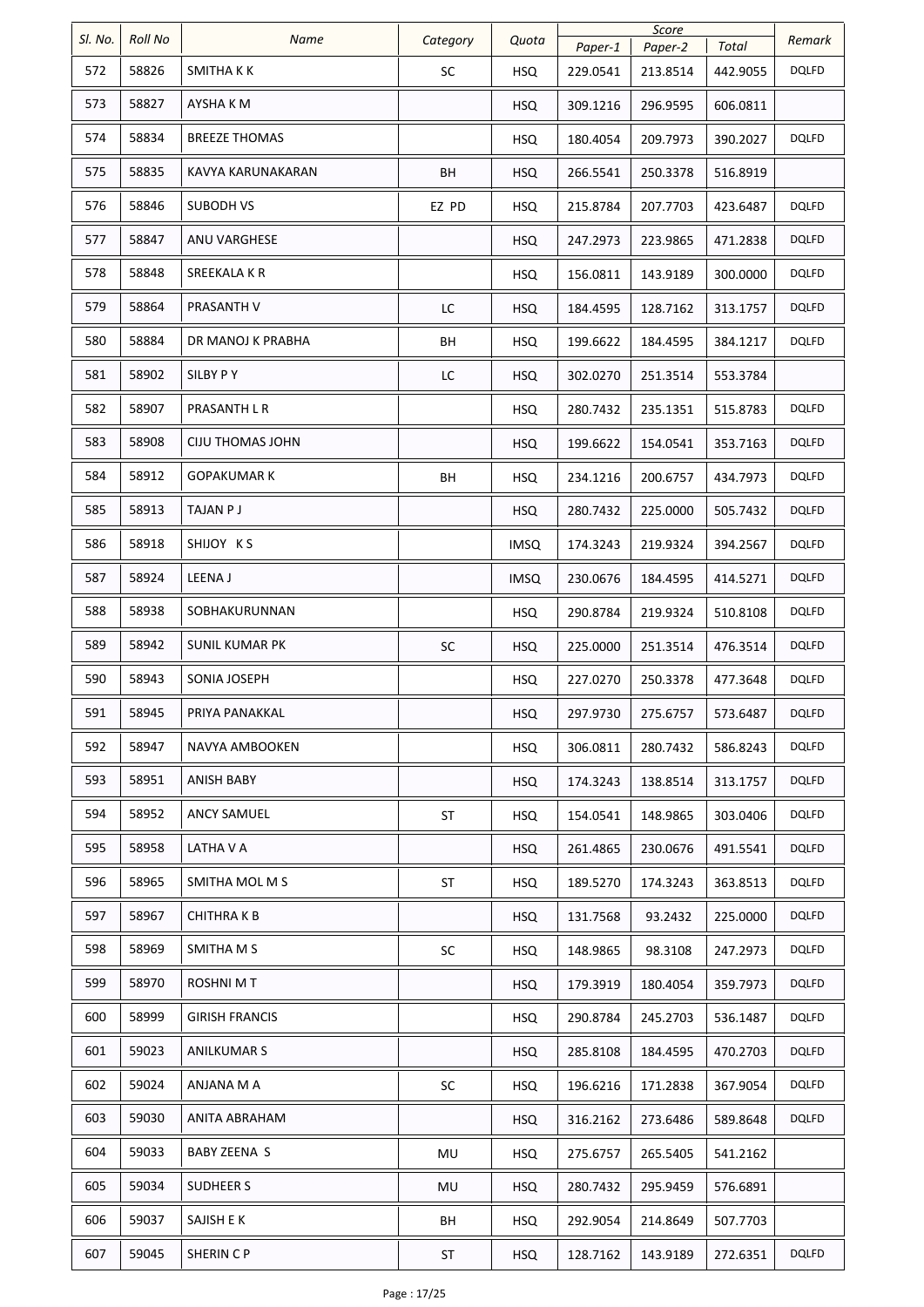| SI. No. | <b>Roll No</b> | <b>Name</b>            | Category  | Quota       | Score    |          | Remark   |              |
|---------|----------------|------------------------|-----------|-------------|----------|----------|----------|--------------|
|         |                |                        |           |             | Paper-1  | Paper-2  | Total    |              |
| 608     | 59054          | PRAVEEN KUMAR T S      |           | <b>HSQ</b>  | 290.8784 | 219.9324 | 510.8108 | <b>DQLFD</b> |
| 609     | 59056          | <b>SERA OOMMEN</b>     |           | <b>HSQ</b>  | 265.5405 | 255.4054 | 520.9459 | <b>DQLFD</b> |
| 610     | 59059          | REJITH K R             |           | <b>HSQ</b>  | 230.0676 | 194.5946 | 424.6622 | DQLFD        |
| 611     | 59062          | DIMPLE NATESAN         | SC        | <b>HSQ</b>  | 173.3108 | 116.5541 | 289.8649 | <b>DQLFD</b> |
| 612     | 59068          | <b>SMITHAL</b>         |           | <b>HSQ</b>  | 209.7973 | 104.3919 | 314.1892 | <b>DQLFD</b> |
| 613     | 59073          | ANCILY ISAAC           |           | <b>HSQ</b>  | 180.4054 | 174.3243 | 354.7297 | <b>DQLFD</b> |
| 614     | 59078          | ALBIN PAUL M P         |           | <b>HSQ</b>  | 189.5270 | 209.7973 | 399.3243 | DQLFD        |
| 615     | 59081          | RAJESH PU              |           | <b>HSQ</b>  | 204.7297 | 195.6081 | 400.3378 | <b>DQLFD</b> |
| 616     | 59082          | SABU S                 |           | <b>HSQ</b>  | 141.8919 | 96.2838  | 238.1757 | <b>DQLFD</b> |
| 617     | 59083          | SAJIMON PLAPARAMPIL PP |           | <b>HSQ</b>  | 143.9189 | 94.2568  | 238.1757 | <b>DQLFD</b> |
| 618     | 59086          | PREMAKUMAR KT          |           | <b>HSQ</b>  | 255.4054 | 221.9595 | 477.3649 | DQLFD        |
| 619     | 59119          | ANITHA P V             |           | <b>HSQ</b>  | 245.2703 | 199.6622 | 444.9325 | <b>DQLFD</b> |
| 620     | 59132          | <b>BYJUP</b>           | MU        | <b>HSQ</b>  | 275.6757 | 230.0676 | 505.7433 |              |
| 621     | 59136          | NITHA T G              | BH        | <b>HSQ</b>  | 250.3378 | 214.8649 | 465.2027 | <b>DQLFD</b> |
| 622     | 59138          | SREEJITH E S           |           | <b>HSQ</b>  | 277.7027 | 270.6081 | 548.3108 | <b>DQLFD</b> |
| 623     | 59151          | ASARAF B K             |           | <b>HSQ</b>  | 255.4054 | 231.0811 | 486.4865 | <b>DQLFD</b> |
| 624     | 59152          | <b>SAAN R</b>          | EZ        | <b>HSQ</b>  | 230.0676 | 179.3919 | 409.4595 | <b>DQLFD</b> |
| 625     | 59164          | SAKKIR HUSSAIN A       | MU        | <b>HSQ</b>  | 204.7297 | 204.7297 | 409.4594 | <b>DQLFD</b> |
| 626     | 59166          | <b>DEEPAKSK</b>        |           | <b>HSQ</b>  | 118.5811 | 123.6486 | 242.2297 | DQLFD        |
| 627     | 59167          | SHINLA B MADATHIL      |           | <b>HSQ</b>  | 300.0000 | 239.1892 | 539.1892 | <b>DQLFD</b> |
| 628     | 59174          | PRADEEP KUMAR V M      |           | <b>HSQ</b>  | 197.6351 | 194.5946 | 392.2297 | <b>DQLFD</b> |
| 629     | 59176          | PREEMA K B             | SC        | <b>HSQ</b>  | 296.9595 | 239.1892 | 536.1487 |              |
| 630     | 59188          | PRATHIBHA P            |           | <b>HSQ</b>  | 133.7838 | 174.3243 | 308.1081 | <b>DQLFD</b> |
| 631     | 59205          | PAMELA T R             | ST        | <b>HSQ</b>  | 234.1216 | 236.1486 | 470.2702 | <b>DQLFD</b> |
| 632     | 59207          | SHAHANA JASMINE P      |           | <b>IMSQ</b> | 321.2838 | 260.4730 | 581.7568 | <b>DQLFD</b> |
| 633     | 59209          | ANI PT                 |           | <b>HSQ</b>  | 219.9324 | 204.7297 | 424.6621 | <b>DQLFD</b> |
| 634     | 59216          | SUDHEER G              |           | <b>HSQ</b>  | 250.3378 | 245.2703 | 495.6081 | <b>DQLFD</b> |
| 635     | 59220          | AJEESH M D             |           | <b>IMSQ</b> | 258.4459 | 236.1486 | 494.5945 | <b>DQLFD</b> |
| 636     | 59231          | PRIYA SADANANDAN       |           | <b>HSQ</b>  | 280.7432 | 275.6757 | 556.4189 | <b>DQLFD</b> |
| 637     | 59233          | <b>JASMIN PK</b>       |           | <b>HSQ</b>  | 245.2703 | 154.0541 | 399.3244 | <b>DQLFD</b> |
| 638     | 59238          | DR SUNIL NS            | BH        | HSQ         | 245.2703 | 255.4054 | 500.6757 |              |
| 639     | 59241          | SHOWKATHALI PUTHUNKARA | MU        | <b>HSQ</b>  | 156.0811 | 82.0946  | 238.1757 | <b>DQLFD</b> |
| 640     | 59242          | GOPINADHAN O K         | <b>SC</b> | <b>HSQ</b>  | 154.0541 | 78.0405  | 232.0946 | <b>DQLFD</b> |
| 641     | 59243          | MOHANLAL C M           | SC        | <b>HSQ</b>  | 73.9865  | 103.3784 | 177.3649 | <b>DQLFD</b> |
| 642     | 59244          | SUMANGALA E T          |           | <b>HSQ</b>  | 239.1892 | 226.0135 | 465.2027 | <b>DQLFD</b> |
| 643     | 59245          | LATHIKA V R            |           | <b>HSQ</b>  | 245.2703 | 219.9324 | 465.2027 | <b>DQLFD</b> |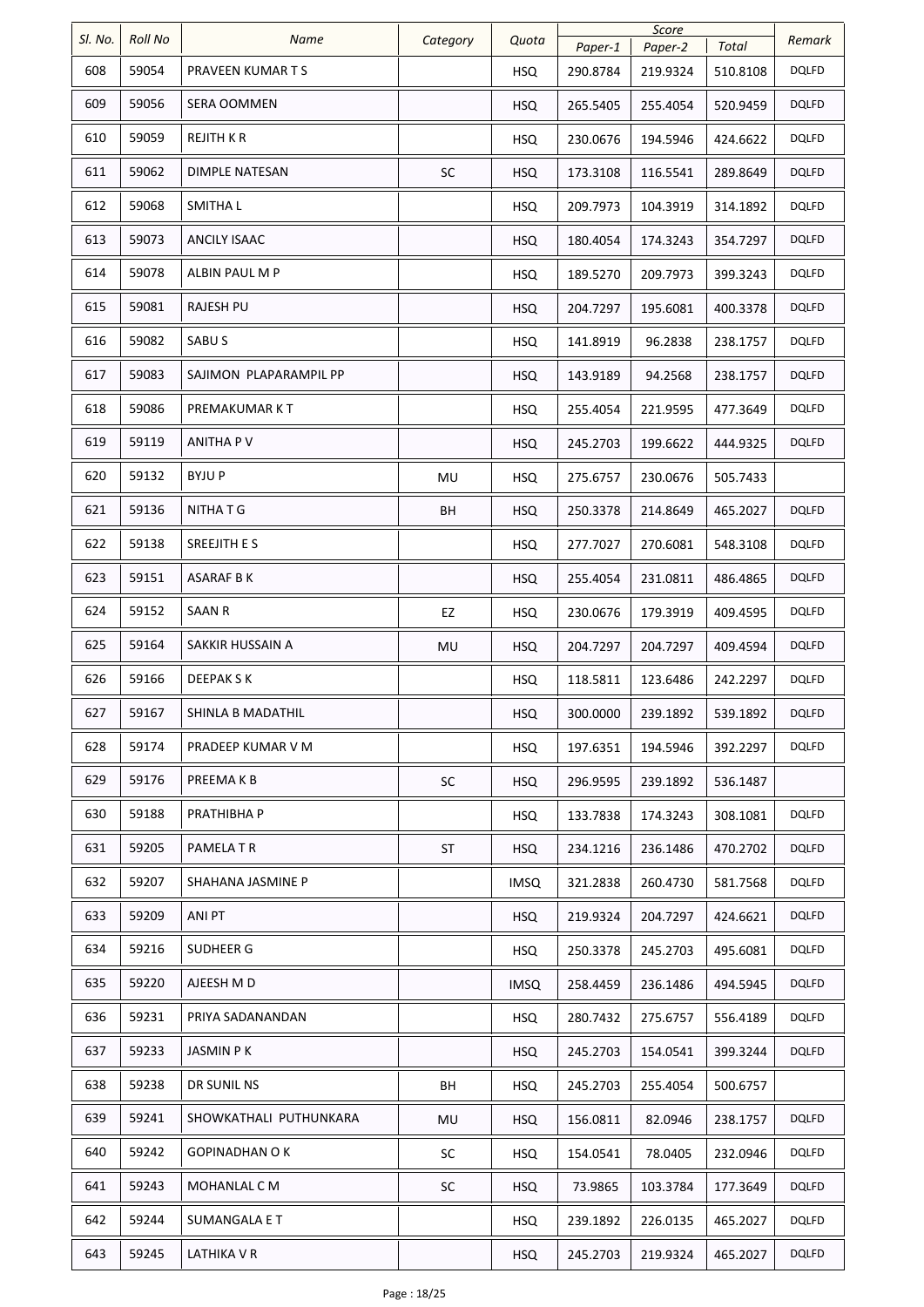| SI. No. | <b>Roll No</b> | Name                     | Category  | Quota       |                     | Score               |                   | Remark       |
|---------|----------------|--------------------------|-----------|-------------|---------------------|---------------------|-------------------|--------------|
| 644     | 59250          | <b>MANOJ K</b>           |           | <b>HSQ</b>  | Paper-1<br>326.3514 | Paper-2<br>240.2027 | Total<br>566.5541 | DQLFD        |
| 645     | 59251          | <b>BINI B N</b>          | <b>SC</b> | <b>IMSQ</b> | 175.3378            | 184.4595            | 359.7973          | <b>DQLFD</b> |
| 646     | 59253          | SARITHA PURUSHOTHAMAN    | SC        | HSQ.        | 164.1892            | 118.5811            | 282.7703          | <b>DQLFD</b> |
| 647     | 59259          | <b>JOB ANTONY VALLAT</b> |           | <b>HSQ</b>  | 219.9324            | 220.9459            | 440.8783          | <b>DQLFD</b> |
| 648     | 59280          | SANDHYA M N              |           | <b>HSQ</b>  | 148.9865            | 103.3784            | 252.3649          | <b>DQLFD</b> |
| 649     | 59282          | NISHA RAJAGOPAL          |           | <b>HSQ</b>  | 288.8514            | 311.1486            | 600.0000          |              |
| 650     | 59288          | RAMAKRISHNAN P S         |           | <b>HSQ</b>  | 159.1216            | 93.2432             | 252.3648          | DQLFD        |
| 651     | 59290          | PRAKASH K V              |           | <b>HSQ</b>  | 194.5946            | 151.0135            | 345.6081          | <b>DQLFD</b> |
| 652     | 59292          | RASHEED K                | MU        | <b>HSQ</b>  | 290.8784            | 230.0676            | 520.9460          |              |
| 653     | 59316          | <b>ANANDAN CK</b>        |           | <b>HSQ</b>  | 275.6757            | 241.2162            | 516.8919          | <b>DQLFD</b> |
| 654     | 59321          | BHAGIAROOPA K            | SC        | <b>HSQ</b>  | 170.2703            | 195.6081            | 365.8784          | <b>DQLFD</b> |
| 655     | 59325          | SINDHU B                 |           | <b>HSQ</b>  | 164.1892            | 138.8514            | 303.0406          | <b>DQLFD</b> |
| 656     | 59330          | <b>CHITRA N</b>          |           | <b>IMSQ</b> | 199.6622            | 180.4054            | 380.0676          | <b>DQLFD</b> |
| 657     | 59348          | <b>DIVYA K</b>           |           | <b>HSQ</b>  | 301.0135            | 274.6622            | 575.6757          | <b>DQLFD</b> |
| 658     | 59355          | DR DIVYA C P             | SC        | <b>HSQ</b>  | 199.6622            | 194.5946            | 394.2568          | <b>DQLFD</b> |
| 659     | 59359          | <b>NANDINIK</b>          |           | <b>HSQ</b>  | 265.5405            | 276.6892            | 542.2297          | <b>DQLFD</b> |
| 660     | 59365          | KISHORE KUMAR M P        | BH        | <b>HSQ</b>  | 245.2703            | 287.8378            | 533.1081          |              |
| 661     | 59370          | DR PRABHAKARAN K         | ST        | <b>HSQ</b>  | 67.9054             | 99.3243             | 167.2297          | <b>DQLFD</b> |
| 662     | 59385          | <b>DIVYA PK</b>          |           | <b>HSQ</b>  | 270.6081            | 225.0000            | 495.6081          | <b>DQLFD</b> |
| 663     | 59387          | <b>FEMINA PM</b>         |           | <b>HSQ</b>  | 199.6622            | 192.5676            | 392.2298          | <b>DQLFD</b> |
| 664     | 59390          | DR SURESH ET             |           | <b>HSQ</b>  | 270.6081            | 250.3378            | 520.9459          | <b>DQLFD</b> |
| 665     | 59395          | THANKAYATHIL FEBINA      |           | <b>IMSQ</b> | 225.0000            | 159.1216            | 384.1216          | <b>DQLFD</b> |
| 666     | 59396          | REKHA S NAIR             |           | <b>HSQ</b>  | 275.6757            | 209.7973            | 485.4730          | <b>DQLFD</b> |
| 667     | 59404          | <b>HAREESH S</b>         |           | <b>HSQ</b>  | 246.2838            | 247.2973            | 493.5811          | <b>DQLFD</b> |
| 668     | 59405          | UMARUL FAROOQ MC         | MU        | <b>IMSQ</b> | 219.9324            | 204.7297            | 424.6621          | <b>DQLFD</b> |
| 669     | 59406          | SAJ MATHEW               |           | <b>HSQ</b>  | 174.3243            | 78.0405             | 252.3648          | <b>DQLFD</b> |
| 670     | 59407          | RAJAGOPALAN K            | SC        | <b>HSQ</b>  | 209.7973            | 148.9865            | 358.7838          | <b>DQLFD</b> |
| 671     | 59419          | JUMAN C P                |           | <b>HSQ</b>  | 230.0676            | 245.2703            | 475.3379          | DQLFD        |
| 672     | 59442          | LATHA P                  |           | <b>HSQ</b>  | 377.0270            | 280.7432            | 657.7702          |              |
| 673     | 59444          | SAJITH PRASAD T V        |           | <b>HSQ</b>  | 133.7838            | 138.8514            | 272.6352          | <b>DQLFD</b> |
| 674     | 59455          | <b>GEETHA V</b>          |           | <b>HSQ</b>  | 264.5270            | 230.0676            | 494.5946          | <b>DQLFD</b> |
| 675     | 59459          | <b>USHAKUMARI G</b>      |           | <b>HSQ</b>  | 126.6892            | 166.2162            | 292.9054          | <b>DQLFD</b> |
| 676     | 59460          | <b>RAJESH V P</b>        |           | <b>HSQ</b>  | 169.2568            | 133.7838            | 303.0406          | <b>DQLFD</b> |
| 677     | 59461          | SWAPNA C                 |           | <b>HSQ</b>  | 290.8784            | 274.6622            | 565.5406          | <b>DQLFD</b> |
| 678     | 59466          | PRADEEP K R              | SC        | <b>IMSQ</b> | 274.6622            | 253.3784            | 528.0406          |              |
| 679     | 59469          | <b>MINIP</b>             |           | <b>HSQ</b>  | 280.7432            | 295.9459            | 576.6891          | <b>DQLFD</b> |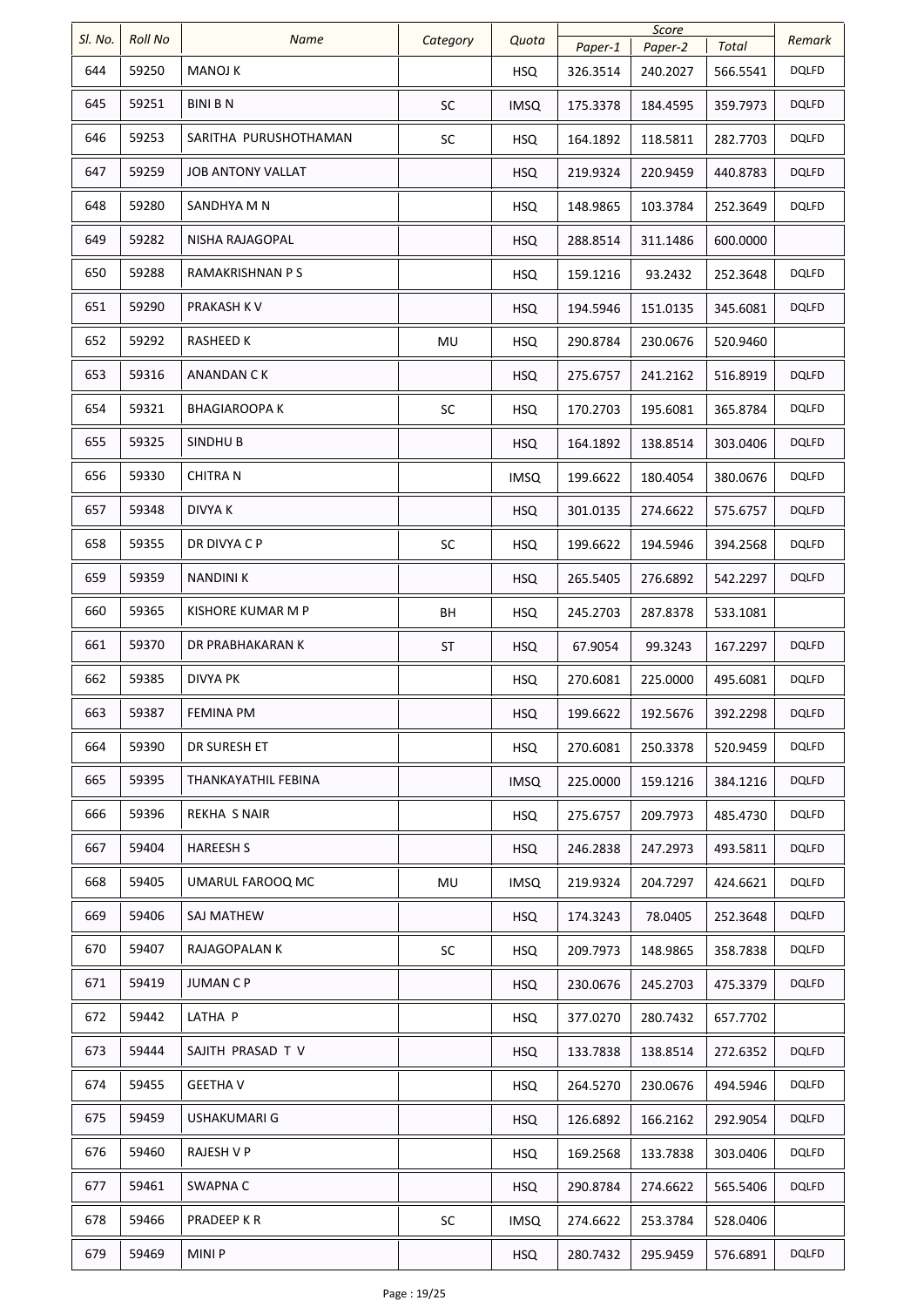| Total<br>Paper-1<br>Paper-2<br>59479<br>680<br>SAJANI P<br>DQLFD<br><b>HSQ</b><br>296.9595<br>215.8784<br>512.8379<br>59482<br>681<br><b>INDHU A</b><br>373.9865<br><b>DQLFD</b><br><b>HSQ</b><br>199.6622<br>174.3243<br>59491<br>682<br>RANJITHKUMAR T<br>SC<br><b>HSQ</b><br>235.1351<br>259.4595<br>494.5946<br>683<br>59496<br>JEEVANLAL C K<br><b>DQLFD</b><br><b>HSQ</b><br>139.8649<br>139.8649<br>279.7298<br>684<br>59506<br>LINEESH T<br>EZ<br><b>HSQ</b><br>306.0811<br>316.2162<br>622.2973<br>685<br>59512<br>AFZAL C K<br><b>DQLFD</b><br>MU<br><b>HSQ</b><br>191.5541<br>153.0405<br>344.5946<br>59521<br>686<br><b>ASHRAF K P</b><br>MU<br><b>HSQ</b><br>322.2973<br>247.2973<br>569.5946<br>687<br>59528<br><b>DQLFD</b><br>REZIA U P<br><b>HSQ</b><br>255.4054<br>219.9324<br>475.3378<br>688<br>59533<br><b>DQLFD</b><br>SIJU K<br><b>HSQ</b><br>260.4730<br>219.9324<br>480.4054<br>689<br>59538<br><b>DQLFD</b><br>RAJAMOHANAN C K<br>399.3243<br><b>HSQ</b><br>204.7297<br>194.5946<br>690<br>59546<br><b>DQLFD</b><br>JALALUDHEEN KANNANGADAN<br><b>HSQ</b><br>194.5946<br>261.4865<br>456.0811<br>691<br>59550<br><b>HRISHIKESH K</b><br><b>HSQ</b><br>316.2162<br>341.5541<br>657.7703<br>59560<br>692<br>SIDDIQUE P<br>DQLFD<br>MU<br><b>HSQ</b><br>174.3243<br>108.4459<br>282.7702<br>59578<br>693<br>ASWATHY MADHAVAN<br><b>DQLFD</b><br><b>SC</b><br><b>HSQ</b><br>235.1351<br>216.8919<br>452.0270<br>59591<br>694<br>SREEJITH A P<br>DQLFD<br><b>HSQ</b><br>218.9189<br>206.7568<br>425.6757<br>695<br>59592<br>BINDU V B<br><b>DQLFD</b><br>398.3108<br><b>HSQ</b><br>218.9189<br>179.3919<br>59596<br>696<br><b>SHARADA PS</b><br>DQLFD<br><b>HSQ</b><br>235.1351<br>179.3919<br>414.5270<br>697<br>59606<br><b>DQLFD</b><br>MURALEEDHARAN M<br><b>HSQ</b><br>270.6081<br>240.2027<br>510.8108<br>698<br>59607<br>VINOD KM<br><b>HSQ</b><br>311.1486<br>310.1351<br>621.2837<br>699<br>59610<br><b>DQLFD</b><br>JISHA ASOKAN<br><b>HSQ</b><br>143.9189<br>123.6486<br>267.5675<br>700<br>59612<br>DQLFD<br>LEKHA P G<br><b>HSQ</b><br>291.8919<br>268.5811<br>560.4730<br>701<br>59614<br>SHAJ M K<br>148.9865<br>308.1081<br>DQLFD<br><b>HSQ</b><br>159.1216<br>702<br>59616<br>DHANYA M K<br><b>DQLFD</b><br><b>HSQ</b><br>288.8514<br>266.5541<br>555.4055<br>703<br>59622<br>SUDHEESH K<br><b>DQLFD</b><br><b>HSQ</b><br>285.8108<br>265.5405<br>551.3513<br>704<br>59623<br>SUNIL KUMAR K U<br><b>DQLFD</b><br><b>HSQ</b><br>246.2838<br>206.7568<br>453.0406<br>705<br>59628<br>ROOPA E K<br><b>DQLFD</b><br>EZ<br>235.1351<br>160.1351<br>395.2702<br>HSQ<br>59629<br>DQLFD<br>706<br>THASNI MOHAMMED<br>239.1892<br>408.4460<br>MU<br><b>HSQ</b><br>169.2568<br>707<br>59633<br>RAJESH VELIKKAL<br><b>DQLFD</b><br><b>HSQ</b><br>179.3919<br>123.6486<br>303.0405<br>708<br>59637<br>DQLFD<br>RANJITHA RAJAN<br><b>HSQ</b><br>241.2162<br>205.7432<br>446.9594<br>709<br>59656<br>SHAJAHAN P K<br>MU<br><b>HSQ</b><br>287.8378<br>240.2027<br>528.0405<br>710<br>59664<br>AJU A<br>DQLFD<br>EZ<br><b>HSQ</b><br>240.2027<br>215.8784<br>456.0811<br>59671<br>711<br><b>SUCHITRA P</b><br>DQLFD<br><b>HSQ</b><br>235.1351<br>245.2703<br>480.4054<br>59676<br>712<br>SHYNI MATHEW<br><b>DQLFD</b><br><b>HSQ</b><br>260.4730<br>205.7432<br>466.2162<br>713<br>59686<br>ANEESHA AHAMED<br>DQLFD<br><b>HSQ</b><br>265.5405<br>268.5811<br>534.1216<br>59691<br>714<br>ANOOP BALAGOPAL<br>273.6486<br>DQLFD<br><b>HSQ</b><br>114.5270<br>159.1216<br>715<br>59692<br><b>DHANYAS</b><br><b>DQLFD</b><br><b>HSQ</b><br>280.7432<br>245.2703<br>526.0135 | SI. No. | <b>Roll No</b> |      |          |       | Score |  |  |        |
|----------------------------------------------------------------------------------------------------------------------------------------------------------------------------------------------------------------------------------------------------------------------------------------------------------------------------------------------------------------------------------------------------------------------------------------------------------------------------------------------------------------------------------------------------------------------------------------------------------------------------------------------------------------------------------------------------------------------------------------------------------------------------------------------------------------------------------------------------------------------------------------------------------------------------------------------------------------------------------------------------------------------------------------------------------------------------------------------------------------------------------------------------------------------------------------------------------------------------------------------------------------------------------------------------------------------------------------------------------------------------------------------------------------------------------------------------------------------------------------------------------------------------------------------------------------------------------------------------------------------------------------------------------------------------------------------------------------------------------------------------------------------------------------------------------------------------------------------------------------------------------------------------------------------------------------------------------------------------------------------------------------------------------------------------------------------------------------------------------------------------------------------------------------------------------------------------------------------------------------------------------------------------------------------------------------------------------------------------------------------------------------------------------------------------------------------------------------------------------------------------------------------------------------------------------------------------------------------------------------------------------------------------------------------------------------------------------------------------------------------------------------------------------------------------------------------------------------------------------------------------------------------------------------------------------------------------------------------------------------------------------------------------------------------------------------------------------------------------------------------------------------------------------------------------------------------------------------------------------------------------------------------------------------------------------------------------------------------------------------------------------------------------------------------------------------------------------------------------------------------------------------------------------------------------------------------------------------------|---------|----------------|------|----------|-------|-------|--|--|--------|
|                                                                                                                                                                                                                                                                                                                                                                                                                                                                                                                                                                                                                                                                                                                                                                                                                                                                                                                                                                                                                                                                                                                                                                                                                                                                                                                                                                                                                                                                                                                                                                                                                                                                                                                                                                                                                                                                                                                                                                                                                                                                                                                                                                                                                                                                                                                                                                                                                                                                                                                                                                                                                                                                                                                                                                                                                                                                                                                                                                                                                                                                                                                                                                                                                                                                                                                                                                                                                                                                                                                                                                                              |         |                | Name | Category | Quota |       |  |  | Remark |
|                                                                                                                                                                                                                                                                                                                                                                                                                                                                                                                                                                                                                                                                                                                                                                                                                                                                                                                                                                                                                                                                                                                                                                                                                                                                                                                                                                                                                                                                                                                                                                                                                                                                                                                                                                                                                                                                                                                                                                                                                                                                                                                                                                                                                                                                                                                                                                                                                                                                                                                                                                                                                                                                                                                                                                                                                                                                                                                                                                                                                                                                                                                                                                                                                                                                                                                                                                                                                                                                                                                                                                                              |         |                |      |          |       |       |  |  |        |
|                                                                                                                                                                                                                                                                                                                                                                                                                                                                                                                                                                                                                                                                                                                                                                                                                                                                                                                                                                                                                                                                                                                                                                                                                                                                                                                                                                                                                                                                                                                                                                                                                                                                                                                                                                                                                                                                                                                                                                                                                                                                                                                                                                                                                                                                                                                                                                                                                                                                                                                                                                                                                                                                                                                                                                                                                                                                                                                                                                                                                                                                                                                                                                                                                                                                                                                                                                                                                                                                                                                                                                                              |         |                |      |          |       |       |  |  |        |
|                                                                                                                                                                                                                                                                                                                                                                                                                                                                                                                                                                                                                                                                                                                                                                                                                                                                                                                                                                                                                                                                                                                                                                                                                                                                                                                                                                                                                                                                                                                                                                                                                                                                                                                                                                                                                                                                                                                                                                                                                                                                                                                                                                                                                                                                                                                                                                                                                                                                                                                                                                                                                                                                                                                                                                                                                                                                                                                                                                                                                                                                                                                                                                                                                                                                                                                                                                                                                                                                                                                                                                                              |         |                |      |          |       |       |  |  |        |
|                                                                                                                                                                                                                                                                                                                                                                                                                                                                                                                                                                                                                                                                                                                                                                                                                                                                                                                                                                                                                                                                                                                                                                                                                                                                                                                                                                                                                                                                                                                                                                                                                                                                                                                                                                                                                                                                                                                                                                                                                                                                                                                                                                                                                                                                                                                                                                                                                                                                                                                                                                                                                                                                                                                                                                                                                                                                                                                                                                                                                                                                                                                                                                                                                                                                                                                                                                                                                                                                                                                                                                                              |         |                |      |          |       |       |  |  |        |
|                                                                                                                                                                                                                                                                                                                                                                                                                                                                                                                                                                                                                                                                                                                                                                                                                                                                                                                                                                                                                                                                                                                                                                                                                                                                                                                                                                                                                                                                                                                                                                                                                                                                                                                                                                                                                                                                                                                                                                                                                                                                                                                                                                                                                                                                                                                                                                                                                                                                                                                                                                                                                                                                                                                                                                                                                                                                                                                                                                                                                                                                                                                                                                                                                                                                                                                                                                                                                                                                                                                                                                                              |         |                |      |          |       |       |  |  |        |
|                                                                                                                                                                                                                                                                                                                                                                                                                                                                                                                                                                                                                                                                                                                                                                                                                                                                                                                                                                                                                                                                                                                                                                                                                                                                                                                                                                                                                                                                                                                                                                                                                                                                                                                                                                                                                                                                                                                                                                                                                                                                                                                                                                                                                                                                                                                                                                                                                                                                                                                                                                                                                                                                                                                                                                                                                                                                                                                                                                                                                                                                                                                                                                                                                                                                                                                                                                                                                                                                                                                                                                                              |         |                |      |          |       |       |  |  |        |
|                                                                                                                                                                                                                                                                                                                                                                                                                                                                                                                                                                                                                                                                                                                                                                                                                                                                                                                                                                                                                                                                                                                                                                                                                                                                                                                                                                                                                                                                                                                                                                                                                                                                                                                                                                                                                                                                                                                                                                                                                                                                                                                                                                                                                                                                                                                                                                                                                                                                                                                                                                                                                                                                                                                                                                                                                                                                                                                                                                                                                                                                                                                                                                                                                                                                                                                                                                                                                                                                                                                                                                                              |         |                |      |          |       |       |  |  |        |
|                                                                                                                                                                                                                                                                                                                                                                                                                                                                                                                                                                                                                                                                                                                                                                                                                                                                                                                                                                                                                                                                                                                                                                                                                                                                                                                                                                                                                                                                                                                                                                                                                                                                                                                                                                                                                                                                                                                                                                                                                                                                                                                                                                                                                                                                                                                                                                                                                                                                                                                                                                                                                                                                                                                                                                                                                                                                                                                                                                                                                                                                                                                                                                                                                                                                                                                                                                                                                                                                                                                                                                                              |         |                |      |          |       |       |  |  |        |
|                                                                                                                                                                                                                                                                                                                                                                                                                                                                                                                                                                                                                                                                                                                                                                                                                                                                                                                                                                                                                                                                                                                                                                                                                                                                                                                                                                                                                                                                                                                                                                                                                                                                                                                                                                                                                                                                                                                                                                                                                                                                                                                                                                                                                                                                                                                                                                                                                                                                                                                                                                                                                                                                                                                                                                                                                                                                                                                                                                                                                                                                                                                                                                                                                                                                                                                                                                                                                                                                                                                                                                                              |         |                |      |          |       |       |  |  |        |
|                                                                                                                                                                                                                                                                                                                                                                                                                                                                                                                                                                                                                                                                                                                                                                                                                                                                                                                                                                                                                                                                                                                                                                                                                                                                                                                                                                                                                                                                                                                                                                                                                                                                                                                                                                                                                                                                                                                                                                                                                                                                                                                                                                                                                                                                                                                                                                                                                                                                                                                                                                                                                                                                                                                                                                                                                                                                                                                                                                                                                                                                                                                                                                                                                                                                                                                                                                                                                                                                                                                                                                                              |         |                |      |          |       |       |  |  |        |
|                                                                                                                                                                                                                                                                                                                                                                                                                                                                                                                                                                                                                                                                                                                                                                                                                                                                                                                                                                                                                                                                                                                                                                                                                                                                                                                                                                                                                                                                                                                                                                                                                                                                                                                                                                                                                                                                                                                                                                                                                                                                                                                                                                                                                                                                                                                                                                                                                                                                                                                                                                                                                                                                                                                                                                                                                                                                                                                                                                                                                                                                                                                                                                                                                                                                                                                                                                                                                                                                                                                                                                                              |         |                |      |          |       |       |  |  |        |
|                                                                                                                                                                                                                                                                                                                                                                                                                                                                                                                                                                                                                                                                                                                                                                                                                                                                                                                                                                                                                                                                                                                                                                                                                                                                                                                                                                                                                                                                                                                                                                                                                                                                                                                                                                                                                                                                                                                                                                                                                                                                                                                                                                                                                                                                                                                                                                                                                                                                                                                                                                                                                                                                                                                                                                                                                                                                                                                                                                                                                                                                                                                                                                                                                                                                                                                                                                                                                                                                                                                                                                                              |         |                |      |          |       |       |  |  |        |
|                                                                                                                                                                                                                                                                                                                                                                                                                                                                                                                                                                                                                                                                                                                                                                                                                                                                                                                                                                                                                                                                                                                                                                                                                                                                                                                                                                                                                                                                                                                                                                                                                                                                                                                                                                                                                                                                                                                                                                                                                                                                                                                                                                                                                                                                                                                                                                                                                                                                                                                                                                                                                                                                                                                                                                                                                                                                                                                                                                                                                                                                                                                                                                                                                                                                                                                                                                                                                                                                                                                                                                                              |         |                |      |          |       |       |  |  |        |
|                                                                                                                                                                                                                                                                                                                                                                                                                                                                                                                                                                                                                                                                                                                                                                                                                                                                                                                                                                                                                                                                                                                                                                                                                                                                                                                                                                                                                                                                                                                                                                                                                                                                                                                                                                                                                                                                                                                                                                                                                                                                                                                                                                                                                                                                                                                                                                                                                                                                                                                                                                                                                                                                                                                                                                                                                                                                                                                                                                                                                                                                                                                                                                                                                                                                                                                                                                                                                                                                                                                                                                                              |         |                |      |          |       |       |  |  |        |
|                                                                                                                                                                                                                                                                                                                                                                                                                                                                                                                                                                                                                                                                                                                                                                                                                                                                                                                                                                                                                                                                                                                                                                                                                                                                                                                                                                                                                                                                                                                                                                                                                                                                                                                                                                                                                                                                                                                                                                                                                                                                                                                                                                                                                                                                                                                                                                                                                                                                                                                                                                                                                                                                                                                                                                                                                                                                                                                                                                                                                                                                                                                                                                                                                                                                                                                                                                                                                                                                                                                                                                                              |         |                |      |          |       |       |  |  |        |
|                                                                                                                                                                                                                                                                                                                                                                                                                                                                                                                                                                                                                                                                                                                                                                                                                                                                                                                                                                                                                                                                                                                                                                                                                                                                                                                                                                                                                                                                                                                                                                                                                                                                                                                                                                                                                                                                                                                                                                                                                                                                                                                                                                                                                                                                                                                                                                                                                                                                                                                                                                                                                                                                                                                                                                                                                                                                                                                                                                                                                                                                                                                                                                                                                                                                                                                                                                                                                                                                                                                                                                                              |         |                |      |          |       |       |  |  |        |
|                                                                                                                                                                                                                                                                                                                                                                                                                                                                                                                                                                                                                                                                                                                                                                                                                                                                                                                                                                                                                                                                                                                                                                                                                                                                                                                                                                                                                                                                                                                                                                                                                                                                                                                                                                                                                                                                                                                                                                                                                                                                                                                                                                                                                                                                                                                                                                                                                                                                                                                                                                                                                                                                                                                                                                                                                                                                                                                                                                                                                                                                                                                                                                                                                                                                                                                                                                                                                                                                                                                                                                                              |         |                |      |          |       |       |  |  |        |
|                                                                                                                                                                                                                                                                                                                                                                                                                                                                                                                                                                                                                                                                                                                                                                                                                                                                                                                                                                                                                                                                                                                                                                                                                                                                                                                                                                                                                                                                                                                                                                                                                                                                                                                                                                                                                                                                                                                                                                                                                                                                                                                                                                                                                                                                                                                                                                                                                                                                                                                                                                                                                                                                                                                                                                                                                                                                                                                                                                                                                                                                                                                                                                                                                                                                                                                                                                                                                                                                                                                                                                                              |         |                |      |          |       |       |  |  |        |
|                                                                                                                                                                                                                                                                                                                                                                                                                                                                                                                                                                                                                                                                                                                                                                                                                                                                                                                                                                                                                                                                                                                                                                                                                                                                                                                                                                                                                                                                                                                                                                                                                                                                                                                                                                                                                                                                                                                                                                                                                                                                                                                                                                                                                                                                                                                                                                                                                                                                                                                                                                                                                                                                                                                                                                                                                                                                                                                                                                                                                                                                                                                                                                                                                                                                                                                                                                                                                                                                                                                                                                                              |         |                |      |          |       |       |  |  |        |
|                                                                                                                                                                                                                                                                                                                                                                                                                                                                                                                                                                                                                                                                                                                                                                                                                                                                                                                                                                                                                                                                                                                                                                                                                                                                                                                                                                                                                                                                                                                                                                                                                                                                                                                                                                                                                                                                                                                                                                                                                                                                                                                                                                                                                                                                                                                                                                                                                                                                                                                                                                                                                                                                                                                                                                                                                                                                                                                                                                                                                                                                                                                                                                                                                                                                                                                                                                                                                                                                                                                                                                                              |         |                |      |          |       |       |  |  |        |
|                                                                                                                                                                                                                                                                                                                                                                                                                                                                                                                                                                                                                                                                                                                                                                                                                                                                                                                                                                                                                                                                                                                                                                                                                                                                                                                                                                                                                                                                                                                                                                                                                                                                                                                                                                                                                                                                                                                                                                                                                                                                                                                                                                                                                                                                                                                                                                                                                                                                                                                                                                                                                                                                                                                                                                                                                                                                                                                                                                                                                                                                                                                                                                                                                                                                                                                                                                                                                                                                                                                                                                                              |         |                |      |          |       |       |  |  |        |
|                                                                                                                                                                                                                                                                                                                                                                                                                                                                                                                                                                                                                                                                                                                                                                                                                                                                                                                                                                                                                                                                                                                                                                                                                                                                                                                                                                                                                                                                                                                                                                                                                                                                                                                                                                                                                                                                                                                                                                                                                                                                                                                                                                                                                                                                                                                                                                                                                                                                                                                                                                                                                                                                                                                                                                                                                                                                                                                                                                                                                                                                                                                                                                                                                                                                                                                                                                                                                                                                                                                                                                                              |         |                |      |          |       |       |  |  |        |
|                                                                                                                                                                                                                                                                                                                                                                                                                                                                                                                                                                                                                                                                                                                                                                                                                                                                                                                                                                                                                                                                                                                                                                                                                                                                                                                                                                                                                                                                                                                                                                                                                                                                                                                                                                                                                                                                                                                                                                                                                                                                                                                                                                                                                                                                                                                                                                                                                                                                                                                                                                                                                                                                                                                                                                                                                                                                                                                                                                                                                                                                                                                                                                                                                                                                                                                                                                                                                                                                                                                                                                                              |         |                |      |          |       |       |  |  |        |
|                                                                                                                                                                                                                                                                                                                                                                                                                                                                                                                                                                                                                                                                                                                                                                                                                                                                                                                                                                                                                                                                                                                                                                                                                                                                                                                                                                                                                                                                                                                                                                                                                                                                                                                                                                                                                                                                                                                                                                                                                                                                                                                                                                                                                                                                                                                                                                                                                                                                                                                                                                                                                                                                                                                                                                                                                                                                                                                                                                                                                                                                                                                                                                                                                                                                                                                                                                                                                                                                                                                                                                                              |         |                |      |          |       |       |  |  |        |
|                                                                                                                                                                                                                                                                                                                                                                                                                                                                                                                                                                                                                                                                                                                                                                                                                                                                                                                                                                                                                                                                                                                                                                                                                                                                                                                                                                                                                                                                                                                                                                                                                                                                                                                                                                                                                                                                                                                                                                                                                                                                                                                                                                                                                                                                                                                                                                                                                                                                                                                                                                                                                                                                                                                                                                                                                                                                                                                                                                                                                                                                                                                                                                                                                                                                                                                                                                                                                                                                                                                                                                                              |         |                |      |          |       |       |  |  |        |
|                                                                                                                                                                                                                                                                                                                                                                                                                                                                                                                                                                                                                                                                                                                                                                                                                                                                                                                                                                                                                                                                                                                                                                                                                                                                                                                                                                                                                                                                                                                                                                                                                                                                                                                                                                                                                                                                                                                                                                                                                                                                                                                                                                                                                                                                                                                                                                                                                                                                                                                                                                                                                                                                                                                                                                                                                                                                                                                                                                                                                                                                                                                                                                                                                                                                                                                                                                                                                                                                                                                                                                                              |         |                |      |          |       |       |  |  |        |
|                                                                                                                                                                                                                                                                                                                                                                                                                                                                                                                                                                                                                                                                                                                                                                                                                                                                                                                                                                                                                                                                                                                                                                                                                                                                                                                                                                                                                                                                                                                                                                                                                                                                                                                                                                                                                                                                                                                                                                                                                                                                                                                                                                                                                                                                                                                                                                                                                                                                                                                                                                                                                                                                                                                                                                                                                                                                                                                                                                                                                                                                                                                                                                                                                                                                                                                                                                                                                                                                                                                                                                                              |         |                |      |          |       |       |  |  |        |
|                                                                                                                                                                                                                                                                                                                                                                                                                                                                                                                                                                                                                                                                                                                                                                                                                                                                                                                                                                                                                                                                                                                                                                                                                                                                                                                                                                                                                                                                                                                                                                                                                                                                                                                                                                                                                                                                                                                                                                                                                                                                                                                                                                                                                                                                                                                                                                                                                                                                                                                                                                                                                                                                                                                                                                                                                                                                                                                                                                                                                                                                                                                                                                                                                                                                                                                                                                                                                                                                                                                                                                                              |         |                |      |          |       |       |  |  |        |
|                                                                                                                                                                                                                                                                                                                                                                                                                                                                                                                                                                                                                                                                                                                                                                                                                                                                                                                                                                                                                                                                                                                                                                                                                                                                                                                                                                                                                                                                                                                                                                                                                                                                                                                                                                                                                                                                                                                                                                                                                                                                                                                                                                                                                                                                                                                                                                                                                                                                                                                                                                                                                                                                                                                                                                                                                                                                                                                                                                                                                                                                                                                                                                                                                                                                                                                                                                                                                                                                                                                                                                                              |         |                |      |          |       |       |  |  |        |
|                                                                                                                                                                                                                                                                                                                                                                                                                                                                                                                                                                                                                                                                                                                                                                                                                                                                                                                                                                                                                                                                                                                                                                                                                                                                                                                                                                                                                                                                                                                                                                                                                                                                                                                                                                                                                                                                                                                                                                                                                                                                                                                                                                                                                                                                                                                                                                                                                                                                                                                                                                                                                                                                                                                                                                                                                                                                                                                                                                                                                                                                                                                                                                                                                                                                                                                                                                                                                                                                                                                                                                                              |         |                |      |          |       |       |  |  |        |
|                                                                                                                                                                                                                                                                                                                                                                                                                                                                                                                                                                                                                                                                                                                                                                                                                                                                                                                                                                                                                                                                                                                                                                                                                                                                                                                                                                                                                                                                                                                                                                                                                                                                                                                                                                                                                                                                                                                                                                                                                                                                                                                                                                                                                                                                                                                                                                                                                                                                                                                                                                                                                                                                                                                                                                                                                                                                                                                                                                                                                                                                                                                                                                                                                                                                                                                                                                                                                                                                                                                                                                                              |         |                |      |          |       |       |  |  |        |
|                                                                                                                                                                                                                                                                                                                                                                                                                                                                                                                                                                                                                                                                                                                                                                                                                                                                                                                                                                                                                                                                                                                                                                                                                                                                                                                                                                                                                                                                                                                                                                                                                                                                                                                                                                                                                                                                                                                                                                                                                                                                                                                                                                                                                                                                                                                                                                                                                                                                                                                                                                                                                                                                                                                                                                                                                                                                                                                                                                                                                                                                                                                                                                                                                                                                                                                                                                                                                                                                                                                                                                                              |         |                |      |          |       |       |  |  |        |
|                                                                                                                                                                                                                                                                                                                                                                                                                                                                                                                                                                                                                                                                                                                                                                                                                                                                                                                                                                                                                                                                                                                                                                                                                                                                                                                                                                                                                                                                                                                                                                                                                                                                                                                                                                                                                                                                                                                                                                                                                                                                                                                                                                                                                                                                                                                                                                                                                                                                                                                                                                                                                                                                                                                                                                                                                                                                                                                                                                                                                                                                                                                                                                                                                                                                                                                                                                                                                                                                                                                                                                                              |         |                |      |          |       |       |  |  |        |
|                                                                                                                                                                                                                                                                                                                                                                                                                                                                                                                                                                                                                                                                                                                                                                                                                                                                                                                                                                                                                                                                                                                                                                                                                                                                                                                                                                                                                                                                                                                                                                                                                                                                                                                                                                                                                                                                                                                                                                                                                                                                                                                                                                                                                                                                                                                                                                                                                                                                                                                                                                                                                                                                                                                                                                                                                                                                                                                                                                                                                                                                                                                                                                                                                                                                                                                                                                                                                                                                                                                                                                                              |         |                |      |          |       |       |  |  |        |
|                                                                                                                                                                                                                                                                                                                                                                                                                                                                                                                                                                                                                                                                                                                                                                                                                                                                                                                                                                                                                                                                                                                                                                                                                                                                                                                                                                                                                                                                                                                                                                                                                                                                                                                                                                                                                                                                                                                                                                                                                                                                                                                                                                                                                                                                                                                                                                                                                                                                                                                                                                                                                                                                                                                                                                                                                                                                                                                                                                                                                                                                                                                                                                                                                                                                                                                                                                                                                                                                                                                                                                                              |         |                |      |          |       |       |  |  |        |
|                                                                                                                                                                                                                                                                                                                                                                                                                                                                                                                                                                                                                                                                                                                                                                                                                                                                                                                                                                                                                                                                                                                                                                                                                                                                                                                                                                                                                                                                                                                                                                                                                                                                                                                                                                                                                                                                                                                                                                                                                                                                                                                                                                                                                                                                                                                                                                                                                                                                                                                                                                                                                                                                                                                                                                                                                                                                                                                                                                                                                                                                                                                                                                                                                                                                                                                                                                                                                                                                                                                                                                                              |         |                |      |          |       |       |  |  |        |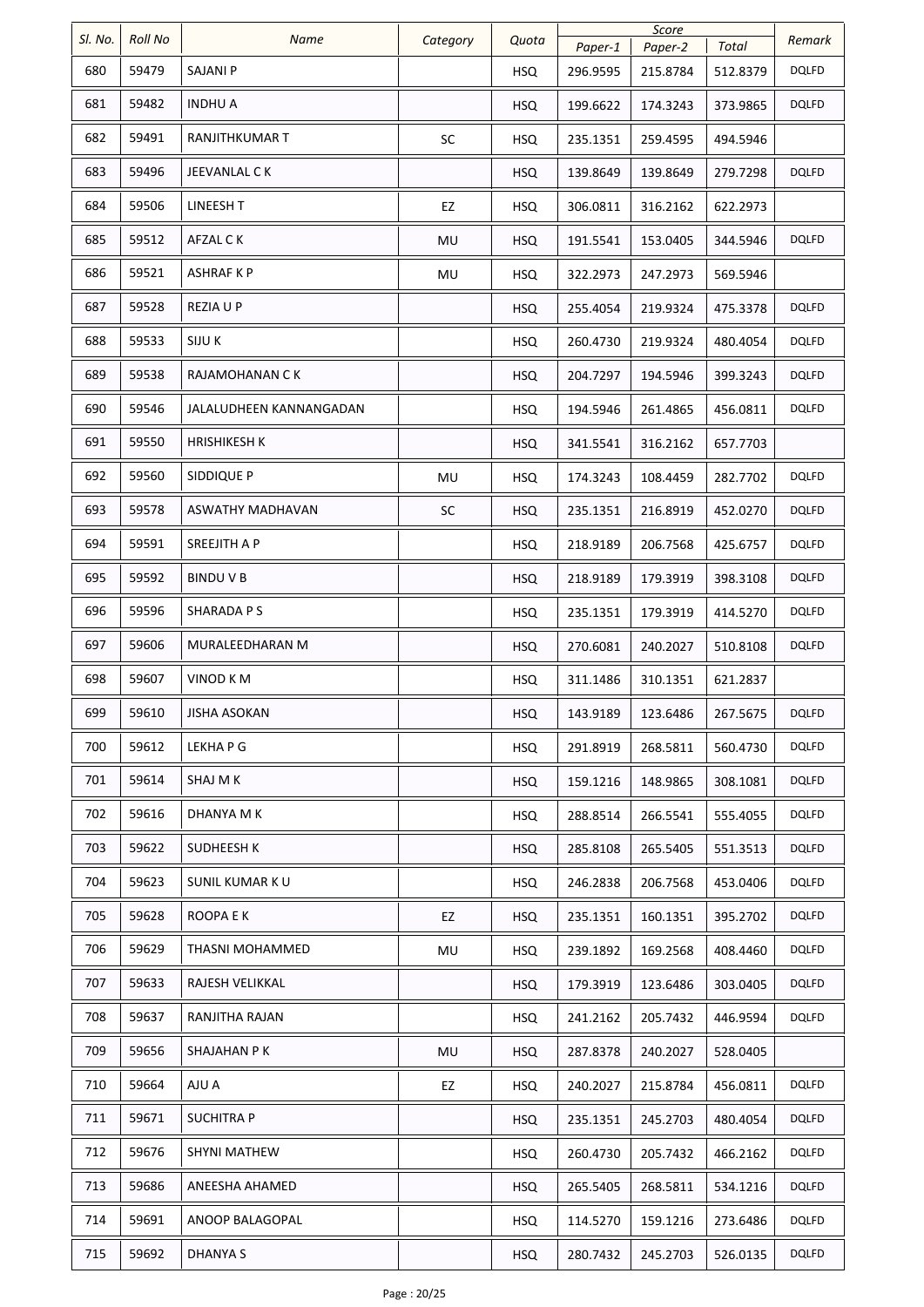| SI. No. | Roll No | Name                     | Category  | Quota      |                     | Score               | Total    | Remark       |
|---------|---------|--------------------------|-----------|------------|---------------------|---------------------|----------|--------------|
| 716     | 59700   | PRAKASAN M               | SC        | <b>HSQ</b> | Paper-1<br>275.6757 | Paper-2<br>185.4730 | 461.1487 | <b>DQLFD</b> |
| 717     | 59705   | <b>BINDU SREENIVASAN</b> |           | IMSQ       | 174.3243            | 189.5270            | 363.8513 | <b>DQLFD</b> |
| 718     | 59712   | ANWAR SADATH V T         | MU        | <b>HSQ</b> | 121.6216            | 78.0405             | 199.6621 | <b>DQLFD</b> |
| 719     | 59716   | ASWATHI PURUSHOTHAM      |           | <b>HSQ</b> | 169.2568            | 128.7162            | 297.9730 | <b>DQLFD</b> |
| 720     | 59721   | HARISH V P               | BH        | <b>HSQ</b> | 301.0135            | 240.2027            | 541.2162 |              |
| 721     | 59724   | <b>BAIGU PK</b>          | SC        | <b>HSQ</b> | 264.5270            | 205.7432            | 470.2702 | <b>DQLFD</b> |
| 722     | 59738   | LIZZIE C H               | LC        | <b>HSQ</b> | 250.3378            | 219.9324            | 470.2702 | <b>DQLFD</b> |
| 723     | 59747   | JAMEELA C K              | MU        | <b>HSQ</b> | 179.3919            | 192.5676            | 371.9595 | <b>DQLFD</b> |
| 724     | 59754   | <b>VIPIN B</b>           |           | <b>HSQ</b> | 281.7568            | 201.6892            | 483.4460 | <b>DQLFD</b> |
| 725     | 59761   | ARCHANA K O              |           | <b>HSQ</b> | 255.4054            | 219.9324            | 475.3378 | <b>DQLFD</b> |
| 726     | 59763   | MOHAMMEDU FASAL M H      | MU        | <b>HSQ</b> | 169.2568            | 89.1892             | 258.4460 | <b>DQLFD</b> |
| 727     | 59764   | MURALIDHARA NALLURAYA A  |           | <b>HSQ</b> | 271.6216            | 124.6622            | 396.2838 | <b>DQLFD</b> |
| 728     | 59779   | DHANYA NARAYAN           |           | <b>HSQ</b> | 255.4054            | 230.0676            | 485.4730 | <b>DQLFD</b> |
| 729     | 59782   | DEEPA MARY JOSEPH        |           | <b>HSQ</b> | 184.4595            | 250.3378            | 434.7973 | <b>DQLFD</b> |
| 730     | 59785   | <b>REMYATR</b>           |           | <b>HSQ</b> | 225.0000            | 199.6622            | 424.6622 | <b>DQLFD</b> |
| 731     | 59787   | MAYA K                   | EZ        | <b>HSQ</b> | 159.1216            | 148.9865            | 308.1081 | <b>DQLFD</b> |
| 732     | 59788   | VIJAYAN M                |           | <b>HSQ</b> | 214.8649            | 154.0541            | 368.9190 | <b>DQLFD</b> |
| 733     | 59812   | <b>NISHATH C</b>         |           | <b>HSQ</b> | 254.3919            | 189.5270            | 443.9189 | <b>DQLFD</b> |
| 734     | 59818   | <b>ARUNK</b>             |           | <b>HSQ</b> | 252.3649            | 248.3108            | 500.6757 | <b>DQLFD</b> |
| 735     | 59840   | LEENA P                  |           | <b>HSQ</b> | 160.1351            | 160.1351            | 320.2702 | <b>DQLFD</b> |
| 736     | 59844   | FIROZ BABU K             |           | <b>HSQ</b> | 313.1757            | 292.9054            | 606.0811 |              |
| 737     | 59846   | SANTHOSH KUMAR           |           | <b>HSQ</b> | 291.8919            | 235.1351            | 527.0270 | <b>DQLFD</b> |
| 738     | 59858   | ABBAS V M                | MU        | <b>HSQ</b> | 189.5270            | 174.3243            | 363.8513 | <b>DQLFD</b> |
| 739     | 59863   | UMESH P K                |           | <b>HSQ</b> | 189.5270            | 169.2568            | 358.7838 | <b>DQLFD</b> |
| 740     | 59864   | DEEPA A                  |           | <b>HSQ</b> | 148.9865            | 128.7162            | 277.7027 | <b>DQLFD</b> |
| 741     | 59865   | SHIJI E JOB              |           | <b>HSQ</b> | 230.0676            | 185.4730            | 415.5406 | <b>DQLFD</b> |
| 742     | 59867   | SHAREEFA IBRAHIM V K     |           | <b>HSQ</b> | 143.9189            | 133.7838            | 277.7027 | <b>DQLFD</b> |
| 743     | 59870   | BALAMANIKANDHAN K        | <b>SC</b> | <b>HSQ</b> | 154.0541            | 201.6892            | 355.7433 | <b>DQLFD</b> |
| 744     | 59886   | SALEEMA PADUPPINGAL      |           | <b>HSQ</b> | 269.5946            | 281.7568            | 551.3514 | <b>DQLFD</b> |
| 745     | 59888   | <b>JASEENA HAMEED</b>    | MU        | <b>HSQ</b> | 276.6892            | 277.7027            | 554.3919 |              |
| 746     | 59892   | SANGEETHA P S            |           | <b>HSQ</b> | 316.2162            | 286.8243            | 603.0405 |              |
| 747     | 59898   | RAMESAN E C K            |           | <b>HSQ</b> | 296.9595            | 281.7568            | 578.7163 | <b>DQLFD</b> |
| 748     | 59917   | SIAM MOHAN               |           | <b>HSQ</b> | 220.9459            | 214.8649            | 435.8108 | <b>DQLFD</b> |
| 749     | 59920   | ABDULLA KUTTY K          | MU        | <b>HSQ</b> | 179.3919            | 185.4730            | 364.8649 | <b>DQLFD</b> |
| 750     | 59924   | JAYARAJAN V              | <b>SC</b> | <b>HSQ</b> | 154.0541            | 93.2432             | 247.2973 | <b>DQLFD</b> |
| 751     | 59929   | DR LEKSHMY L             |           | <b>HSQ</b> | 282.7703            | 235.1351            | 517.9054 | <b>DQLFD</b> |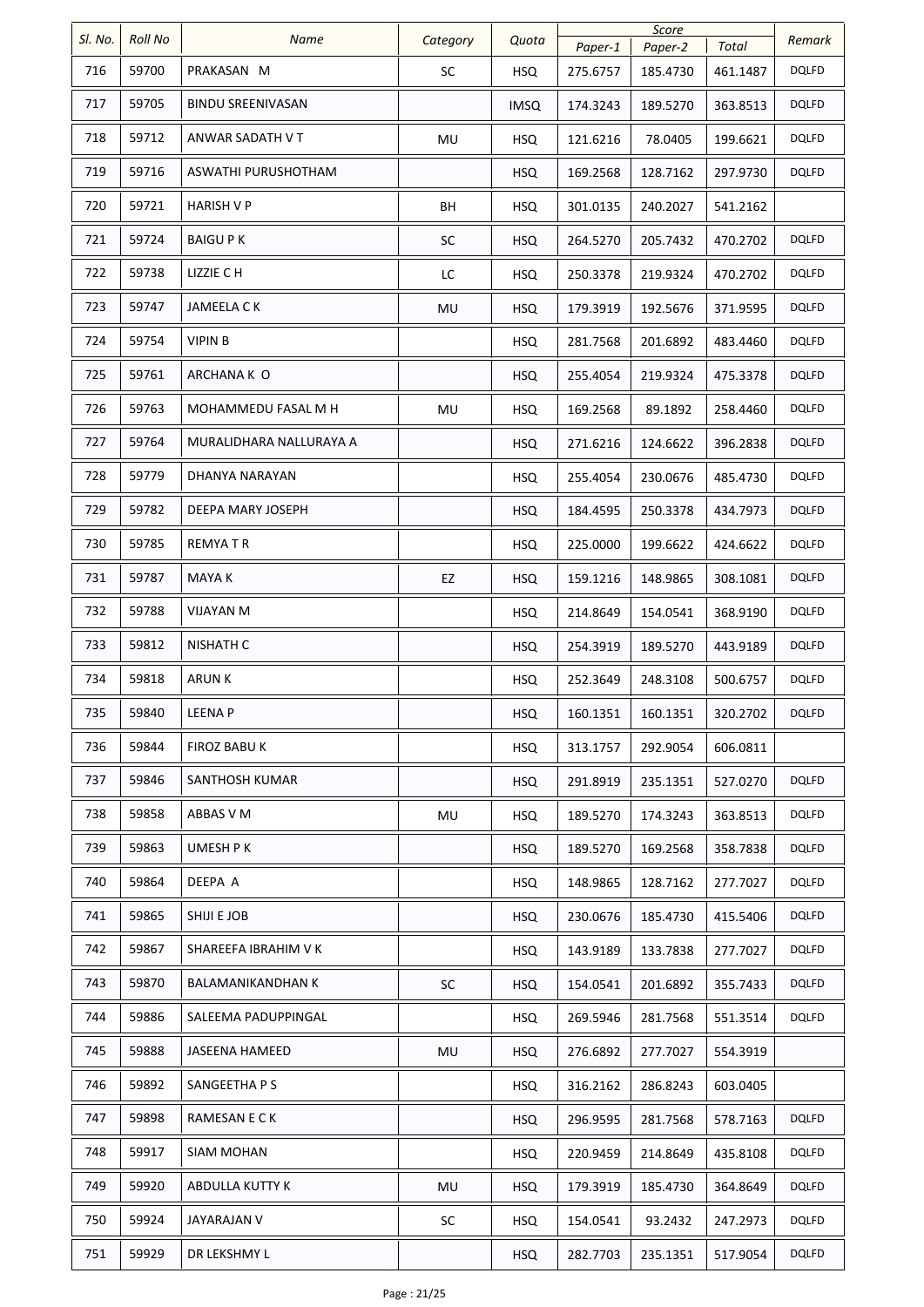| SI. No. | Roll No | Name                     | Category | Quota       | Paper-1  | Score<br>Paper-2 | Total    | Remark       |
|---------|---------|--------------------------|----------|-------------|----------|------------------|----------|--------------|
| 752     | 59931   | ANILKUMAR I K            |          | <b>HSQ</b>  | 275.6757 | 199.6622         | 475.3379 | <b>DQLFD</b> |
| 753     | 59933   | ANIL KUMAR P             | SC       | <b>HSQ</b>  | 219.9324 | 164.1892         | 384.1216 | <b>DQLFD</b> |
| 754     | 59941   | WINNIE ANTONY K          |          | <b>HSQ</b>  | 194.5946 | 170.2703         | 364.8649 | <b>DQLFD</b> |
| 755     | 59942   | PRINSON GEORGE           |          | <b>HSQ</b>  | 215.8784 | 189.5270         | 405.4054 | <b>DQLFD</b> |
| 756     | 59962   | BIJI K P                 |          | <b>MESQ</b> | 353.7162 | 322.2973         | 676.0135 |              |
| 757     | 59964   | HISHAM MOOSAN            | MU       | <b>HSQ</b>  | 326.3514 | 194.5946         | 520.9460 |              |
| 758     | 59972   | SANDRA G                 | SC       | <b>HSQ</b>  | 236.1486 | 166.2162         | 402.3648 | <b>DQLFD</b> |
| 759     | 59975   | SEMEENA K                | MU       | <b>HSQ</b>  | 275.6757 | 225.0000         | 500.6757 |              |
| 760     | 59977   | ANOOP T N                |          | <b>HSQ</b>  | 154.0541 | 108.4459         | 262.5000 | <b>DQLFD</b> |
| 761     | 59985   | AJITH KUMAR S L          |          | <b>HSQ</b>  | 225.0000 | 184.4595         | 409.4595 | <b>DQLFD</b> |
| 762     | 59987   | <b>SHABNA P</b>          |          | <b>HSQ</b>  | 251.3514 | 257.4324         | 508.7838 | <b>DQLFD</b> |
| 763     | 59988   | MOHAN M                  | SC       | <b>HSQ</b>  | 189.5270 | 143.9189         | 333.4459 | <b>DQLFD</b> |
| 764     | 59994   | JUMJUMI P A              |          | <b>HSQ</b>  | 240.2027 | 226.0135         | 466.2162 | <b>DQLFD</b> |
| 765     | 59995   | KHALEEL MAJID MAYYERI    | MU       | <b>HSQ</b>  | 322.2973 | 245.2703         | 567.5676 |              |
| 766     | 59997   | ROSHAN BIJLEE K N        | MU       | <b>IMSQ</b> | 189.5270 | 93.2432          | 282.7702 | <b>DQLFD</b> |
| 767     | 59998   | SOFIYA PV                |          | <b>HSQ</b>  | 307.0946 | 245.2703         | 552.3649 | <b>DQLFD</b> |
| 768     | 59999   | LALU JONES R             |          | <b>HSQ</b>  | 238.1757 | 238.1757         | 476.3514 | <b>DQLFD</b> |
| 769     | 60000   | SHEELA KRISHNAN          |          | <b>HSQ</b>  | 280.7432 | 265.5405         | 546.2837 | <b>DQLFD</b> |
| 770     | 60002   | ASHA JALAL               |          | <b>HSQ</b>  | 270.6081 | 250.3378         | 520.9459 | DQLFD        |
| 771     | 60009   | SINDHU K NAIR            |          | <b>HSQ</b>  | 223.9865 | 173.3108         | 397.2973 | <b>DQLFD</b> |
| 772     | 60010   | <b>SUDHILTR</b>          | EZ       | <b>HSQ</b>  | 306.0811 | 255.4054         | 561.4865 |              |
| 773     | 60019   | DR RAJEEVAN V K          |          | <b>HSQ</b>  | 199.6622 | 108.4459         | 308.1081 | <b>DQLFD</b> |
| 774     | 60020   | ZAHID ODUNGATTU          |          | <b>HSQ</b>  | 265.5405 | 240.2027         | 505.7432 | <b>DQLFD</b> |
| 775     | 60022   | <b>BIJU THAYYIL</b>      |          | <b>HSQ</b>  | 294.9324 | 306.0811         | 601.0135 |              |
| 776     | 60036   | ABLA ABDULRAHMAN         | MU       | <b>HSQ</b>  | 285.8108 | 250.3378         | 536.1486 |              |
| 777     | 60060   | SASIKUMAR M V            | SC       | <b>HSQ</b>  | 245.2703 | 245.2703         | 490.5406 |              |
| 778     | 60062   | NAZRIN ANSARI            |          | <b>HSQ</b>  | 204.7297 | 235.1351         | 439.8648 | <b>DQLFD</b> |
| 779     | 60067   | RANJITHA KT              |          | <b>HSQ</b>  | 280.7432 | 214.8649         | 495.6081 | <b>DQLFD</b> |
| 780     | 60068   | SIJEESH T                |          | <b>HSQ</b>  | 225.0000 | 237.1622         | 462.1622 | <b>DQLFD</b> |
| 781     | 60070   | RAHUL VARMA M            |          | <b>HSQ</b>  | 311.1486 | 285.8108         | 596.9594 | <b>DQLFD</b> |
| 782     | 60071   | PRIYANKA PR              |          | <b>HSQ</b>  | 171.2838 | 133.7838         | 305.0676 | <b>DQLFD</b> |
| 783     | 60072   | <b>MRUDULA S</b>         |          | <b>HSQ</b>  | 267.5676 | 255.4054         | 522.9730 | <b>DQLFD</b> |
| 784     | 60074   | BIJU P                   | EZ       | <b>HSQ</b>  | 214.8649 | 184.4595         | 399.3244 | <b>DQLFD</b> |
| 785     | 60077   | SUNIL LAL KANHIRATHINGAL |          | <b>HSQ</b>  | 244.2568 | 171.2838         | 415.5406 | <b>DQLFD</b> |
| 786     | 60080   | <b>SUNIL PR</b>          |          | <b>HSQ</b>  | 199.6622 | 199.6622         | 399.3244 | <b>DQLFD</b> |
| 787     | 60082   | AKBAR SADIQUE K          | MU       | <b>HSQ</b>  | 184.4595 | 255.4054         | 439.8649 | <b>DQLFD</b> |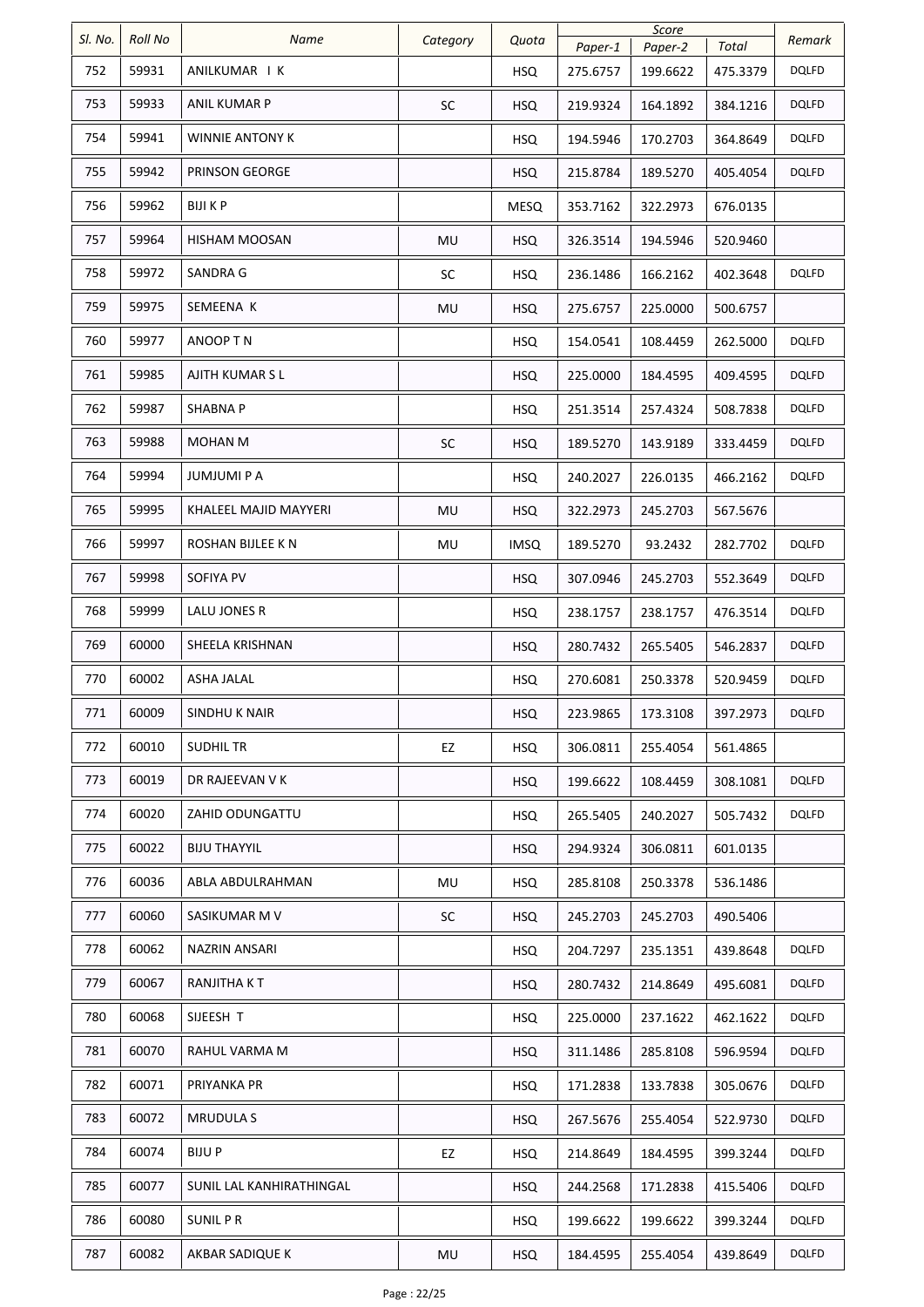| SI. No. | <b>Roll No</b> | Name                       | Category  | Quota       | Score    |          | Remark   |              |
|---------|----------------|----------------------------|-----------|-------------|----------|----------|----------|--------------|
|         |                |                            |           |             | Paper-1  | Paper-2  | Total    |              |
| 788     | 60085          | SHINA VP                   |           | <b>HSQ</b>  | 76.0135  | 85.1351  | 161.1486 | <b>DQLFD</b> |
| 789     | 60088          | SUJITHKUMAR P              |           | <b>HSQ</b>  | 366.8919 | 343.5811 | 710.4730 |              |
| 790     | 60089          | <b>MOIDEEN KUTTY ULLAT</b> | MU        | <b>HSQ</b>  | 230.0676 | 219.9324 | 450.0000 | <b>DQLFD</b> |
| 791     | 60094          | SINDHU KATALA CHATHOTH     |           | <b>HSQ</b>  | 214.8649 | 219.9324 | 434.7973 | <b>DQLFD</b> |
| 792     | 60095          | <b>MOIDEENSHAH PM</b>      | MU        | <b>HSQ</b>  | 237.1622 | 189.5270 | 426.6892 | <b>DQLFD</b> |
| 793     | 60098          | DR SHANTY K K              |           | <b>HSQ</b>  | 148.9865 | 103.3784 | 252.3649 | <b>DQLFD</b> |
| 794     | 60099          | APARNA M N                 |           | HSQ.        | 261.4865 | 245.2703 | 506.7568 | <b>DQLFD</b> |
| 795     | 60117          | SUJITHA MADHAVAN           | SC        | <b>HSQ</b>  | 287.8378 | 190.5405 | 478.3783 | <b>DQLFD</b> |
| 796     | 60123          | SHAJ KUNNATHULLY GOPALAN   |           | IMSQ        | 245.2703 | 225.0000 | 470.2703 | <b>DQLFD</b> |
| 797     | 60135          | ABDUL SADIQ N K            | MU        | <b>HSQ</b>  | 194.5946 | 189.5270 | 384.1216 | <b>DQLFD</b> |
| 798     | 60138          | ANILKUMAR P K              |           | <b>HSQ</b>  | 209.7973 | 209.7973 | 419.5946 | <b>DQLFD</b> |
| 799     | 60139          | ZEENATH U                  |           | <b>HSQ</b>  | 220.9459 | 220.9459 | 441.8918 | <b>DQLFD</b> |
| 800     | 60160          | <b>BINY B</b>              | <b>ST</b> | <b>HSQ</b>  | 204.7297 | 214.8649 | 419.5946 | <b>DQLFD</b> |
| 801     | 60162          | SYAM K                     |           | <b>HSQ</b>  | 98.3108  | 118.5811 | 216.8919 | <b>DQLFD</b> |
| 802     | 60165          | RAJAGOPALAN T P            |           | <b>HSQ</b>  | 230.0676 | 143.9189 | 373.9865 | <b>DQLFD</b> |
| 803     | 60166          | SANDHYA KURUP K            |           | <b>HSQ</b>  | 276.6892 | 186.4865 | 463.1757 | <b>DQLFD</b> |
| 804     | 60167          | <b>MAHESH R P</b>          |           | <b>HSQ</b>  | 250.3378 | 175.3378 | 425.6756 | <b>DQLFD</b> |
| 805     | 60171          | ANZAR M                    |           | <b>HSQ</b>  | 199.6622 | 184.4595 | 384.1217 | <b>DQLFD</b> |
| 806     | 60173          | <b>SUGHOSH K</b>           |           | <b>HSQ</b>  | 190.5405 | 180.4054 | 370.9459 | DQLFD        |
| 807     | 60175          | SHAMEER K P                |           | <b>HSQ</b>  | 123.6486 | 88.1757  | 211.8243 | <b>DQLFD</b> |
| 808     | 60196          | DIVYA K                    | BH        | <b>HSQ</b>  | 230.0676 | 189.5270 | 419.5946 | <b>DQLFD</b> |
| 809     | 60203          | ALI K V                    | MU        | <b>HSQ</b>  | 148.9865 | 119.5946 | 268.5811 | <b>DQLFD</b> |
| 810     | 60210          | ANURADHA T C               |           | <b>HSQ</b>  | 243.2432 | 204.7297 | 447.9729 | <b>DQLFD</b> |
| 811     | 60228          | ALIGAR BABU C              |           | <b>HSQ</b>  | 285.8108 | 290.8784 | 576.6892 | <b>DQLFD</b> |
| 812     | 60233          | HAFEESURAHMAN CH           |           | <b>HSQ</b>  | 226.0135 | 235.1351 | 461.1486 | <b>DQLFD</b> |
| 813     | 60238          | SHEEJA PC                  | ST        | <b>HSQ</b>  | 125.6757 | 172.2973 | 297.9730 | <b>DQLFD</b> |
| 814     | 60241          | PRIYA V S                  |           | <b>HSQ</b>  | 276.6892 | 246.2838 | 522.9730 | <b>DQLFD</b> |
| 815     | 60242          | NARENDRANATH P K           |           | <b>HSQ</b>  | 128.7162 | 110.4730 | 239.1892 | <b>DQLFD</b> |
| 816     | 60243          | SHAMIN P R                 |           | <b>HSQ</b>  | 225.0000 | 194.5946 | 419.5946 | <b>DQLFD</b> |
| 817     | 60251          | BALKEES P P                |           | <b>HSQ</b>  | 260.4730 | 221.9595 | 482.4325 | <b>DQLFD</b> |
| 818     | 60252          | PREJEESH KUMAR M C         | EZ        | HSQ         | 302.0270 | 231.0811 | 533.1081 |              |
| 819     | 60254          | RANJITH G                  |           | <b>HSQ</b>  | 161.1486 | 133.7838 | 294.9324 | <b>DQLFD</b> |
| 820     | 60263          | RAHUL G                    | <b>SC</b> | <b>IMSQ</b> | 235.1351 | 174.3243 | 409.4594 | <b>DQLFD</b> |
| 821     | 60274          | JAYARAJAN PURATHE VALAPPIL |           | <b>HSQ</b>  | 270.6081 | 205.7432 | 476.3513 | <b>DQLFD</b> |
| 822     | 60279          | SHIHABUDHEEN V             | MU        | <b>HSQ</b>  | 254.3919 | 270.6081 | 525.0000 |              |
| 823     | 60280          | PRESCILLA MASCARENHAS      | LC        | <b>HSQ</b>  | 265.5405 | 219.9324 | 485.4729 |              |
|         |                |                            |           |             |          |          |          |              |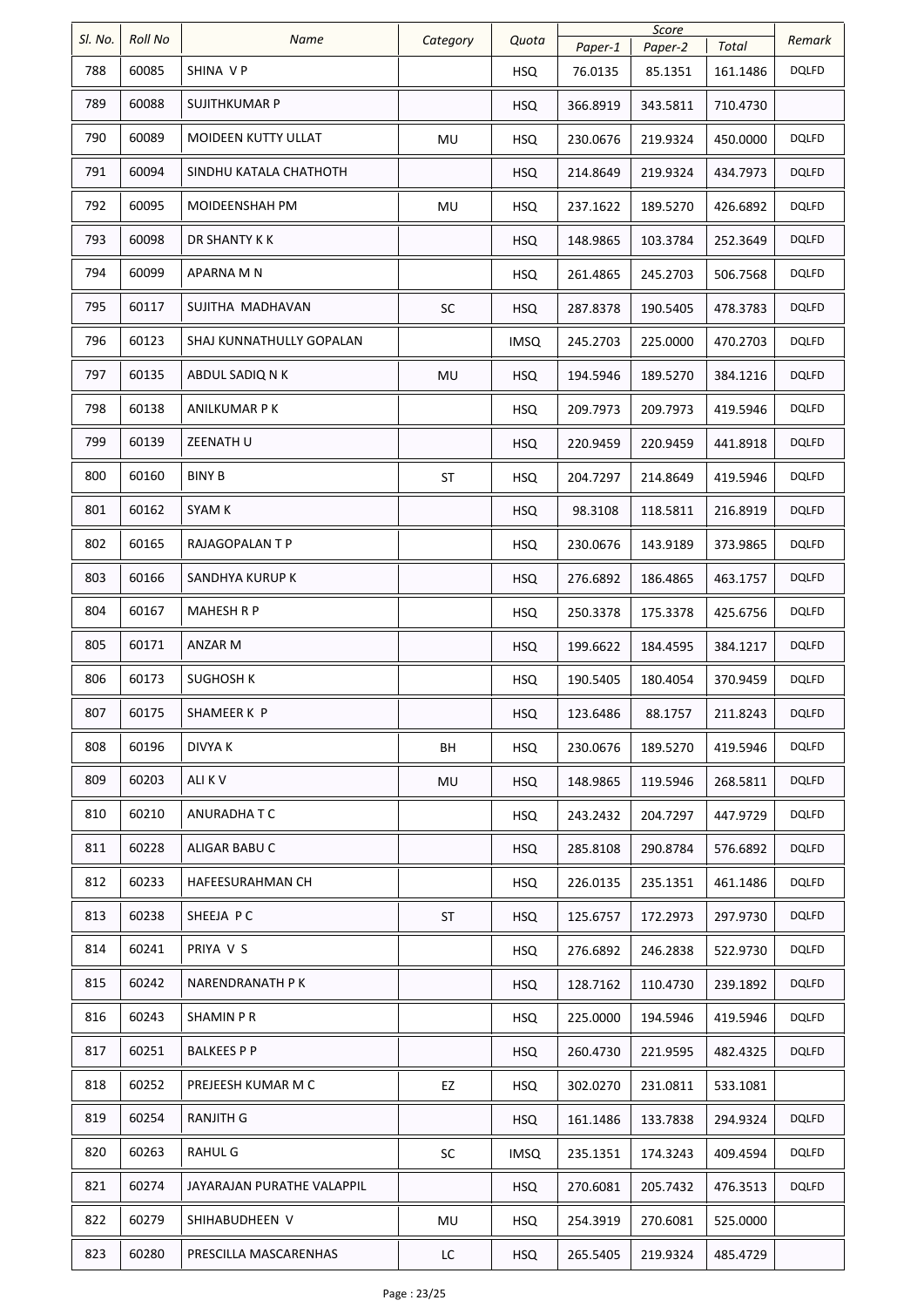| SI. No. | Roll No | Name                     | Category  | Quota       | Paper-1  | Score<br>Paper-2 | Total    | Remark       |
|---------|---------|--------------------------|-----------|-------------|----------|------------------|----------|--------------|
| 824     | 60285   | SRINATH M                |           | IMSQ        | 228.0405 | 255.4054         | 483.4459 | <b>DQLFD</b> |
| 825     | 60294   | SANTOSH A B              | <b>ST</b> | <b>HSQ</b>  | 226.0135 | 185.4730         | 411.4865 | <b>DQLFD</b> |
| 826     | 60302   | <b>SHUBIN C</b>          | EZ        | <b>HSQ</b>  | 159.1216 | 159.1216         | 318.2432 | DQLFD        |
| 827     | 60304   | <b>RAJESH KT</b>         | EZ        | <b>HSQ</b>  | 280.7432 | 240.2027         | 520.9459 |              |
| 828     | 60306   | PRASANTH G               |           | <b>HSQ</b>  | 281.7568 | 192.5676         | 474.3244 | DQLFD        |
| 829     | 60308   | <b>REKHAN</b>            |           | <b>HSQ</b>  | 199.6622 | 143.9189         | 343.5811 | <b>DQLFD</b> |
| 830     | 60315   | MUHAMMAD KAMARUDDIN D    | MU        | <b>HSQ</b>  | 290.8784 | 245.2703         | 536.1487 |              |
| 831     | 60316   | JEEJA M P                |           | <b>HSQ</b>  | 273.6486 | 268.5811         | 542.2297 | <b>DQLFD</b> |
| 832     | 60320   | <b>BIJOY E</b>           |           | <b>HSQ</b>  | 159.1216 | 179.3919         | 338.5135 | DQLFD        |
| 833     | 60321   | DR REKHA KM              |           | <b>HSQ</b>  | 265.5405 | 225.0000         | 490.5405 | <b>DQLFD</b> |
| 834     | 60324   | JAYAGOPALAN P P          |           | HSQ         | 179.3919 | 189.5270         | 368.9189 | <b>DQLFD</b> |
| 835     | 60325   | <b>HAFEEZAT</b>          | MU        | <b>HSQ</b>  | 267.5676 | 219.9324         | 487.5000 |              |
| 836     | 60327   | DEEPTHI P N              |           | <b>HSQ</b>  | 249.3243 | 204.7297         | 454.0540 | <b>DQLFD</b> |
| 837     | 60328   | JUNAIDH NEDIYIL          |           | <b>HSQ</b>  | 274.6622 | 223.9865         | 498.6487 | <b>DQLFD</b> |
| 838     | 60329   | EBRAHIM K T              |           | <b>HSQ</b>  | 244.2568 | 260.4730         | 504.7298 | <b>DQLFD</b> |
| 839     | 60332   | NASEEM K A               |           | <b>HSQ</b>  | 235.1351 | 230.0676         | 465.2027 | <b>DQLFD</b> |
| 840     | 60333   | LANSLET THOMAS           |           | <b>HSQ</b>  | 290.8784 | 214.8649         | 505.7433 | <b>DQLFD</b> |
| 841     | 60355   | SAKEER HUSAINE C T       | MU        | <b>HSQ</b>  | 251.3514 | 237.1622         | 488.5136 |              |
| 842     | 60374   | SATISH C                 | SC        | <b>IMSQ</b> | 161.1486 | 139.8649         | 301.0135 | <b>DQLFD</b> |
| 843     | 60382   | SAKEER C                 | MU        | <b>HSQ</b>  | 231.0811 | 208.7838         | 439.8649 | <b>DQLFD</b> |
| 844     | 60387   | RAJESHWARI RAJ           | SC        | <b>HSQ</b>  | 258.4459 | 185.4730         | 443.9189 | <b>DQLFD</b> |
| 845     | 60391   | <b>JOSE G D'CRUZ</b>     |           | <b>HSQ</b>  | 183.4459 | 128.7162         | 312.1621 | <b>DQLFD</b> |
| 846     | 60397   | JAMAL AHMAD A            |           | <b>HSQ</b>  | 143.9189 | 62.8378          | 206.7567 | <b>DQLFD</b> |
| 847     | 60404   | HAKKEEM N K              |           | <b>HSQ</b>  | 175.3378 | 175.3378         | 350.6756 | <b>DQLFD</b> |
| 848     | 60405   | <b>GOPALAKRISHNAN K</b>  | SC        | <b>HSQ</b>  | 179.3919 | 160.1351         | 339.5270 | DQLFD        |
| 849     | 60407   | SINDHU THERESA MAMMACHEN |           | <b>HSQ</b>  | 271.6216 | 265.5405         | 537.1621 | <b>DQLFD</b> |
| 850     | 60413   | <b>FENNY KP</b>          |           | <b>HSQ</b>  | 274.6622 | 271.6216         | 546.2838 | <b>DQLFD</b> |
| 851     | 60414   | DR ANWAR SADATH V        | MU        | <b>HSQ</b>  | 316.2162 | 282.7703         | 598.9865 |              |
| 852     | 60415   | SAJEEB K P               | MU        | <b>HSQ</b>  | 298.9865 | 227.0270         | 526.0135 |              |
| 853     | 60433   | SHARMILA A P             | <b>SC</b> | <b>HSQ</b>  | 231.0811 | 235.1351         | 466.2162 | <b>DQLFD</b> |
| 854     | 60447   | <b>CYNTHIA A K</b>       |           | <b>HSQ</b>  | 292.9054 | 280.7432         | 573.6486 | <b>DQLFD</b> |
| 855     | 60451   | DEEPA K                  | SC        | <b>IMSQ</b> | 237.1622 | 242.2297         | 479.3919 | <b>DQLFD</b> |
| 856     | 60463   | <b>MARY TRESA</b>        |           | <b>HSQ</b>  | 255.4054 | 160.1351         | 415.5405 | <b>DQLFD</b> |
| 857     | 60474   | DIVYA M                  |           | <b>HSQ</b>  | 219.9324 | 164.1892         | 384.1216 | DQLFD        |
| 858     | 60478   | RAVIVARAN B              | SC        | <b>HSQ</b>  | 255.4054 | 230.0676         | 485.4730 |              |
| 859     | 60479   | SABINA H                 |           | <b>HSQ</b>  | 164.1892 | 159.1216         | 323.3108 | <b>DQLFD</b> |